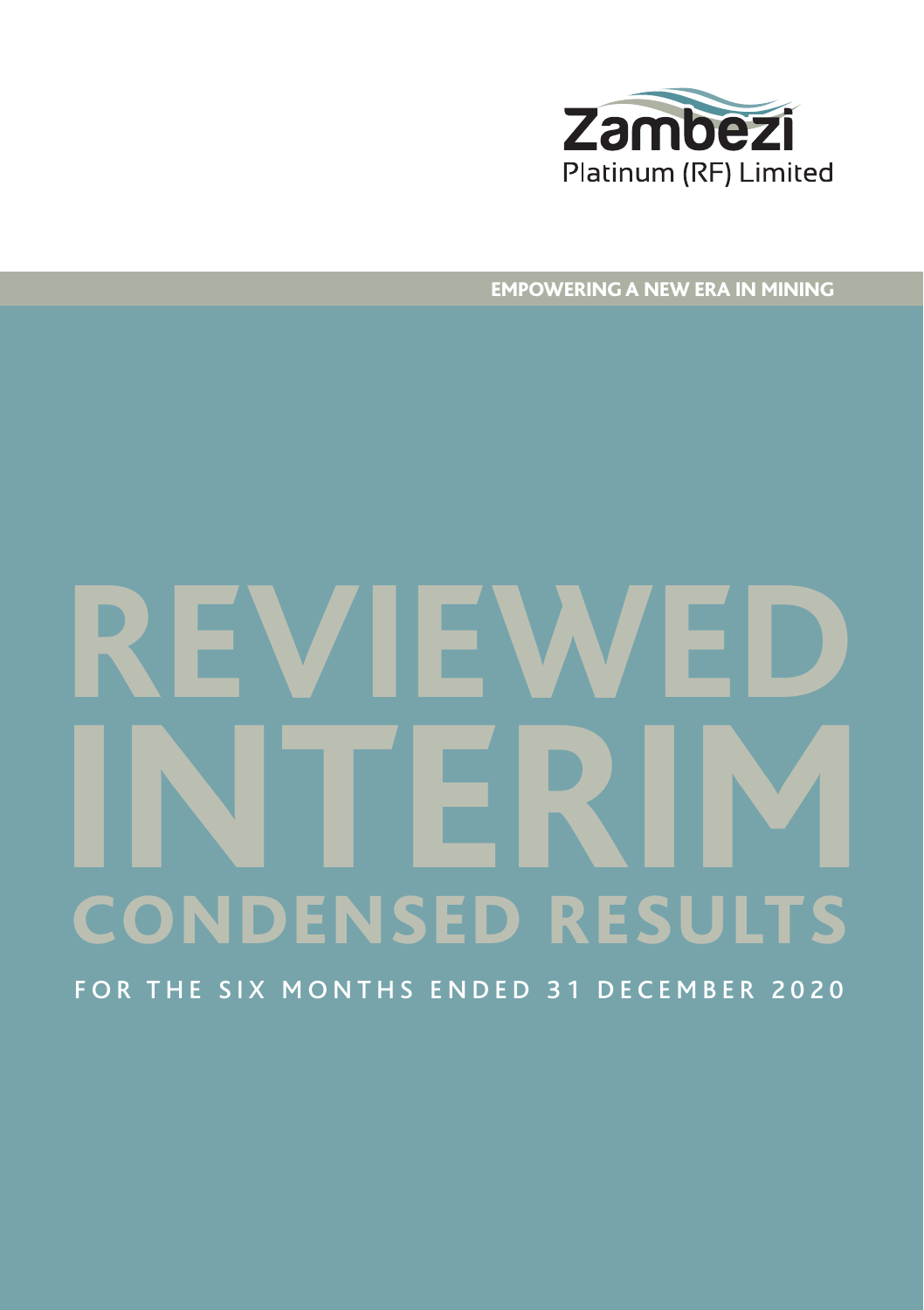

*Incorporated in the Republic of South Africa Registration number 2014/106927/06 JSE preference share code: ZPLP ISIN code: ZAE000202552* 

*Zambezi Platinum (RF) Limited's (Zambezi or the company or the group) strategic stake in Northam Platinum Limited (Northam) provides a solid foundation to fuel new mining opportunities for Northam, and to expand the business into a significant, long-life integrated Platinum Group Metals (PGMs) producer, delivering benefits for all its stakeholders for many years to come.*

The mighty Zambezi River, one of Africa's largest, sustains the livelihood of millions of people in a number of sub-Saharan countries.

Much like this invaluable watercourse, Zambezi Platinum (RF) Limited (Zambezi or the company or the group) has been established to deliver benefits for all its stakeholders.

Zambezi is a special purpose black economic empowerment (BEE) vehicle established in October 2014 as a result of a R6.6 billion BEE transaction with Northam Platinum Limited (Northam). The transaction included the successful raising of R4.6 billion and was approved by Northam shareholders on 19 March 2015. Zambezi comprises a range of Historically Disadvantaged South African (HDSA) stakeholders including an Employee Trust, two Community Trusts, a Women's Consortium and a core of Strategic Partners. These stakeholders hold a combined 31.4% stake in Northam.

Zambezi financed the acquisition of shares in Northam through a preference share arrangement. Zambezi's preference shares were listed on the exchange operated by the JSE Limited (JSE) on 11 May 2015.

Apart from its function as an empowerment vehicle, Zambezi does not and will not conduct any operational business.

|                                                                                     | 6 months ended<br>31 December<br>2020 | 6 months ended<br>31 December<br>2019 | 12 months<br>ended<br>30 June 2020 |
|-------------------------------------------------------------------------------------|---------------------------------------|---------------------------------------|------------------------------------|
| Total number of Zambezi Platinum (RF) Limited<br>preference shares (ZPLPs) in issue | 159 905 453                           | 159 905 453                           | 159 905 453                        |
| Closing preference share price (cents)                                              | 9 3 2 5                               | 8 4 5 0                               | 8 100                              |
| Highest preference share price traded (cents)                                       | 9537                                  | 8450                                  | 9 0 0 0                            |
| Lowest preference share price traded (cents)                                        | 7600                                  | 7 100                                 | 6 200                              |
| Number of preference shares traded                                                  | 76 861 813                            | 41 870 503                            | 69 095 778                         |
| Value of transactions traded (R000)                                                 | 6 9 69 8 54                           | 3 0 9 8 6 1 2                         | 5 207 400                          |
| Number of ZPLPs held by Northam Platinum Limited                                    | 128 569 993                           | 36 688 840                            | 53 595 254                         |
| Percentage holding                                                                  | 80.4%                                 | 22.9%                                 | 33.5%                              |

### Market information and preference share statistics

Subsequent to the period ended 31 December 2020, Northam Platinum Limited acquired an additional 11 402 503 ZPLPs in the open market, increasing Northam's percentage holding to 87.5%.

Northam attends to the day-to-day management of Zambezi and the interim condensed financial results have been prepared under the supervision of the chief financial officer of Northam.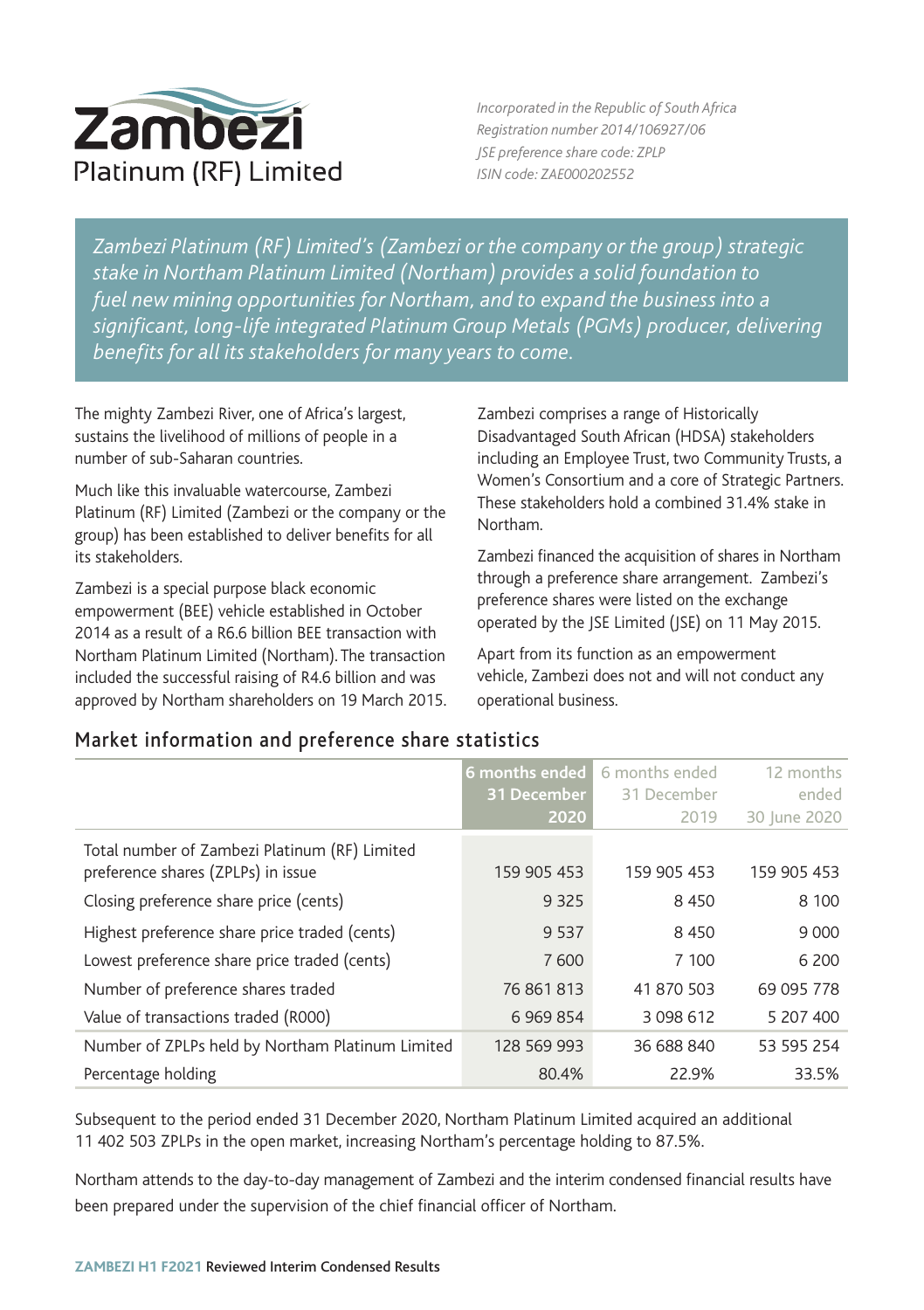### **CONTENTS**

| About Zambezi Platinum (RF) Limited                                                             | $\overline{2}$ |
|-------------------------------------------------------------------------------------------------|----------------|
| Results commentary                                                                              | 6              |
| Approval of the interim condensed<br>financial results                                          | 12             |
| Interim condensed consolidated<br>statement of financial position                               | 13             |
| Interim condensed statement<br>of financial position                                            | 14             |
| Interim condensed consolidated<br>statement of profit or loss and other<br>comprehensive income | 15             |
| Interim condensed statement of profit<br>or loss and other comprehensive<br>income              | 16             |
| Interim condensed consolidated<br>statement of changes in equity                                | 17             |
| Interim condensed statement of<br>changes in equity                                             | 18             |
| Interim condensed consolidated<br>statement of cash flows                                       | 19             |
| Interim condensed statement<br>of cash flows                                                    | 19             |
| Notes to the interim condensed<br>financial results                                             | 20             |
| Glossary                                                                                        | 56             |
| Administration and contact<br>information                                                       | <b>IBC</b>     |

# **KEY FEATURES**

The increase in the Northam share price has realised value for Zambezi's shareholders





Zambezi's ringfencing provides Northam with BEE credentials

We continue to believe in the longterm fundamentals of Platinum Group Metals (PGMs)





### **DIRECTORS**

| <b>KB Mosehla</b>        | (non-executive chairman)                  |
|--------------------------|-------------------------------------------|
| <b>PA Dunne</b>          | (non-executive director) (British)        |
| <b>AH Coetzee</b>        | (non-executive director)                  |
| N Mazwai                 | (non-executive director)                  |
| <b>ME Motseki-Zim</b>    | (non-executive director)                  |
| GS Mseleku               | (non-executive director)                  |
| <b>BB</b> Nene           | (non-executive director)                  |
| <b>ZP Ntshalintshali</b> | (independent non-executive director)      |
| <b>CM Ntuta</b>          | (independent non-executive director)      |
| <b>KH Sekhokho</b>       | (independent non-executive director)      |
|                          | LC van Schalkwyk (non-executive director) |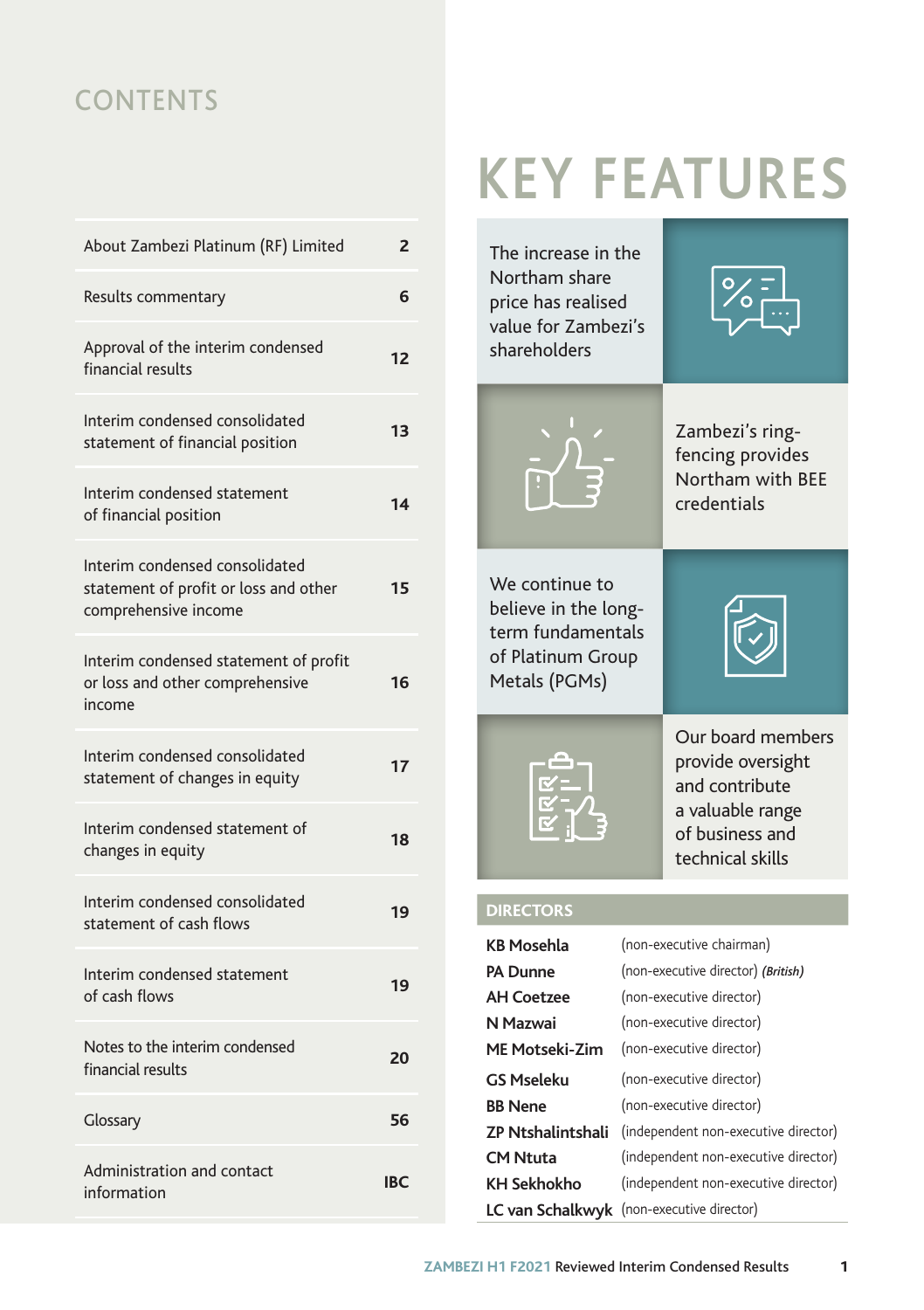### **History and nature of the business**

Zambezi was incorporated as a private company on 2 June 2014, creating a special purpose vehicle to facilitate the Northam BEE transaction as detailed in the Northam transaction circular dated 17 February 2015, the Northam offer circular dated 21 April 2015 (offer circular) (collectively, the circulars) and the Zambezi prospectus to Northam shareholders dated 21 April 2015 (prospectus). The circulars and prospectus are available on the company's website www.northam.co.za/zambezi/.

On 16 February 2015, the company converted to a public company, changed its name to Zambezi Platinum (RF) Limited and became a ring-fenced company in terms of the Companies Act, No. 71 of 2008, as amended from time to time (Companies Act) with restrictions in terms of its conduct of business activities. On 11 May 2015, Zambezi listed on the main board of the JSE in terms of the JSE Debt Listings Requirements (Listings Requirements), with the preference share code ZPLP, to facilitate the Northam BEE transaction. Prior to the company's conversion to a public company and listing on the JSE, Zambezi did not conduct any business operations or activities.

On the implementation date of the Northam BEE transaction, described in the offer circular and prospectus, being 18 May 2015, Zambezi allotted and issued 159 905 453 Zambezi preference shares to offer participants, 10 000 Zambezi ordinary shares to HDSA participants and 1 N share to Northam. The Zambezi ordinary shares and the N share are not listed on the JSE.

As part of the Northam BEE transaction, the company received 112 195 122 Northam ordinary shares (Northam shares) and acquired a further 47 710 331 Northam shares from the Public Investment Corporation SOC Limited (PIC), totaling 159 905 453 Northam shares (BEE shares). The company has undertaken not to dispose of or encumber the BEE shares for the duration of the 10-year lock-in period, up until May 2025, other than in accordance with the preference share terms and the Zambezi pledge and cession agreement.

The Northam shares held by Zambezi represent a 31.4% HDSA holding in Northam's issued share capital.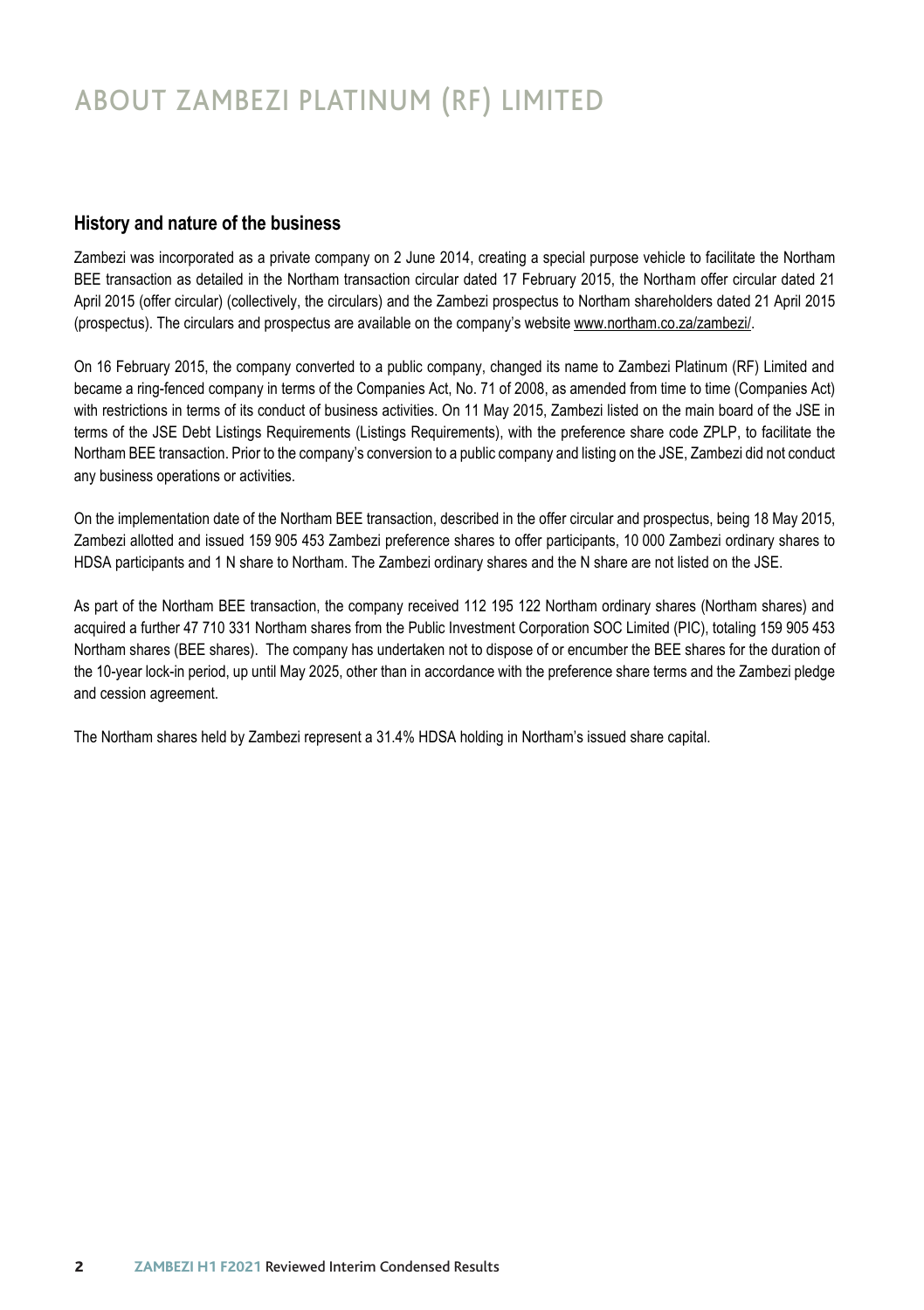The acquisition of the Northam shares by Zambezi consisted of two parts. Firstly, Northam issued 112 195 122 new ordinary shares on 18 May 2015 to Zambezi, representing 22.0% of Northam's issued share capital at a subscription price of R41 per share, for a consideration of R4.6 billion. Secondly, Zambezi acquired 47 710 331 issued Northam shares (representing 9.4% of the issued share capital of Northam) from the PIC, also at an acquisition price of R41 per share, amounting to a consideration of approximately R2.0 billion.

The investment in Northam shares will be used to settle the preference share liability of Zambezi. The performance of these Northam shares will be evaluated on a fair value basis. The market price is used to determine the fair value, at each reporting date, and a mark to market fair value adjustment is accounted for through profit or loss in the company accounts.

In terms of the preference share agreement between Zambezi and its preference shareholders, the preference shareholders are entitled to receive dividends equal to the issue price, multiplied by the rate of the South African prime interest rate, plus 3.5% calculated on a daily basis, based on a 365-day year compounded annually and capitalised at the end of December of every year over the 10-year lock-in period, which ends in May 2025.

The preference shares will be compulsorily redeemable on the day immediately preceding the 10<sup>th</sup> anniversary of the issue date. The preference shares may only be redeemed before this date upon the occurrence of an early/voluntary redemption event which is defined in the agreement. The redemption price will be equal to the preference shares' issue price. In terms of the preference share agreement, the cumulative preference shares will accumulate dividends for the 10-year lock-in period if not paid by Zambezi. On the redemption date, Zambezi is required to settle any outstanding dividends accumulated and redeem all preference shares at the redemption price. Zambezi does not have any discretion to avoid the payment of dividends or the payment of the redemption price, and is therefore obliged to settle this amount by delivering cash, or a variable number of Northam shares or a combination of the two. The preference shares as well as any accumulated and unpaid dividends meet the definition of a financial liability, and are accounted for as such in the statement of financial position.

Should the preference share liability be redeemed (in full or in part) through Northam shares held by Zambezi, a 10% liquidity discount on the Northam share price will apply as stipulated in the preference share terms.

The Zambezi structure has been set up for the 10-year lock-in period and any change going forward in the Northam share price and the South African prime interest rate has a substantial impact on the results of Zambezi. The results published should therefore be seen as a snapshot in time and should be considered as such.

Full details of the financial results of the group and company are set out in the interim condensed financial results.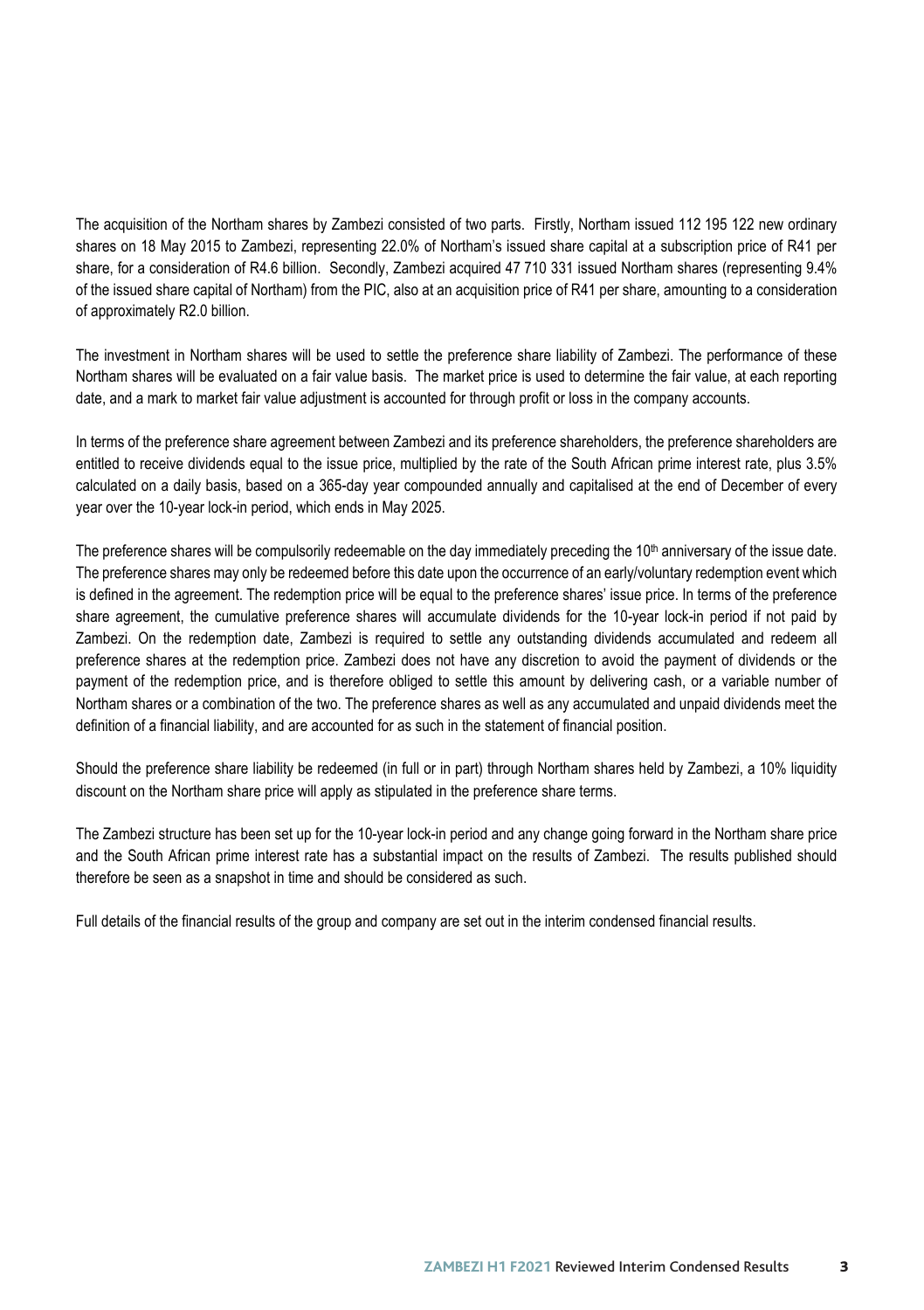### ABOUT ZAMBEZI PLATINUM (RF) LIMITED CONTINUED

### **Dividends**

Dividends on the preference shares equals the issue price multiplied by the rate of the South African prime interest rate plus 3.5% calculated on a daily basis, based on a 365-day year, compounded annually and capitalised at the end of December of every year over the 10-year lock-in period, which ends in May 2025.

Dividends are calculated for the calculation period. A calculation period means each period which commences on the day after a calculation date, being 31 December of each year, and which ends on the next calculation date, provided that the first calculation period in respect of each preference share shall commence on the issue date, being 18 May 2015, and end on the first calculation date that occurs immediately thereafter. The last calculation period in respect of each preference share shall end on the actual redemption date of the preference share, or in other specific circumstances as noted in the Memorandum of Incorporation of Zambezi.

The redemption of the preference share liability will occur in part through 90% of the dividends received from Northam. There is however no obligation to settle the preference share liability during the 10-year lock-in period should no dividends be received from Northam. After the lock-in period of 10 years, the preference share liability will be redeemed in a bullet payment through the possible sell-off of the Northam shares held by Zambezi into the market to realise the capital value, and/or the transfer of Northam shares at a 10% liquidity discount to the preference shareholders. In the event that this is not sufficient to settle the liability, the preference share liability will be secured in terms of a financial guarantee issued by Northam. Should a liability arise under the Northam guarantee, Northam may settle this liability by capitalising Zambezi with cash and/or Northam shares before the redemption amount becomes due or by making payment directly to the preference shareholders. The manner of settlement is not contractually specified and is at the discretion of Northam.

Dividends accumulate if no dividends have been received from Northam.

The dividends will not be deductible for tax purposes, in the accounts of Zambezi. These dividends will be taxed by way of a withholding tax once paid to the preference shareholders.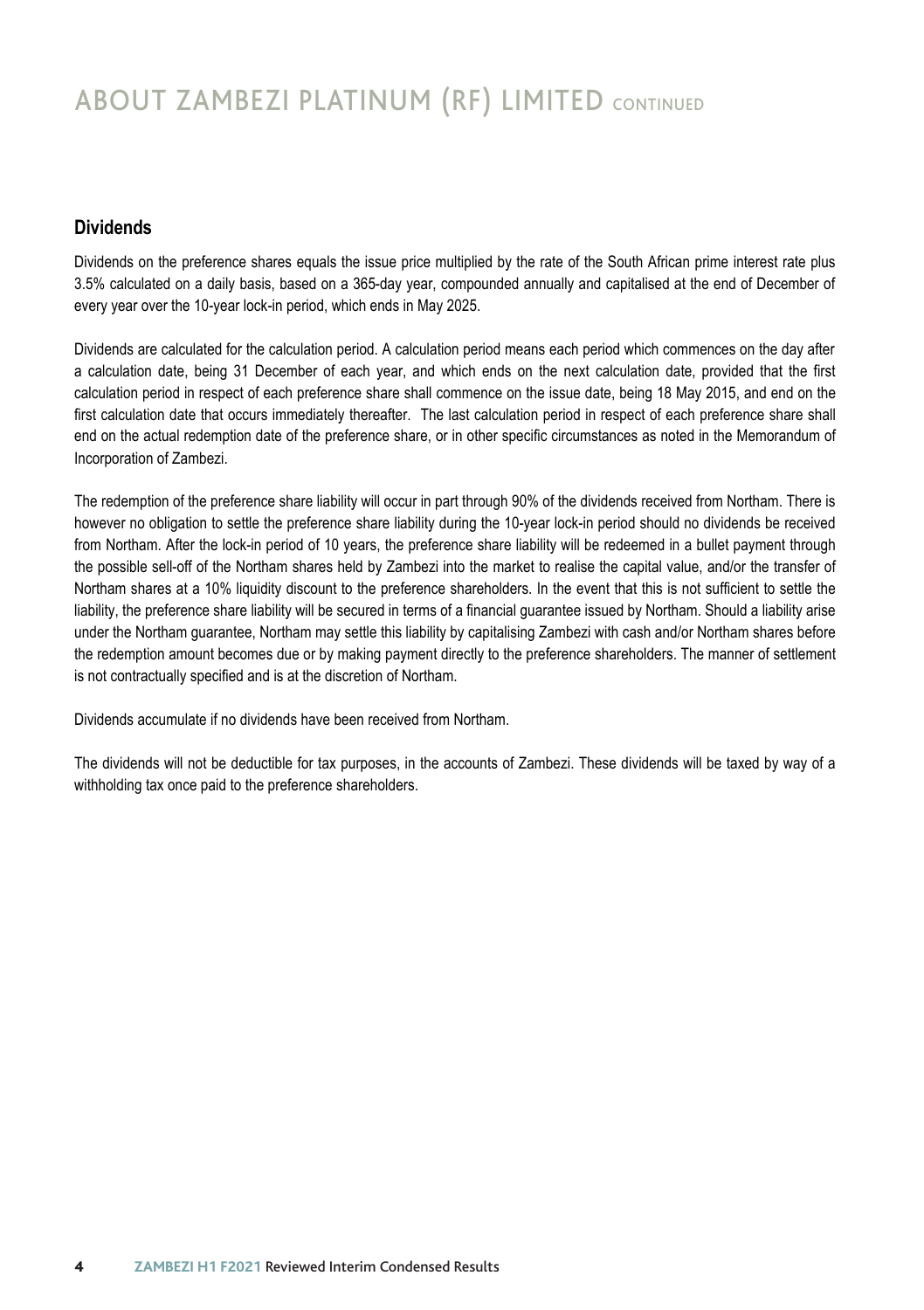### **Lock-in and restraint payment**

In terms of the Northam BEE transaction, Zambezi has undertaken not to dispose of or encumber the BEE shares for the duration of the 10-year lock-in period, other than in accordance with the preference share terms and the Zambezi pledge and cession agreement. In terms of the relationship agreements, the ordinary shareholders referred to as the HDSA participants have, in turn, undertaken not to dispose of or encumber their Zambezi ordinary shares for the duration of the lock-in period. Furthermore, Zambezi has, pursuant to the subscription agreement, and the HDSA participants have, pursuant to their respective relationship agreements, undertaken in favour of Northam not to be engaged, directly or indirectly, or in any way to be interested, in any PGM exploration, PGM prospecting or PGM mining activities or in any competitor of the Northam group for the duration of the lock-in period, save to the extent specifically permitted under such relationship agreements.

As consideration for entering into the lock-in arrangement, and in recognition of the benefit that Northam and the Northam shareholders will derive from the lock-in arrangement, a lock-in and restraint payment was made to Zambezi, being a once-off gross amount of R400.0 million at inception of the arrangement.

Zambezi distributed the lock-in and restraint payment, net of taxes, to its ordinary shareholders, as a dividend. The HDSA participants has, in turn, utilised their portion of the lock-in and restraint payment (lock-in funds) as follows:

- each of the Strategic Partners and the Women's Consortium have distributed their portion of the lock-in funds to their shareholders;
- the Northam Employees' Trust has become operational. The Northam Employees' Trust's portion of the lock-in funds will be invested in permanent capital goods, infrastructure, education or healthcare projects for the benefit of its beneficiaries, as approved by Northam. Employees have now been given the opportunity to apply for bursaries for their dependents. Bursaries will be awarded to successful candidates for the 2021 academic year, for studies at South African academic institutions; and
- the Northam Zondereinde Community Trust and the Northam Booysendal Community Trust (the Community Trusts) are investing their portion of the lock-in funds in community development activities for the benefit of their beneficiary communities as approved by Northam.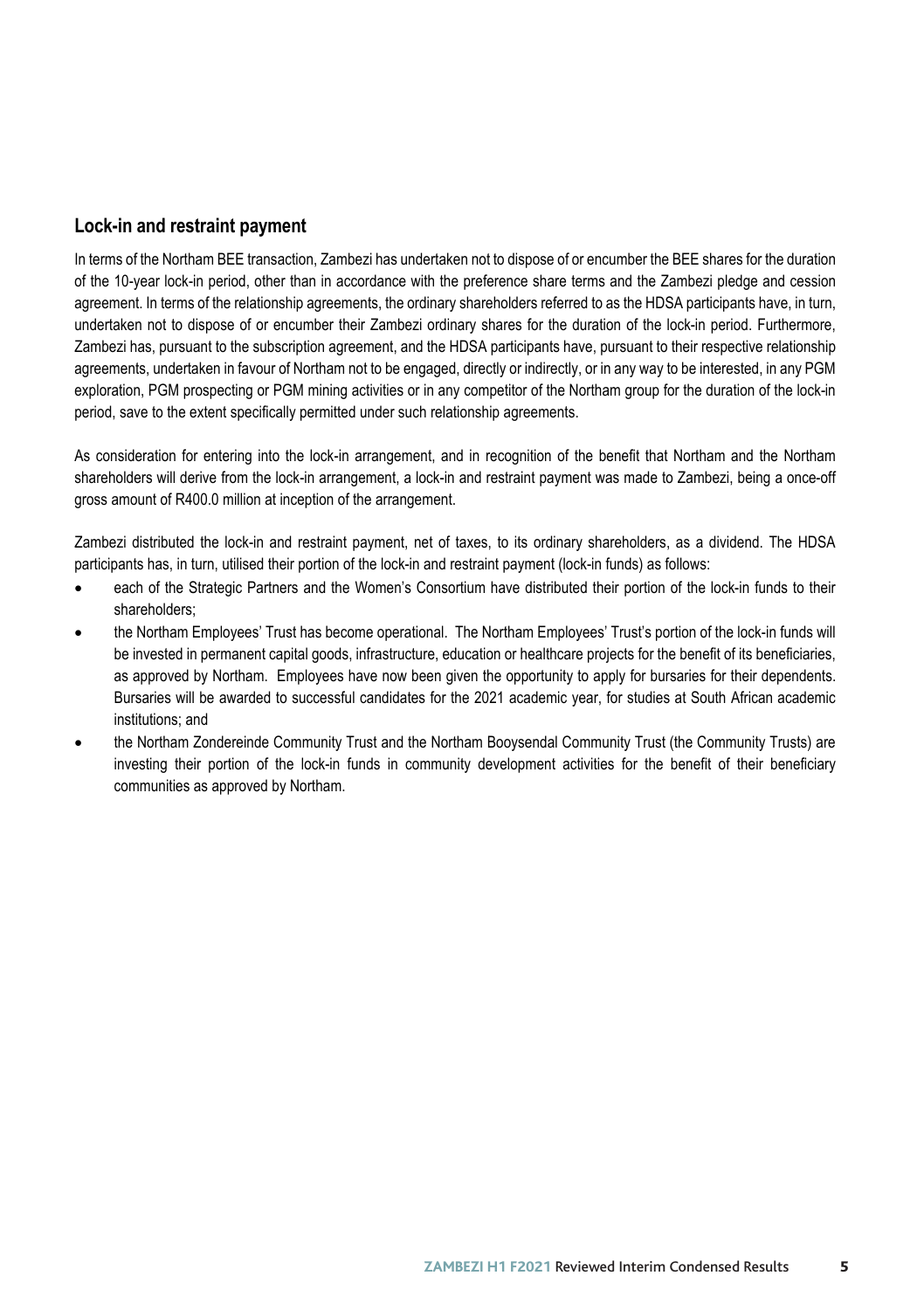### RESULTS COMMENTARY

### **Financial results**

The interim condensed financial results have been prepared under the supervision of the chief financial officer of Northam, AH Coetzee CA (SA), in accordance with the dispensation granted by the JSE in respect of compliance with paragraph 7.3(d)(i) of the Listings Requirements.

The interim condensed financial results have been reviewed by the group's auditors, Ernst & Young Inc., under the supervision of E Dhorat CA (SA), a registered auditor. A copy of the unmodified review report is available for inspection at the company's registered address.

The interim condensed statements of financial position, interim condensed statements of profit or loss and other comprehensive income, interim condensed statements of cash flows and interim condensed statements of changes in equity and the accompanying notes reflect the company's results for the period ended 31 December 2020 and the financial position at that date.

The financial results are also available on the company's website at www.northam.co.za/zambezi/

### **Stated capital**

There have been no changes in the stated capital or ownership thereof during the period under review.

The authorised stated capital remains as 11 000 ordinary shares at no par value and 1 N share. The issued stated capital remains at 10 000 ordinary shares at an issue price of R0.01 per ordinary share and 1 N share at an issue price of R0.01 per share. The authorised and issued preference share capital remains at 159 905 453 issued at a price of R41.00 per share.

### **Board of directors (board)**

At 31 December 2020, the board comprised eight directors, all of whom are non-executive directors, 37.5% of whom are women and 75.0% of whom are HDSA individuals.

#### **Changes to the board of directors**

Subsequent to the period ended 31 December 2020, in compliance with paragraph 6.39(a) of the JSE Debt Listings Requirements, the following independent non-executive directors were appointed to the board on 24 February 2021: Mr ZP Ntshalintshali, Mr CM Ntuta and Ms KH Sekhokho.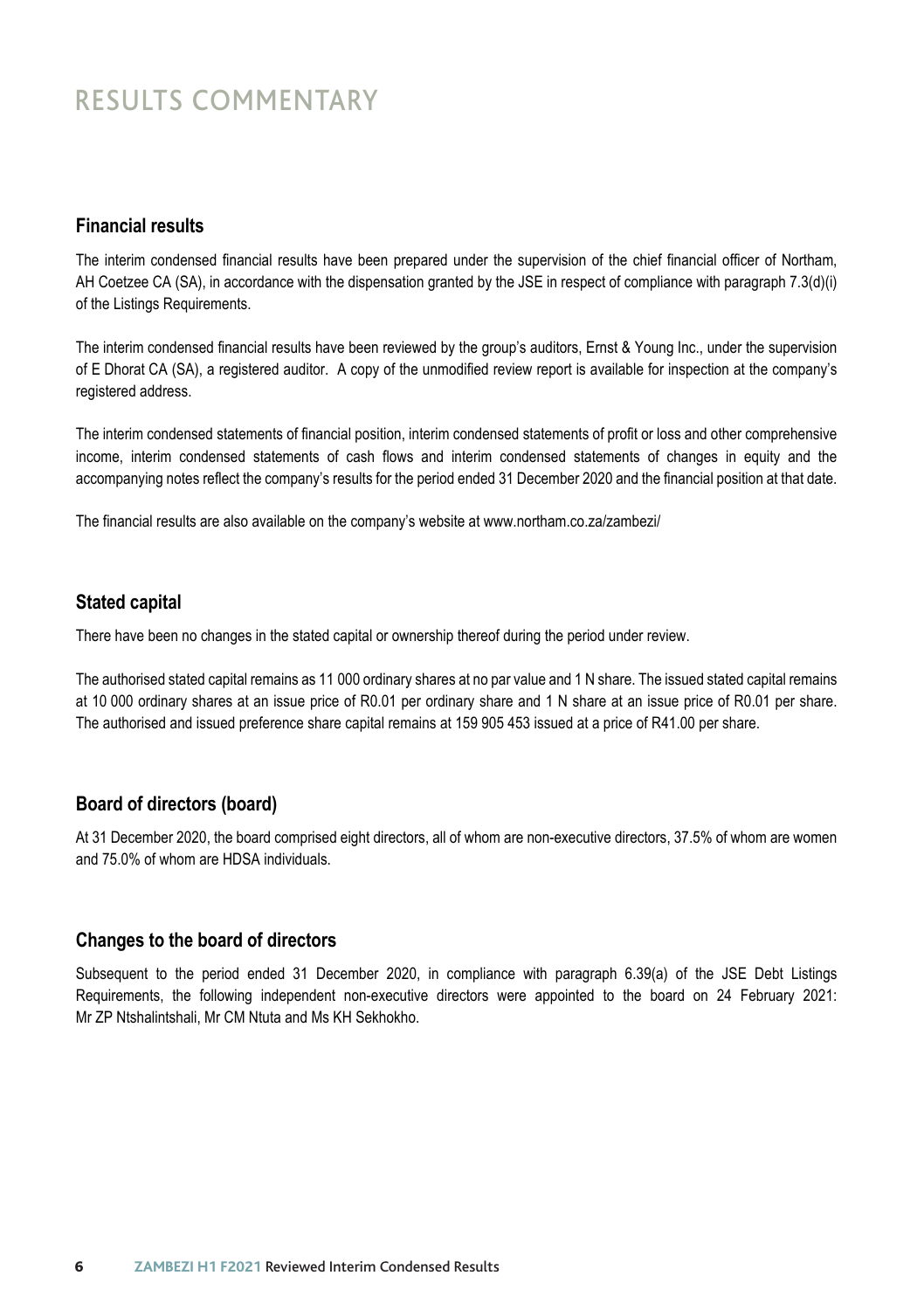### **Board members representing ordinary shareholders**

|                            |                                                          | 31 December<br>2020                                          | 31 December<br>2019                                          | 30 June<br>2020                                              |
|----------------------------|----------------------------------------------------------|--------------------------------------------------------------|--------------------------------------------------------------|--------------------------------------------------------------|
| Name of director           | Representation                                           | % held in the<br>ordinary share<br>capital of the<br>company | % held in the<br>ordinary share<br>capital of the<br>company | % held in the<br>ordinary share<br>capital of the<br>company |
| Mr KB Mosehla              | Malundi Resources (RF) Proprietary<br>Limited            | 12.80                                                        | 12.80                                                        | 12.80                                                        |
| Mr PA Dunne                | Northam Platinum Limited (1 N share)                     | Provides a<br>protective right<br>to Northam                 | Provides a<br>protective right<br>to Northam                 | Provides a<br>protective right<br>to Northam                 |
| Ms AH Coetzee              | The Northam Employees' Trust                             | 9.60                                                         | 9.60                                                         | 9.60                                                         |
| Ms N Mazwai                | Zambezi Platinum Women's SPV (RF)<br>Proprietary Limited | 19.10                                                        | 19.10                                                        | 19.10                                                        |
| Advocate ME<br>Motseki-Zim | Atisa Platinum (RF) Proprietary Limited*                 | 12.80                                                        | 12.80                                                        | 12.80                                                        |
| Mr GS Mseleku              | Mpilo Platinum (RF) Proprietary<br>Limited*              | 29.80                                                        | 29.80                                                        | 29.80                                                        |
| Mr BB Nene                 | The Northam Zondereinde<br><b>Community Trust</b>        | 7.95                                                         | 7.95                                                         | 7.95                                                         |
| Mr LC van Schalkwyk        | The Northam Booysendal Community<br>Trust                | 7.95                                                         | 7.95                                                         | 7.95                                                         |
|                            |                                                          | 100.00                                                       | 100.00                                                       | 100.00                                                       |

*\* Zim Group Proprietary Limited has an indirect interest in both Atisa Platinum (RF) Proprietary Limited and Mpilo Platinum (RF) Proprietary Limited*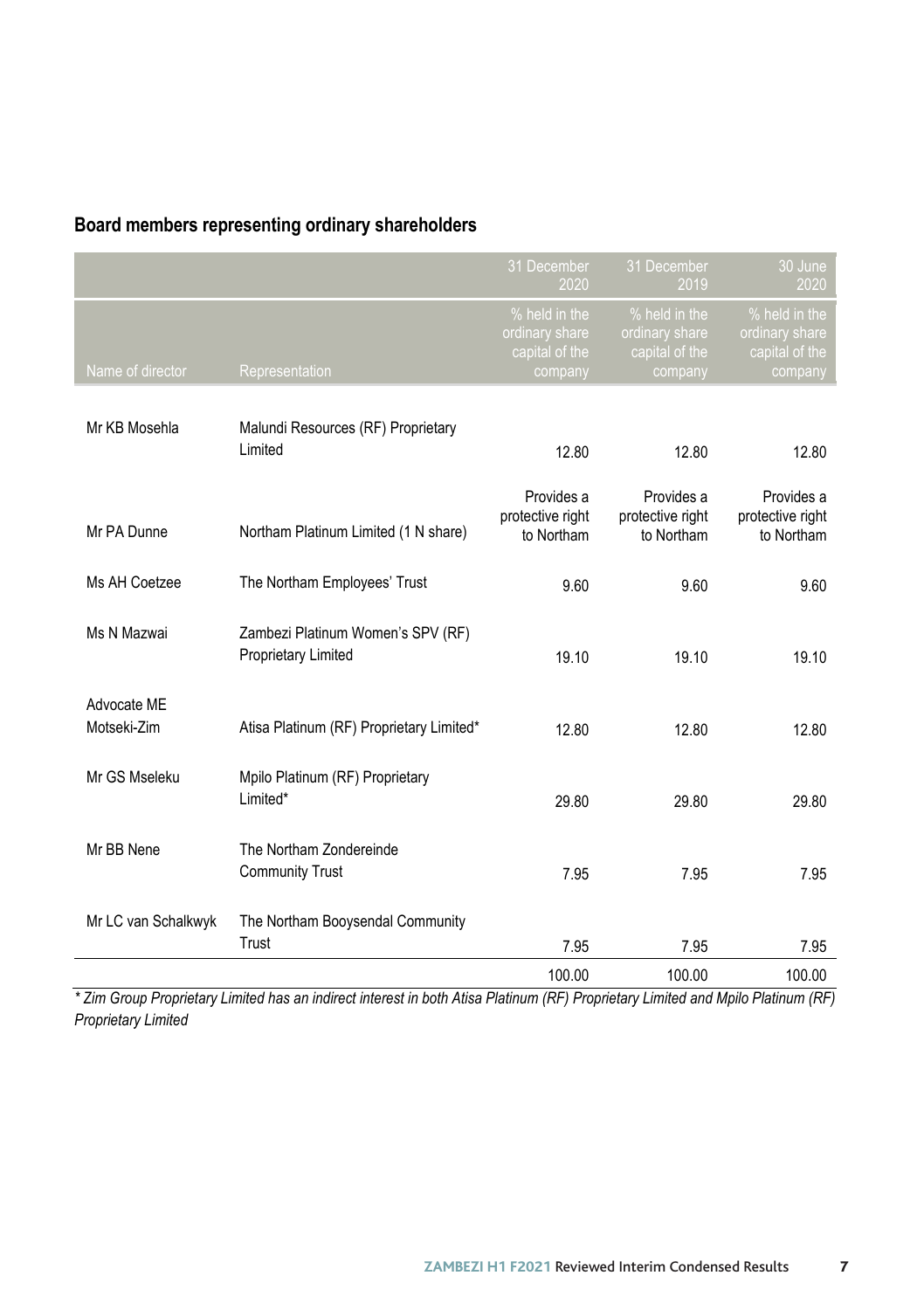### RESULTS COMMENTARY CONTINUED

### **Appointment of a debt officer**

During the period under review, Zambezi appointed Ms AH Coetzee, a director of the company and chief financial officer and debt officer of Northam, as the company's debt officer.

#### **Corporate governance**

The board is committed to the principles of fairness, accountability, responsibility and transparency, as advocated in the King IV Report on Corporate Governance for South Africa, 2016 (King IVTM), as well as other applicable legislation.

Northam is the appointed company secretaries, technical and administrative advisors of Zambezi (the secretaries), attending to the day-to-day management and business affairs of the company. The majority of the King IVTM recommendations are not applicable to Zambezi due to, *inter alia*, the company:

- having no employees, as its business affairs are managed and administered by the secretaries;
- having no subsidiary companies;
- having no operational mines;
- having restricted trading activities;
- being ring-fenced in terms of the Companies Act; and
- being a special purpose vehicle for the Northam BEE transaction.

As a result of the above and in accordance with the dispensation granted by the JSE in respect of compliance with paragraph 5.7(b) of the Listings Requirements, Zambezi applies and implements the applicable principles of King IVTM to the extent that Northam does.

The board is therefore satisfied that, where applicable, there is adequate compliance with King IV<sup>TM</sup>.

The corporate governance principles, adopted by Northam, are available on the Northam website: www.northam.co.za/downloads/send/145-2020/1302-northam-application-of-the-king-iv-principles

### **Board charter and board committee terms of reference**

The board charter articulates the objectives and responsibilities of the board. Each of the board committees operates in accordance with written terms of reference. The board charter, the audit committee's terms of reference and the social and ethics committee's terms of reference are available on the Zambezi website at www.northam.co.za/zambezi/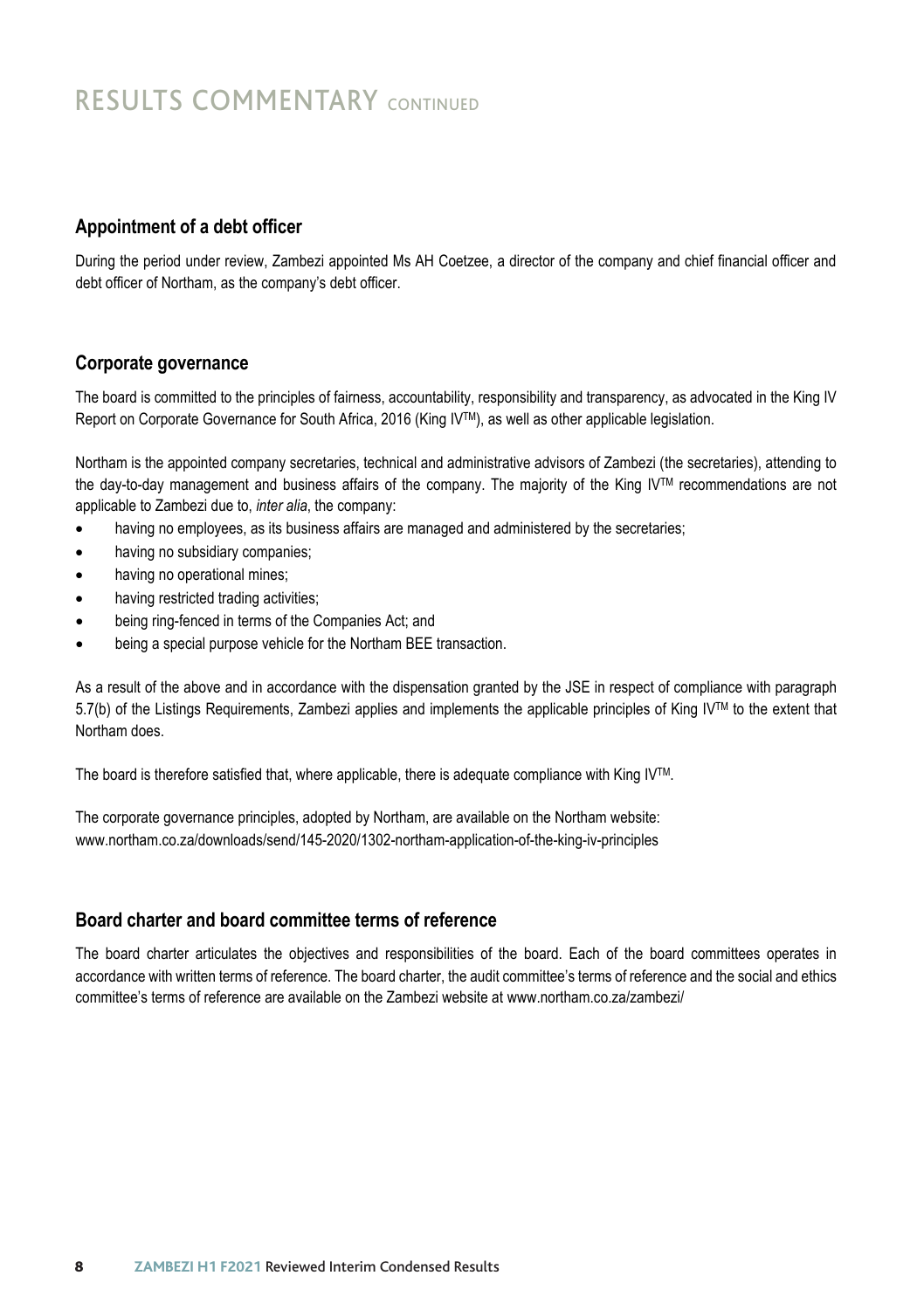### **Shareholders**

Below is a list of the ordinary shareholders of Zambezi, which is unchanged from the prior period/year:

| Name of ordinary shareholder                            | Number of<br>Zambezi Platinum<br>(RF) Limited<br>ordinary shares | % of Zambezi<br>Platinum (RF)<br>Limited | % of Northam<br>Platinum<br>Limited |
|---------------------------------------------------------|------------------------------------------------------------------|------------------------------------------|-------------------------------------|
|                                                         |                                                                  |                                          |                                     |
| Atisa Platinum (RF) Proprietary Limited*                | 1 2 8 0                                                          | 12.80                                    | 4.0                                 |
| Malundi Resources (RF) Proprietary Limited*             | 1 2 8 0                                                          | 12.80                                    | 4.0                                 |
| Mpilo Platinum (RF) Proprietary Limited*                | 2980                                                             | 29.80                                    | 9.4                                 |
| Zambezi Platinum Women's SPV (RF) Proprietary Limited** | 1910                                                             | 19.10                                    | 6.0                                 |
| The Northam Employees' Trust                            | 960                                                              | 9.60                                     | 3.0                                 |
| The Northam Booysendal Community Trust                  | 795                                                              | 7.95                                     | 2.5                                 |
| The Northam Zondereinde Community Trust                 | 795                                                              | 7.95                                     | 2.5                                 |
|                                                         | 10 000                                                           | 100.00                                   | 31.4                                |

*\*Shareholders defined as the Strategic Partners*

*\*\*Shareholder defined as the Women's Consortium*

*All shareholders are HDSA participants*

Zambezi issued the N share to Northam, the purpose of which is to allow Northam to take certain mitigating actions in the event of the occurrence of an early redemption event under the preference share terms and/or the unwinding of the Northam BEE transaction prior to the expiry of the lock-in period which is stipulated in the agreement.

The N share shall rank ahead of the distribution rights of the holders of the Zambezi ordinary shares and shall be equal to the amount of the lock-in and restraint payments plus interest accrued thereon from the date on which the lock-in and restraint payment was made until the date of payment of the N share distribution, at the dividend rate compounded annually.

Other than as required in terms of the Companies Act, the N share will not entitle Northam to any voting rights.

| Name of N shareholder    | Number of N<br>shares | %     |
|--------------------------|-----------------------|-------|
| Northam Platinum Limited |                       | 100.0 |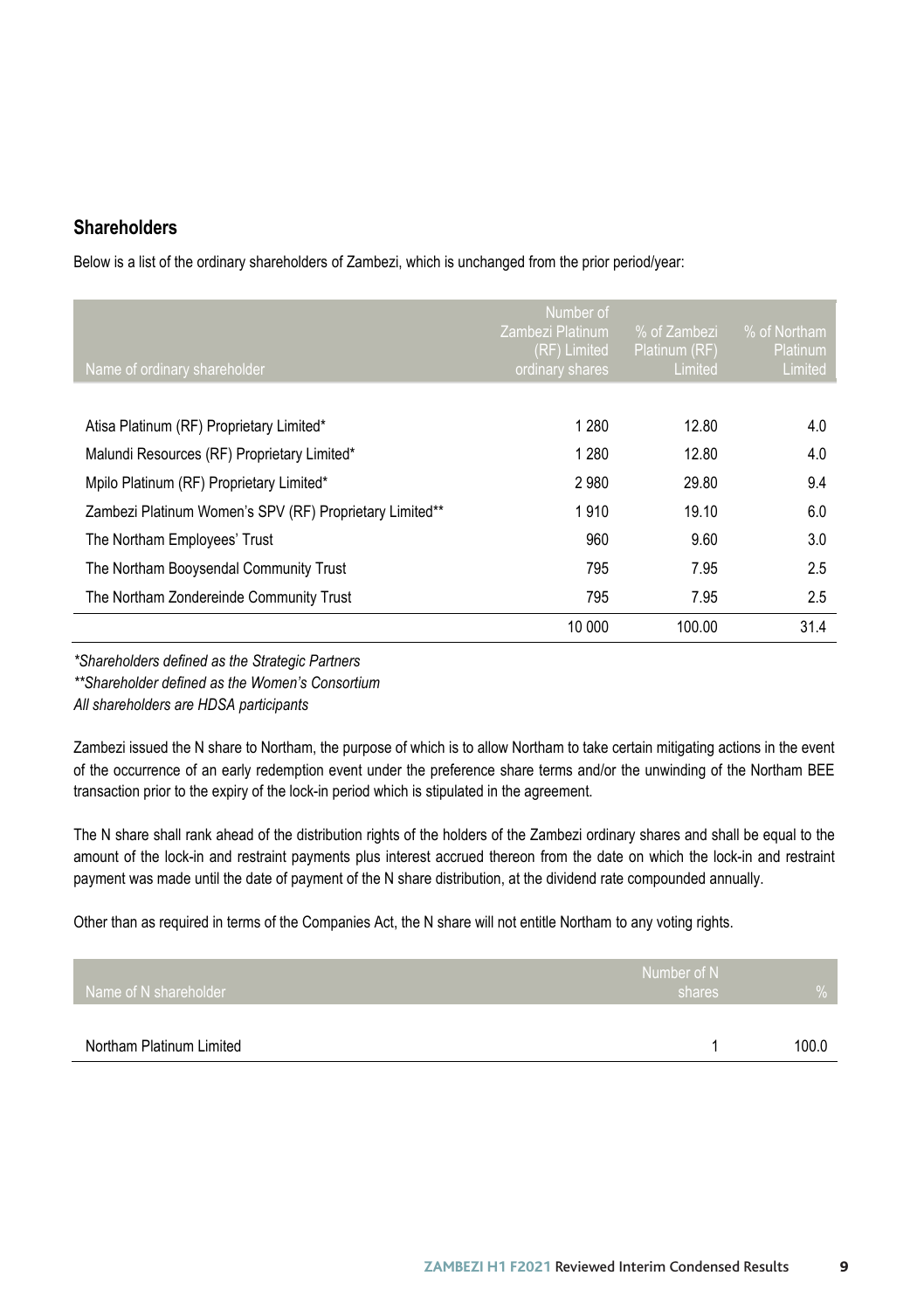### RESULTS COMMENTARY CONTINUED

The following directors (together with their associates) have a beneficial interest in the company in accordance with the table below, which is unchanged from the prior period/year: below, which is unchanged from the prior period/year: below, which is unchanged from the prior period/year:

|                   |                                                                                | 31 December<br>2020                                                  | 31 December<br>2019                                                  | 30 June<br>2020                                                      |
|-------------------|--------------------------------------------------------------------------------|----------------------------------------------------------------------|----------------------------------------------------------------------|----------------------------------------------------------------------|
| Name of director  | Consortia in which the director has an<br>interest                             | <b>Effective interest</b><br>in Zambezi<br>ordinary shares<br>$(\%)$ | <b>Effective interest</b><br>in Zambezi<br>ordinary shares<br>$(\%)$ | <b>Effective interest</b><br>in Zambezi<br>ordinary shares<br>$(\%)$ |
|                   |                                                                                |                                                                      |                                                                      |                                                                      |
| <b>KB Mosehla</b> | Malundi Resources (RF) Proprietary<br>Limited                                  | 3.2                                                                  | 3.2                                                                  | 3.2                                                                  |
| N Mazwai          | Zambezi Platinum Women's SPV (RF)<br><b>Proprietary Limited</b>                | 6.6                                                                  | 6.6                                                                  | 6.6                                                                  |
| ME Motseki-Zim    | Atisa Platinum (RF) Proprietary Limited<br>and Mpilo Platinum (RF) Proprietary |                                                                      |                                                                      |                                                                      |
|                   | Limited                                                                        | 11.0                                                                 | 11.0                                                                 | 11.0                                                                 |
| <b>GS Mseleku</b> | Mpilo Platinum (RF) Proprietary Limited                                        | 9.8                                                                  | 9.8                                                                  | 9.8                                                                  |
|                   |                                                                                | 30.6                                                                 | 30.6                                                                 | 30.6                                                                 |

In terms of the subscription agreement, the shareholders have undertaken not to dispose of or encumber their shares for the duration of the lock-in period, being 10 years from May 2015. The Zambezi preference shares were listed on the exchange operated by the JSE on 11 May 2015 and allotted and issued to shareholders in terms of the offer circular on 18 May 2015. duration of the lock-in period, being 10 years from May 2015. The Zambezi preference shares were listed on the exchange

### **Disclosure of interests and directors' dealings in shares Disclosure of interests and directors' dealings in shares**

werdigsted of the stand and the diversional and the standing board and committee meeting agenda item. In terms of directors' dealings in the mas of directors' dealings in standings in standings in the mass of the standings in shares, all board members are required to obtain prior approval from the chairperson, or in his absence, Northam as secretaries, for dealings in Zambezi preference shares and/or Northam ordinary shares, either directly or indirectly. Such approval will not be unreasonably withheld but will not be granted during any embargo or closed period in terms of the Listings<br>Requirements. Requirements. approval with not be unreasonably withheld but withheld but with the Listings or closed period in terms of the Listings of the Listings or closed period in terms of the Listings or closed period in terms of the Listings of Requirements.

The following directors hold Zambezi preference shares, which were acquired on the open market: The following directors hold Zambezi preference shares, which were acquired on the open market:

|                  | 31 December | 31 December | 30 June   |
|------------------|-------------|-------------|-----------|
|                  | 2020        | 2019        | 2020      |
| Name of director | Number of   | Number of   | Number of |
|                  | shares      | shares      | shares    |
| AH Coetzee       | 15 800      | 15 800      | 15 800    |
| LC van Schalkwyk | 236 277     | 236 277     | 236 277   |

There have been no changes in these holdings from 31 December 2020, to the date of this report. There have been no changes in these holdings from 31 December 2020, to the date of this report.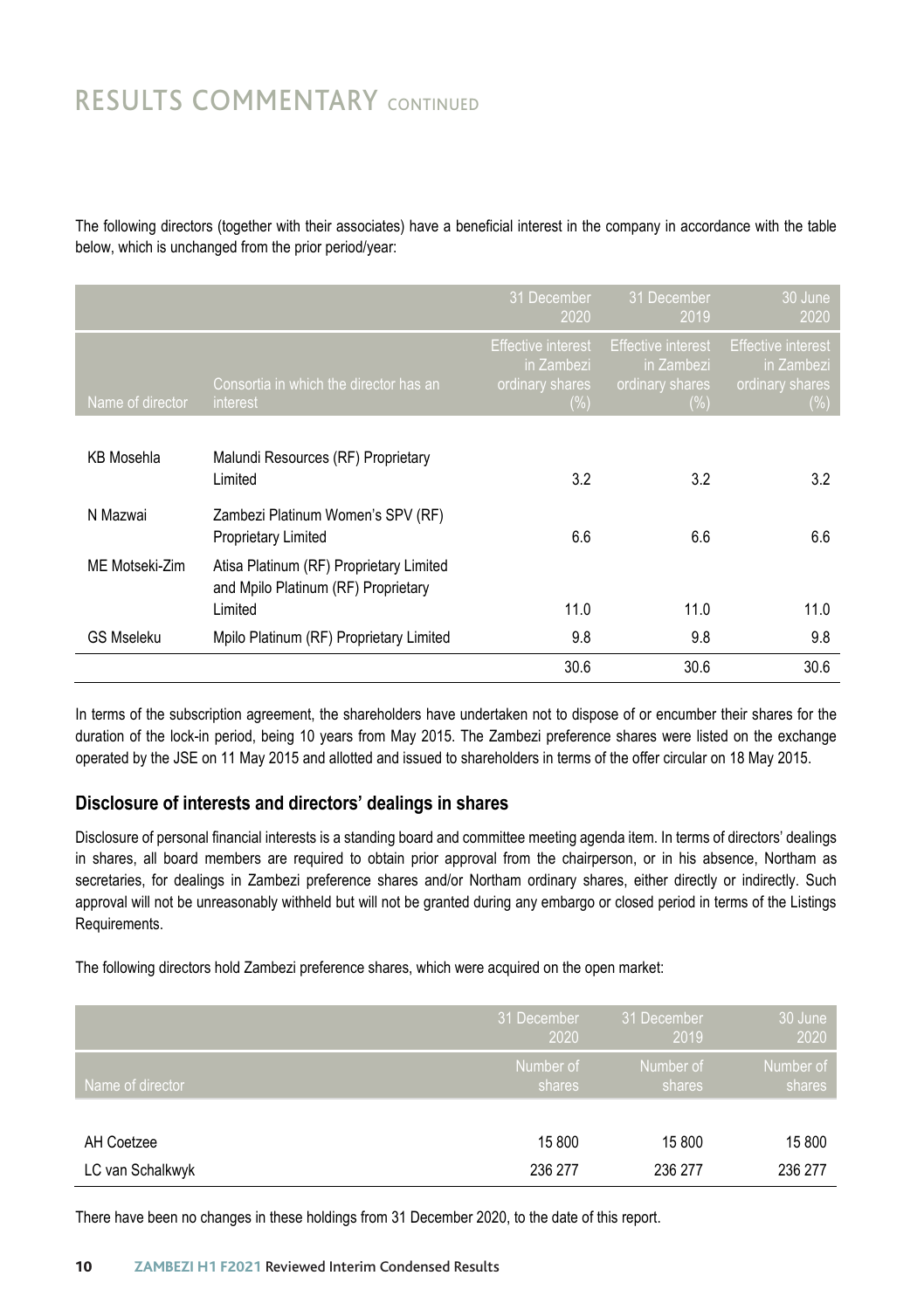### **Embargo on dealings in Zambezi Platinum (RF) Limited preference shares (ZPLPs)**

Northam Platinum Limited has publicly stated that it intends to direct surplus free cash flow to shareholders by way of the purchase of ZPLPs (ZPLP Acquisition Programme). Northam has acquired substantial volumes of ZPLPs in the open market.

The ZPLP Acquisition Programme is ongoing and it is not possible to predict when and from whom Northam may be acquiring ZPLPs. It is therefore possible that Northam may engage in on-market trading, i.e. by acquiring ZPLPs through the JSE's order book system.

In order to avoid a potential conflict of interest, such as a Northam employee also bidding for the same ZPLPs which Northam is seeking to acquire, inadvertently selling shares to Northam or affecting the market value at which these instruments trade and/or reputational and other potential legal risks arising, an embargo has been placed on all transactions in ZPLPs by all Northam employees. Any and all dealings/trading in ZPLPs by Northam employees and/or members of its board of directors is therefore prohibited.

This was done in order to avoid any potential conflicts of interest of the group, as part of its stated strategy is to acquire ZPLPs in the open market.

#### **Cautionary announcement**

Northam and Zambezi have entered into discussions regarding a potential transaction to accelerate the maturity of the empowerment transaction concluded between Northam and Zambezi in May 2015.

Northam has therefore taken the initiative to enter into pro-active discussions with Zambezi with a view to secure a successful and sustainable outcome.

More information will be provided to the market in due course.

#### **Events after the reporting date**

There have been no facts or circumstances of a material nature that have occurred between the reporting date and the date of this report, which require adjustment to the interim condensed financial results or the notes to the interim condensed financial results.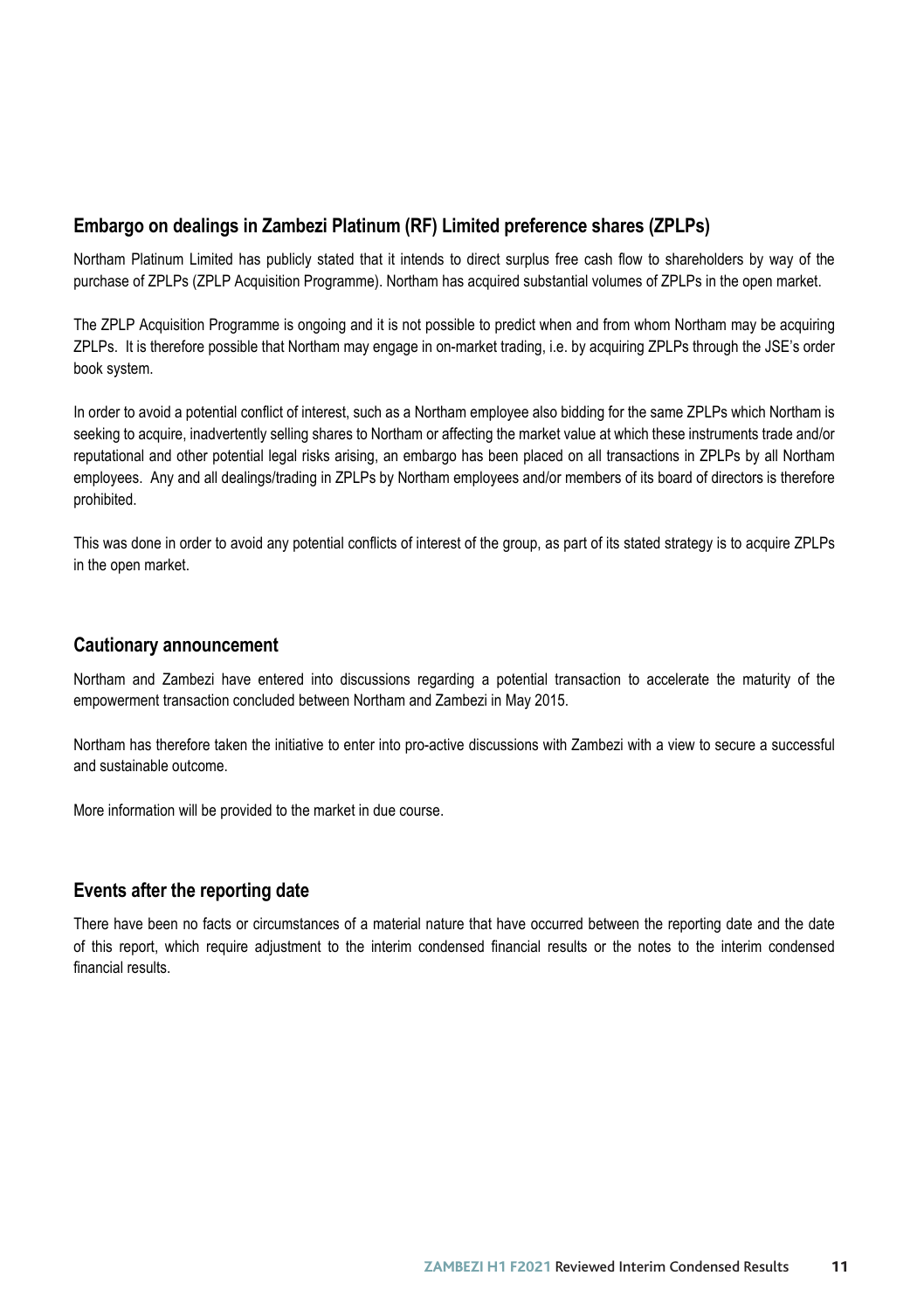### APPROVAL OF THE INTERIM CONDENSED FINANCIAL RESULTS APPROVAL OF THE INTERIM CONDENSED FINANCIAL RESOLI

The directors are required by the Companies Act to maintain adequate accounting records and are responsible for the content and integrity of the interim condensed financial results. It is their responsibility to ensure that the interim condensed financial results fairly represent the state of affairs of the company as at the reporting period and the results of its operations and cash flows for the period then ended, in conformity with International Financial Reporting Standards (IFRS).

The interim condensed financial results are prepared in accordance with IFRS and are based upon appropriate accounting policies consistently applied and supported by reasonable and prudent judgments and estimates.

The directors acknowledge that they are ultimately responsible for the systems of internal financial control established by the company and place considerable importance on maintaining a strong control environment. To enable the directors to meet these responsibilities, the board sets standards of internal controls aimed at reducing the risk of error or loss in a cost effective manner. The standards include the proper delegation of responsibilities within a clearly defined framework, effective accounting procedures and adequate segregation of duties to ensure an acceptable level of risk. These controls are monitored throughout the company and the directors are required to maintain the highest ethical standards in ensuring the company's business is conducted in a manner that in all reasonable circumstances is above reproach. The focus of risk management in the company is on identifying, assessing, managing and monitoring all known forms of risk across the company. While operating risk cannot be fully eliminated, the company endeavours to minimise it by ensuring that appropriate infrastructure controls, systems and ethical behaviour are applied and managed within predetermined procedures and constraints.

The directors are of the opinion, based on the information and explanations given by Northam, as administrators and secretaries of the company, that the system of internal control provides reasonable assurance that the financial records may be relied on for the preparation of the interim condensed financial results. However, any system of internal financial control can provide only reasonable, and not absolute, assurance against material misstatement or loss.

Northam has guaranteed that they will enable the company to settle any preference shares, dividends and repurchases as required by the BEE transaction, as well as any other expenses incurred by the company.

The audit committee has confirmed to the directors of the company that (i) the audit committee functions in terms of the Companies Act and the Listings Requirements, (ii) the audit committee has performed its duties without any exceptions noted in relation to the interim condensed financial results and (iii) the audit committee is satisfied that the external auditors are independent of the company.

The external auditors are responsible for independently reviewing and reporting on the company's interim condensed financial results. The interim condensed financial results have been examined by the company's external auditors and an unmodified review report has been issued.

The interim condensed financial results for the period ended 31 December 2020 have been approved by the board.

\_\_\_\_\_\_\_\_\_\_\_\_\_\_\_\_\_\_\_\_\_\_\_\_\_\_ \_\_\_\_\_\_\_\_\_\_\_\_\_\_\_\_\_\_\_\_\_\_\_\_\_\_ \_\_\_\_\_\_\_\_\_\_\_\_\_\_\_\_\_\_\_\_\_\_\_\_\_\_

**KB Mosehla PA Dunne GS Mseleku**

Chairman Director Chairman – audit committee

16 March 2021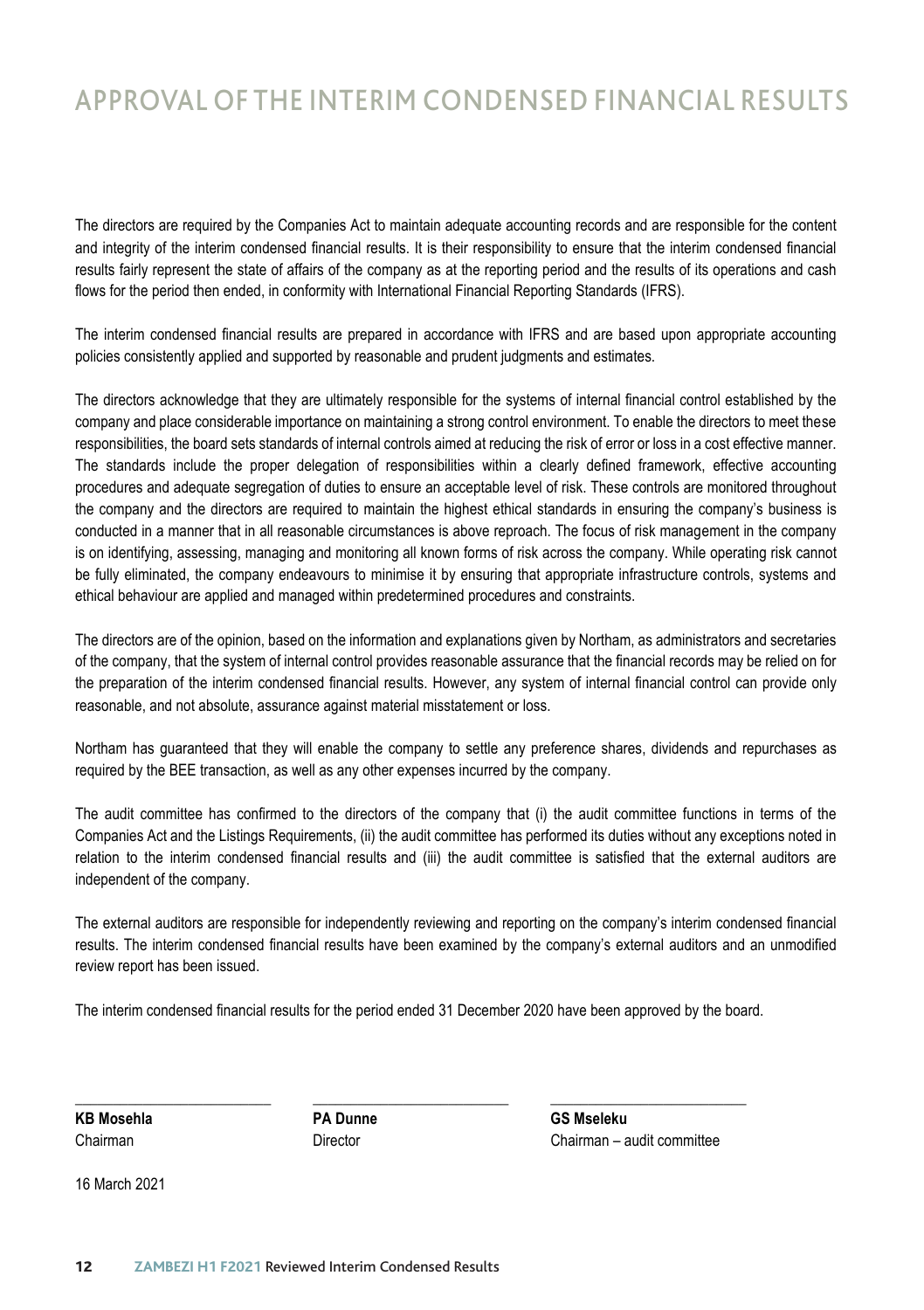### INTERIM CONDENSED CONSOLIDATED STATEMENT OF FINANCIAL POSITION

|                                     | Group          |                                                          |                                                   |                                                      |
|-------------------------------------|----------------|----------------------------------------------------------|---------------------------------------------------|------------------------------------------------------|
|                                     |                | <b>Reviewed</b><br>6 months ended<br>31 December<br>2020 | Reviewed<br>6 months ended<br>31 December<br>2019 | <b>Audited</b><br>12 months ended<br>30 June<br>2020 |
|                                     | <b>Notes</b>   | R000                                                     | R000                                              | R000                                                 |
| Assets                              |                |                                                          |                                                   |                                                      |
| Non-current assets                  |                | 9 340 075                                                | 7825409                                           | 8 321 812                                            |
| Investment in associate             | $\overline{2}$ | 9 340 075                                                | 7825409                                           | 8 321 812                                            |
|                                     |                |                                                          |                                                   |                                                      |
| <b>Current assets</b>               |                | 506                                                      | 503                                               | 502                                                  |
| Trade and other receivables         | 4              | 1                                                        | 6                                                 | 1                                                    |
| Cash and cash equivalents           | 5              | 505                                                      | 497                                               | 501                                                  |
|                                     |                |                                                          |                                                   |                                                      |
| <b>Total assets</b>                 |                | 9 340 581                                                | 7 825 912                                         | 8 322 314                                            |
| <b>Equity and liabilities</b>       |                | (4505495)                                                | (4330040)                                         |                                                      |
| Total equity<br>Stated capital      | 6              |                                                          |                                                   | (4665418)                                            |
| Accumulated loss                    |                | (4511642)                                                | (4333498)                                         | (4676497)                                            |
| Share of other comprehensive income |                |                                                          |                                                   |                                                      |
| from associate                      |                | 6 147                                                    | 3458                                              | 11 0 79                                              |
|                                     |                |                                                          |                                                   |                                                      |
| Non-current liabilities             |                | 13 846 076                                               | 12 155 942                                        | 12 987 732                                           |
| Deferred tax liability              | $\overline{7}$ | 623 605                                                  | 284 315                                           | 395 514                                              |
| Preference share liability          | 8              | 13 222 471                                               | 11 871 627                                        | 12 592 218                                           |
|                                     |                |                                                          |                                                   |                                                      |
| <b>Current liabilities</b>          |                | ۰                                                        | 10                                                |                                                      |
| South African Revenue Service       |                |                                                          | 10                                                |                                                      |
|                                     |                |                                                          |                                                   |                                                      |
| <b>Total equity and liabilities</b> |                | 9 340 581                                                | 7 825 912                                         | 8 322 314                                            |

The group financial results represent the results of Zambezi Platinum (RF) Limited. The investment held in Northam Platinum Limited is recognised as an associate which is equity accounted for in the group financial results, and valued at fair value in the separate financial results of Zambezi Platinum (RF) Limited. The fair value is represented by the market value at the reporting *date. date.*

These are not consolidated financial results as defined by IFRS 10. They are however referred to as group results to indicate *that they are not the separate financial results of Zambezi Platinum (RF) Limited. that they are not the separate financial results of Zambezi Platinum (RF) Limited.*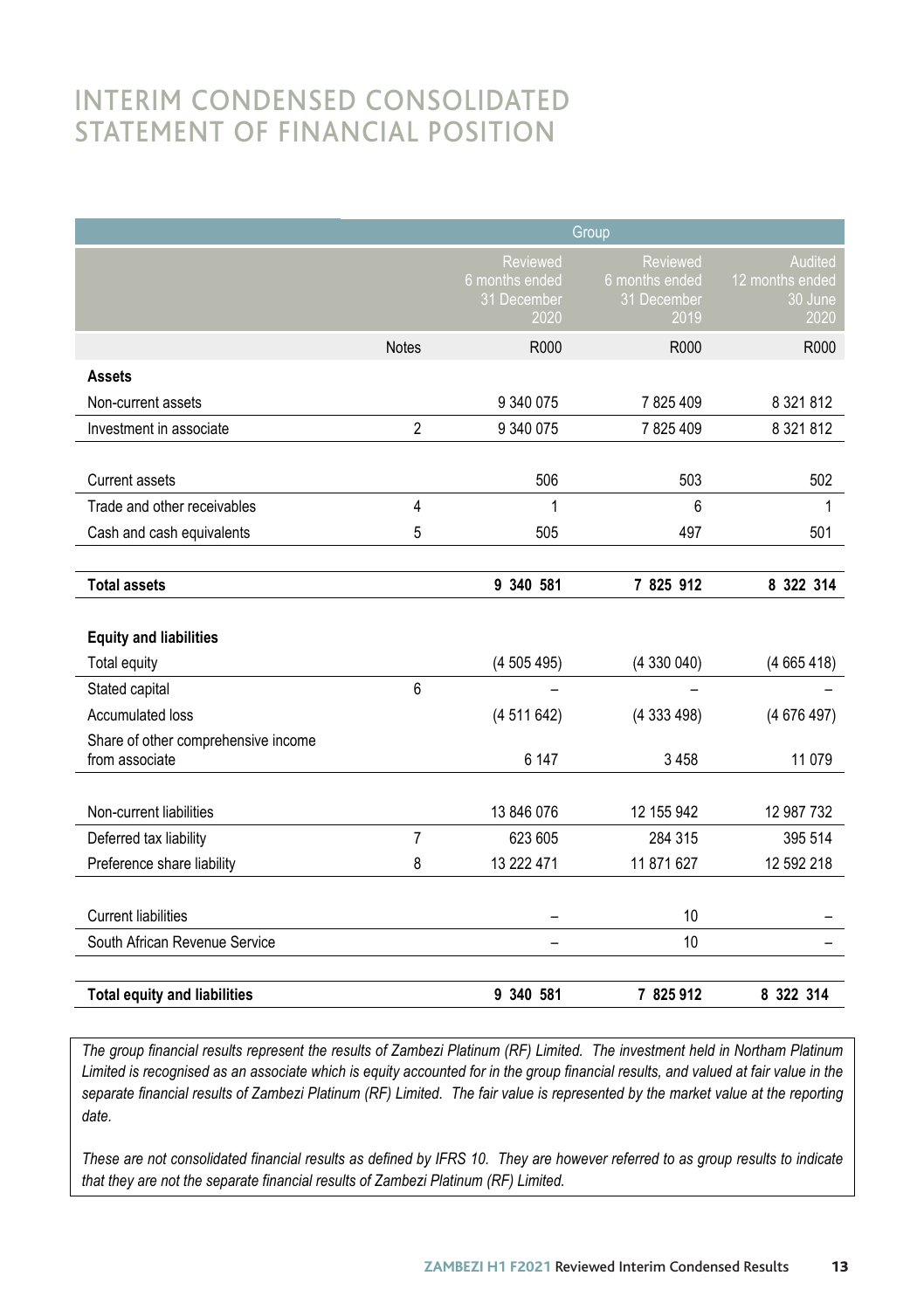### INTERIM CONDENSED STATEMENT INTERIM CONDENSED STATEMENT<br>OF FINANCIAL POSITION Position and the contract of the contract of the contract of the contract of the contract of the contract of the contract of the contract of the contract of the contract of the contract of the contract of the contract of t

|                                     | Company        |                                                          |                                                          |                                                      |
|-------------------------------------|----------------|----------------------------------------------------------|----------------------------------------------------------|------------------------------------------------------|
|                                     |                | <b>Reviewed</b><br>6 months ended<br>31 December<br>2020 | <b>Reviewed</b><br>6 months ended<br>31 December<br>2019 | <b>Audited</b><br>12 months ended<br>30 June<br>2020 |
|                                     | <b>Notes</b>   | R000                                                     | R000                                                     | R000                                                 |
| <b>Assets</b>                       |                |                                                          |                                                          |                                                      |
| Non-current assets                  |                | 33 504 990                                               | 19 767 512                                               | 18 581 014                                           |
| Investment in associate             | $\overline{2}$ | 33 504 990                                               | 19 767 512                                               | 18 581 014                                           |
|                                     |                |                                                          |                                                          |                                                      |
| Current assets                      |                | 506                                                      | 503                                                      | 502                                                  |
| Trade and other receivables         | $\overline{4}$ | 1                                                        | 6                                                        | 1                                                    |
| Cash and cash equivalents           | 5              | 505                                                      | 497                                                      | 501                                                  |
|                                     |                |                                                          |                                                          |                                                      |
| <b>Total assets</b>                 |                | 33 505 496                                               | 19 768 015                                               | 18 581 516                                           |
|                                     |                |                                                          |                                                          |                                                      |
| <b>Equity and liabilities</b>       |                |                                                          |                                                          |                                                      |
| <b>Total equity</b>                 |                | 14 246 479                                               | 4 937 027                                                | 3 295 723                                            |
| Stated capital                      | 6              |                                                          |                                                          |                                                      |
| Retained earnings                   |                | 14 246 479                                               | 4 937 027                                                | 3 295 723                                            |
|                                     |                |                                                          |                                                          |                                                      |
| Non-current liabilities             |                | 19 259 017                                               | 14 830 978                                               | 15 285 793                                           |
| Deferred tax liability              | $\overline{7}$ | 6 036 546                                                | 2 959 351                                                | 2693575                                              |
| Preference share liability          | 8              | 13 222 471                                               | 11 871 627                                               | 12 592 218                                           |
|                                     |                |                                                          |                                                          |                                                      |
| <b>Current liabilities</b>          |                |                                                          | 10                                                       |                                                      |
| South African Revenue Service       |                |                                                          | 10                                                       |                                                      |
|                                     |                |                                                          |                                                          |                                                      |
| <b>Total equity and liabilities</b> |                | 33 505 496                                               | 19 768 015                                               | 18 581 516                                           |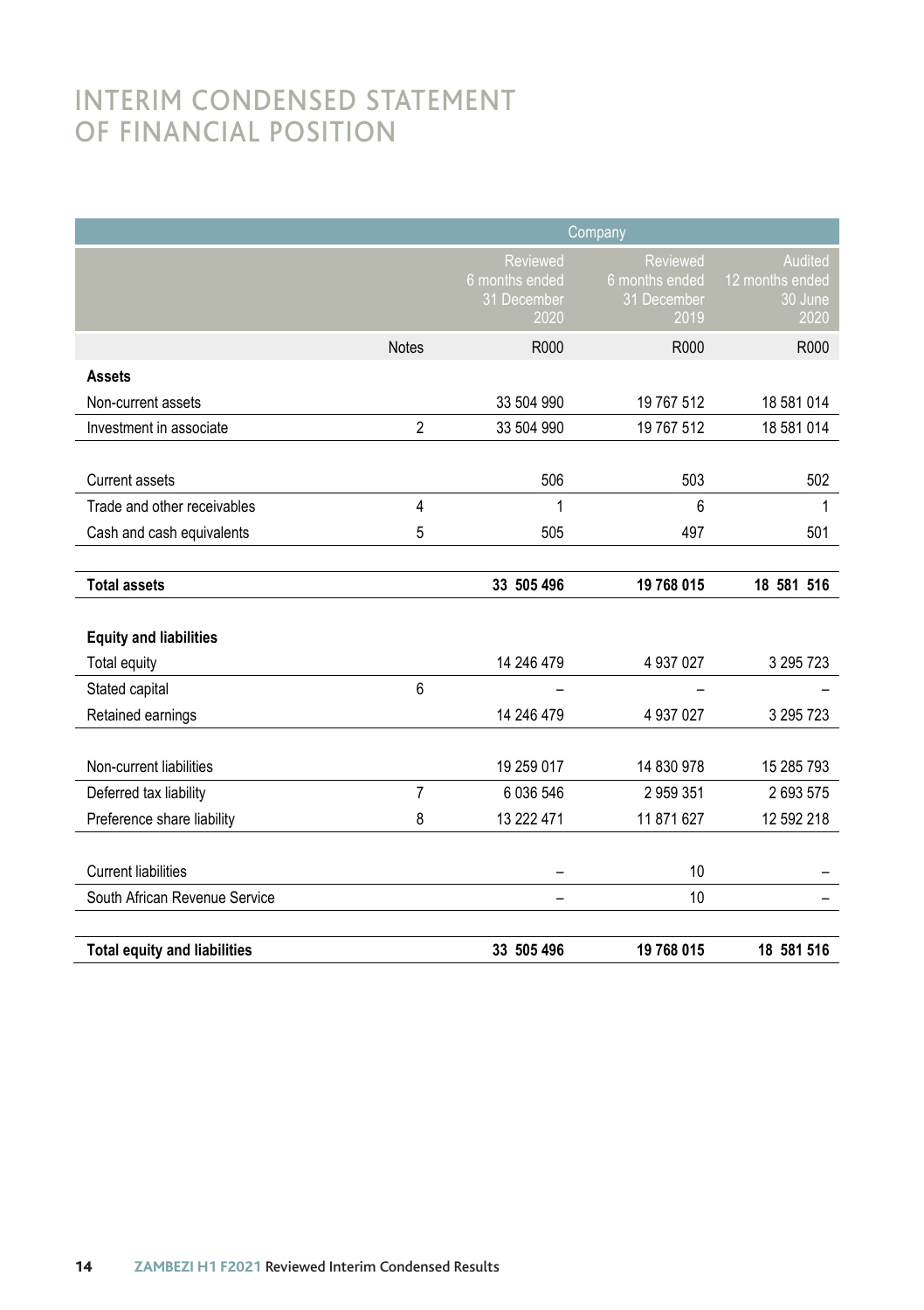### INTERIM CONDENSED CONSOLIDATED STATEMENT OF **PROFIT OR LOSS AND OTHER COMPREHENSIVE INCOME** INTERIM CONDENSED CONSOLIDATED STATEMENT OF

|                                                                                                                       | Group          |                                                   |                                                   |                                               |
|-----------------------------------------------------------------------------------------------------------------------|----------------|---------------------------------------------------|---------------------------------------------------|-----------------------------------------------|
|                                                                                                                       |                | Reviewed<br>6 months ended<br>31 December<br>2020 | Reviewed<br>6 months ended<br>31 December<br>2019 | Audited<br>12 months ended<br>30 June<br>2020 |
|                                                                                                                       | <b>Notes</b>   | R000                                              | R000                                              | R000                                          |
|                                                                                                                       |                |                                                   |                                                   |                                               |
| Share of earnings from associate                                                                                      | $\overline{2}$ | 1023 195                                          | 588 058                                           | 1 076 840                                     |
| Preference share dividends                                                                                            | 8              | (630 253)                                         | (712 259)                                         | (1432850)                                     |
| Interest received                                                                                                     | 9              | 8                                                 | 16                                                | 29                                            |
| Bank charges                                                                                                          |                | (2)                                               | (1)                                               | (1)                                           |
| Profit/(loss) before tax                                                                                              |                | 392 948                                           | (124 186)                                         | (355982)                                      |
| Tax                                                                                                                   | 10             | (228093)                                          | (131 727)                                         | (242930)                                      |
| Profit/(loss) for the period/year                                                                                     |                | 164 855                                           | (255913)                                          | (598912)                                      |
| Other comprehensive income items that<br>may be subsequently reclassified to<br>profit or loss                        |                | (4932)                                            | 11                                                | 7632                                          |
| Share of associate's exchange<br>differences on translating foreign<br>operations and foreign currency<br>translation | $\overline{2}$ | (4932)                                            | 11                                                | 7632                                          |
| Profit/(loss) and total comprehensive<br>income for the period/year                                                   |                | 159 923                                           | (255902)                                          | (591 280)                                     |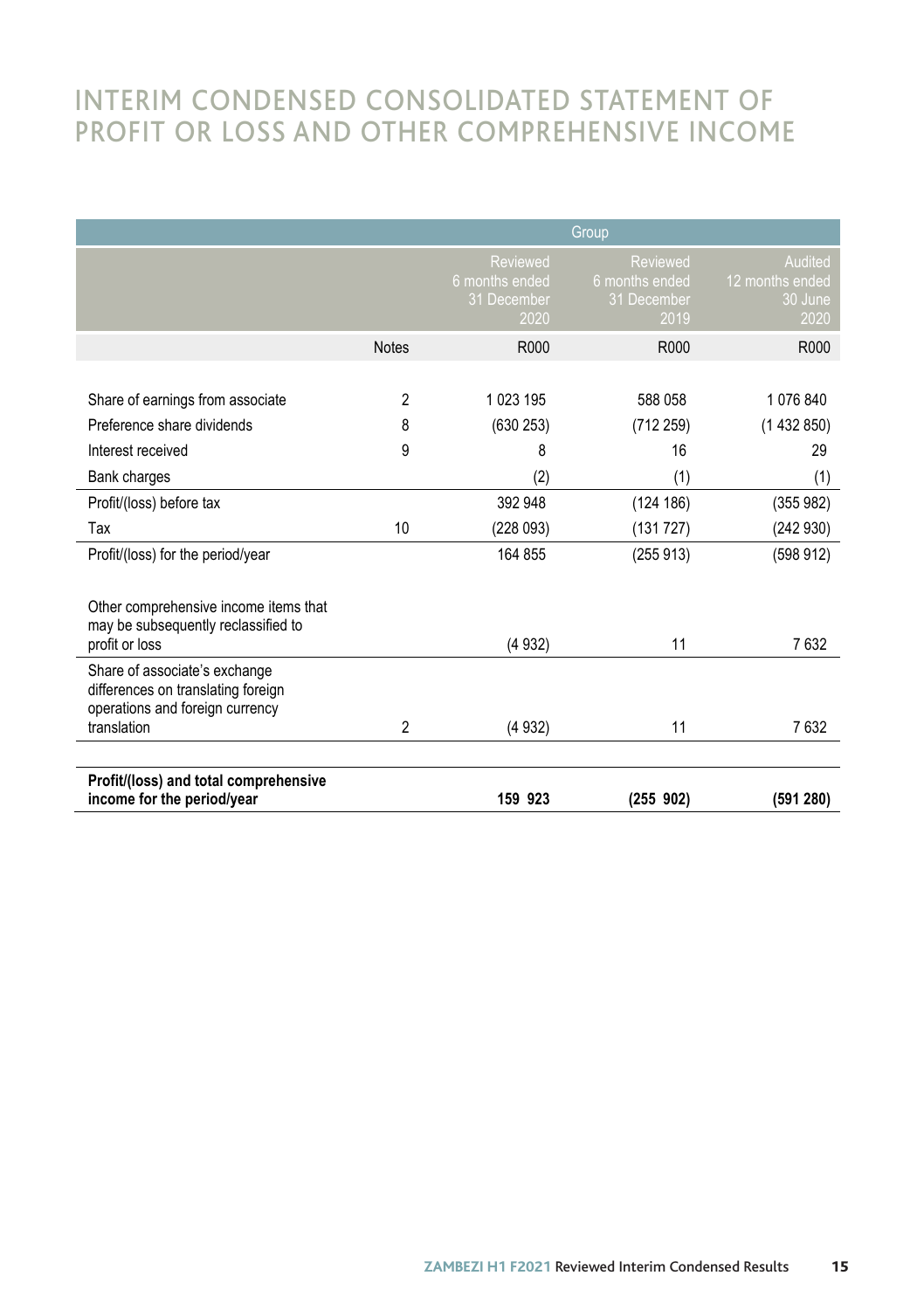### INTERIM CONDENSED STATEMENT OF PROFIT OR LOSS AND OTHER COMPREHENSIVE INCOME

|                                                              | Company        |                                                          |                                                          |                                               |
|--------------------------------------------------------------|----------------|----------------------------------------------------------|----------------------------------------------------------|-----------------------------------------------|
|                                                              |                | <b>Reviewed</b><br>6 months ended<br>31 December<br>2020 | <b>Reviewed</b><br>6 months ended<br>31 December<br>2019 | Audited<br>12 months ended<br>30 June<br>2020 |
|                                                              | <b>Notes</b>   | R000                                                     | R000                                                     | R000                                          |
|                                                              |                |                                                          |                                                          |                                               |
| Mark to market fair value adjustment                         | $\overline{2}$ | 14 923 976                                               | 10 333 090                                               | 9 146 592                                     |
| Preference share dividends                                   | 8              | (630 253)                                                | (712 259)                                                | (1432850)                                     |
| Interest received                                            | 9              | 8                                                        | 16                                                       | 29                                            |
| Bank charges                                                 |                | (2)                                                      | (1)                                                      | (1)                                           |
| Profit before tax                                            |                | 14 293 729                                               | 9620846                                                  | 7713770                                       |
| Tax                                                          | 10             | (3342973)                                                | (2314616)                                                | (2048844)                                     |
| Profit and total comprehensive income<br>for the period/year |                | 10 950 756                                               | 7 306 230                                                | 5 664 926                                     |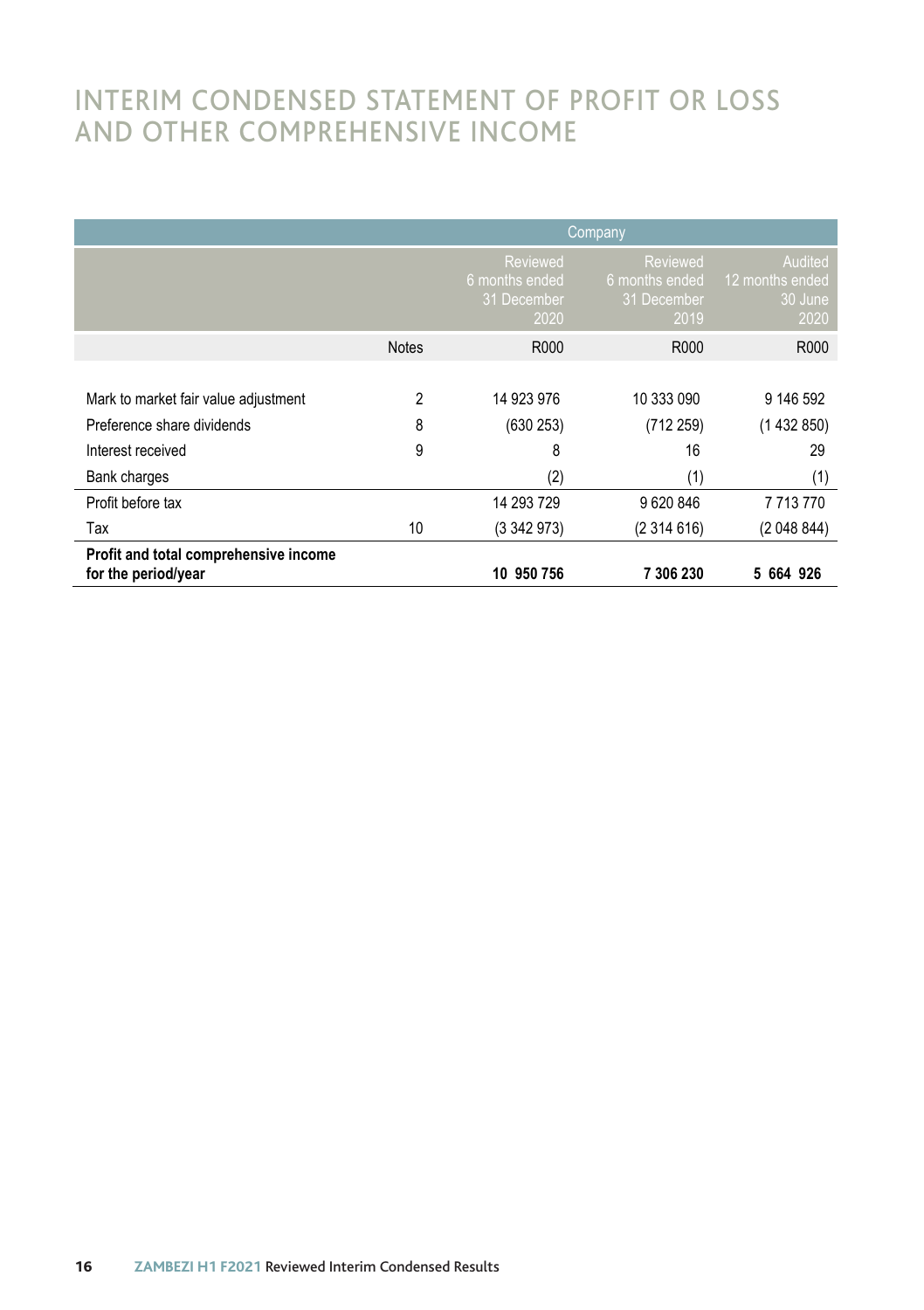### INTERIM CONDENSED CONSOLIDATED STATEMENT OF CHANGES IN EQUITY

|                                              | Group                 |                     |                                                             |                 |
|----------------------------------------------|-----------------------|---------------------|-------------------------------------------------------------|-----------------|
|                                              | <b>Stated capital</b> | Accumulated<br>loss | Share of other<br>comprehensive<br>income from<br>associate | Total           |
|                                              | R000                  | R000                | R000                                                        | R000            |
|                                              |                       |                     |                                                             |                 |
| Balance as at 1 July 2019                    | $\star$               | (4077585)           | 3 4 4 7                                                     | (4074138)       |
| Total comprehensive income for the<br>period |                       | (255913)            | 11                                                          | (255902)        |
| Loss for the period                          |                       | (255913)            |                                                             | (255913)        |
| Other comprehensive income for the<br>period |                       |                     | 11                                                          | 11              |
|                                              |                       |                     |                                                             |                 |
| Balance as at 31 December 2019               | $\star$               | (4 333 498)         | 3458                                                        | (4330040)       |
| Total comprehensive income for the<br>period |                       | (342999)            | 7621                                                        | (335 378)       |
| Loss for the period                          |                       | (342999)            |                                                             | (342999)        |
| Other comprehensive income for the<br>period |                       |                     | 7621                                                        | 7621            |
|                                              |                       |                     |                                                             |                 |
| Balance as at 30 June 2020                   | $\star$               | (4676497)           | 11 0 79                                                     | (4665418)       |
| Total comprehensive income for the<br>period |                       | 164 855             | (4932)                                                      | 159 923         |
| Profit for the period                        |                       | 164 855             |                                                             | 164 855         |
| Other comprehensive income for the<br>period |                       |                     | (4932)                                                      | (4932)          |
| Balance as at 31 December 2020               | $\star$               | (4 511 642)         | 6 147                                                       | $(4\ 505\ 495)$ |

\*The stated capital amounts to R100.01, therefore less than R1 000, refer to note 6 for further details.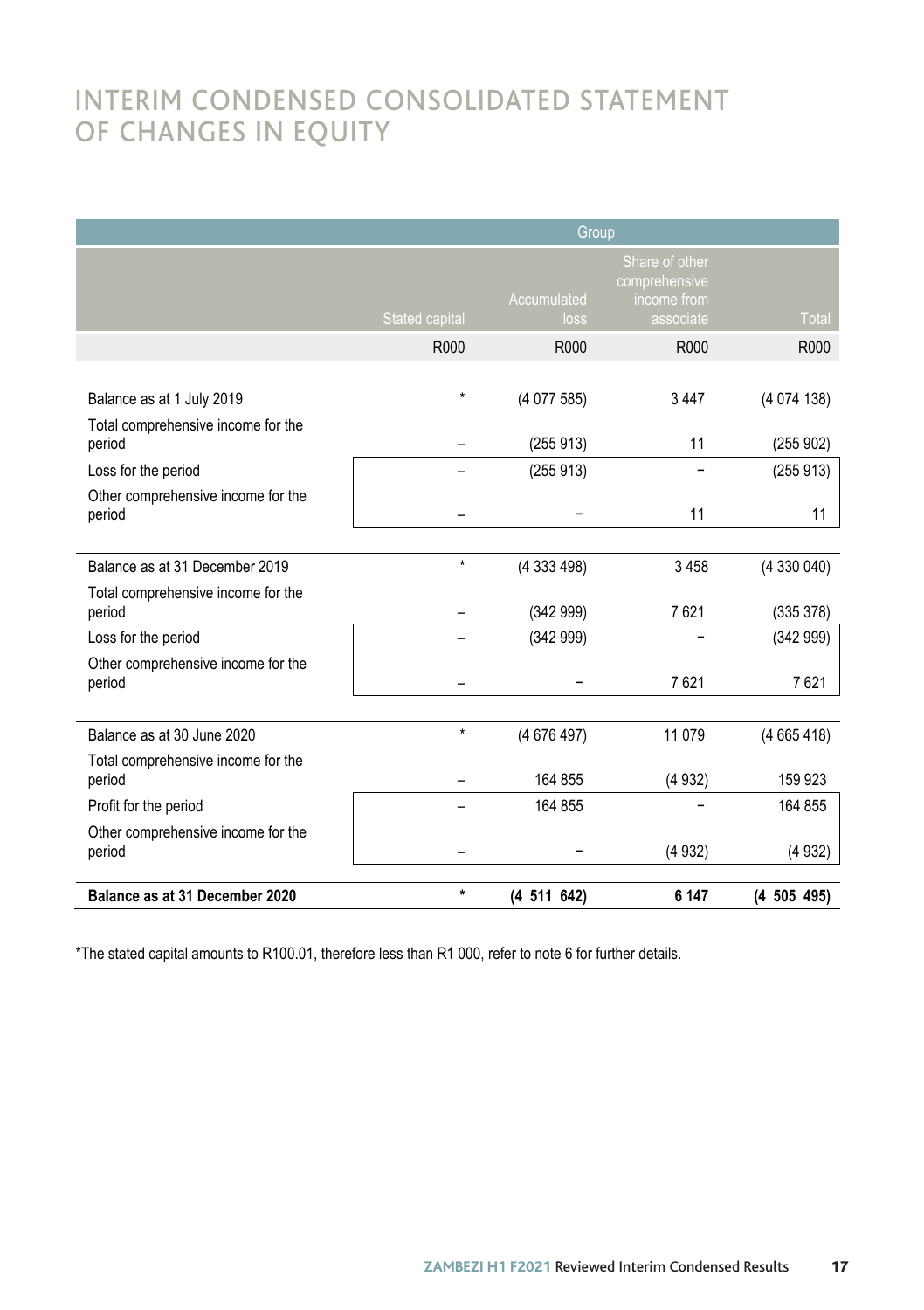### INTERIM CONDENSED STATEMENT OF CHANGES IN EQUITY

|                                                      |                       | Company                                    |                  |
|------------------------------------------------------|-----------------------|--------------------------------------------|------------------|
|                                                      | <b>Stated capital</b> | (Accumulated<br>loss)/retained<br>earnings | <b>Total</b>     |
|                                                      | R <sub>000</sub>      | R <sub>000</sub>                           | R <sub>000</sub> |
|                                                      |                       |                                            |                  |
| Balance as at 1 July 2019                            | $\star$               | (2369203)                                  | (2369203)        |
| Profit and total comprehensive income for the period |                       | 7 306 230                                  | 7 306 230        |
| Balance as at 31 December 2019                       | $\star$               | 4 937 027                                  | 4 937 027        |
| Loss and total comprehensive income for the period   |                       | (1641304)                                  | (1641304)        |
| Balance as at 30 June 2020                           | $\star$               | 3 295 723                                  | 3 295 723        |
| Profit and total comprehensive income for the period |                       | 10 950 756                                 | 10 950 756       |
| Balance as at 31 December 2020                       | $\star$               | 14 246 479                                 | 14 246 479       |

\*The stated capital amounts to R100.01, therefore less than R1 000, refer to note 6 for further details.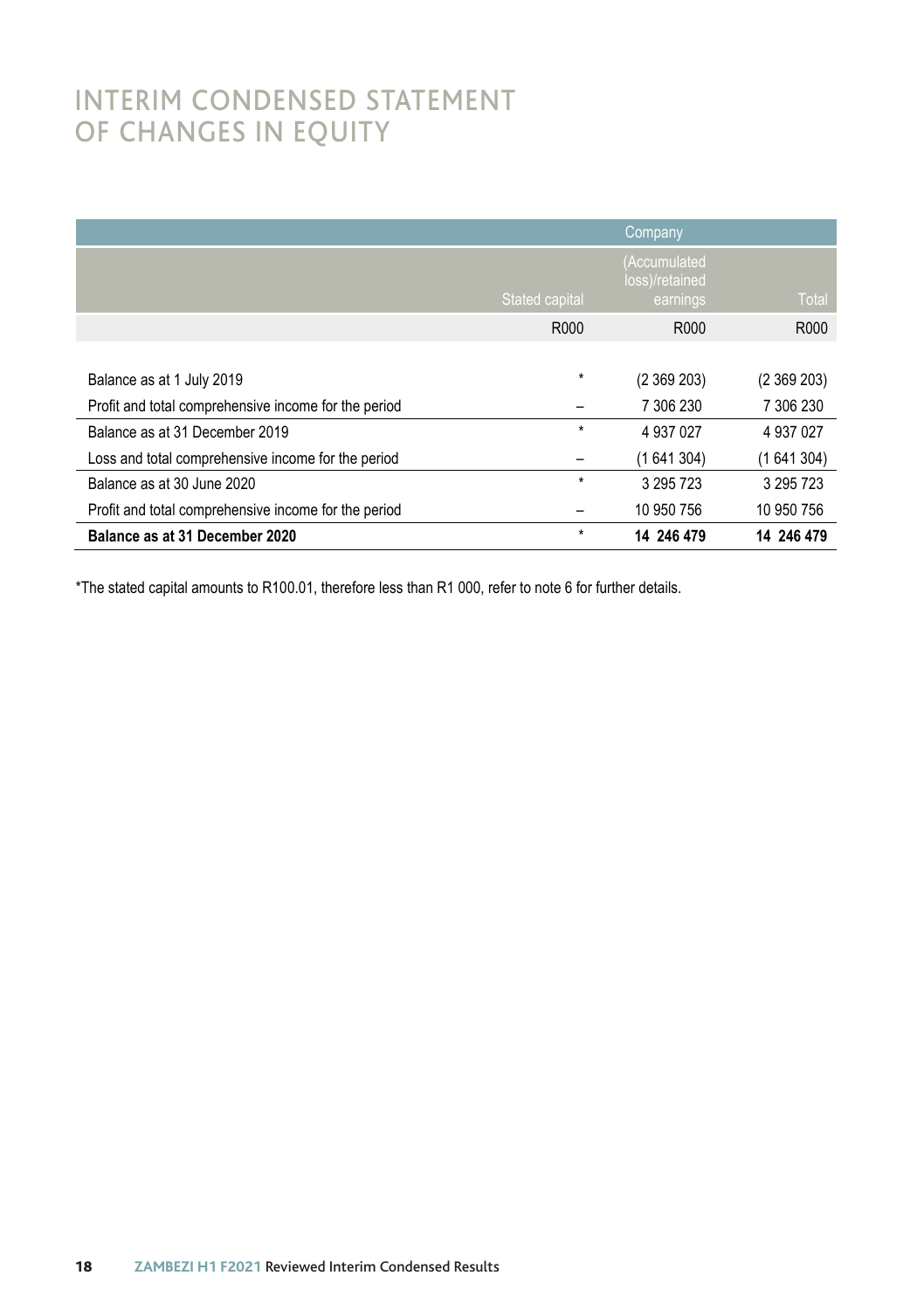### INTERIM CONDENSED CONSOLIDATED STATEMENT OF CASH FLOWS UF CASH FLOWS

|                                                            |              |                                                          | Group                                                    |                                               |
|------------------------------------------------------------|--------------|----------------------------------------------------------|----------------------------------------------------------|-----------------------------------------------|
|                                                            |              | <b>Reviewed</b><br>6 months ended<br>31 December<br>2020 | <b>Reviewed</b><br>6 months ended<br>31 December<br>2019 | Audited<br>12 months ended<br>30 June<br>2020 |
|                                                            | <b>Notes</b> | R000                                                     | R000                                                     | R000                                          |
|                                                            |              |                                                          |                                                          |                                               |
| Cash flows from operating activities                       |              | 4                                                        | 11                                                       | 15                                            |
| Cash utilised in operations                                | 11           | (2)                                                      | (1)                                                      | (1)                                           |
| Change in working capital                                  | 12           |                                                          |                                                          | 5                                             |
| Interest received                                          | 9            | 8                                                        | 16                                                       | 29                                            |
| Tax paid                                                   | 13           | (2)                                                      | (4)                                                      | (18)                                          |
|                                                            |              |                                                          |                                                          |                                               |
| Movement in cash and cash equivalents*                     |              | 4                                                        | 11                                                       | 15                                            |
| Cash and cash equivalents at beginning of<br>period/year   |              | 501                                                      | 486                                                      | 486                                           |
| Cash and cash equivalents at the end of the<br>period/year | 5            | 505                                                      | 497                                                      | 501                                           |

# INTERIM CONDENSED STATEMENT OF CASH FLOWS INTERIM CONDENSED STATEMENT OF CASH FLOWS INTERIM CONDENSED STATEMENT OF CASH FLOWS INTERIM CONDENSED STATEMENT OF CASH FLOWS

|                                                            | Company      |                                                          |                                                          |                                               |
|------------------------------------------------------------|--------------|----------------------------------------------------------|----------------------------------------------------------|-----------------------------------------------|
|                                                            |              | <b>Reviewed</b><br>6 months ended<br>31 December<br>2020 | <b>Reviewed</b><br>6 months ended<br>31 December<br>2019 | Audited<br>12 months ended<br>30 June<br>2020 |
|                                                            | <b>Notes</b> | R000                                                     | R000                                                     | R000                                          |
| Cash flows from operating activities                       |              | 4                                                        | 11                                                       | 15                                            |
| Cash utilised in operations                                | 11           | (2)                                                      | (1)                                                      | (1)                                           |
| Change in working capital                                  | 12           |                                                          |                                                          | 5                                             |
| Interest received                                          | 9            | 8                                                        | 16                                                       | 29                                            |
| Tax paid                                                   | 13           | (2)                                                      | (4)                                                      | (18)                                          |
|                                                            |              |                                                          |                                                          |                                               |
| Movement in cash and cash equivalents*                     |              | 4                                                        | 11                                                       | 15                                            |
| Cash and cash equivalents at beginning of<br>period/year   |              | 501                                                      | 486                                                      | 486                                           |
| Cash and cash equivalents at the end of the<br>period/year | 5            | 505                                                      | 497                                                      | 501                                           |

\*No cash flow movements relating to investing and financing activities were recorded for the current or previous period/year.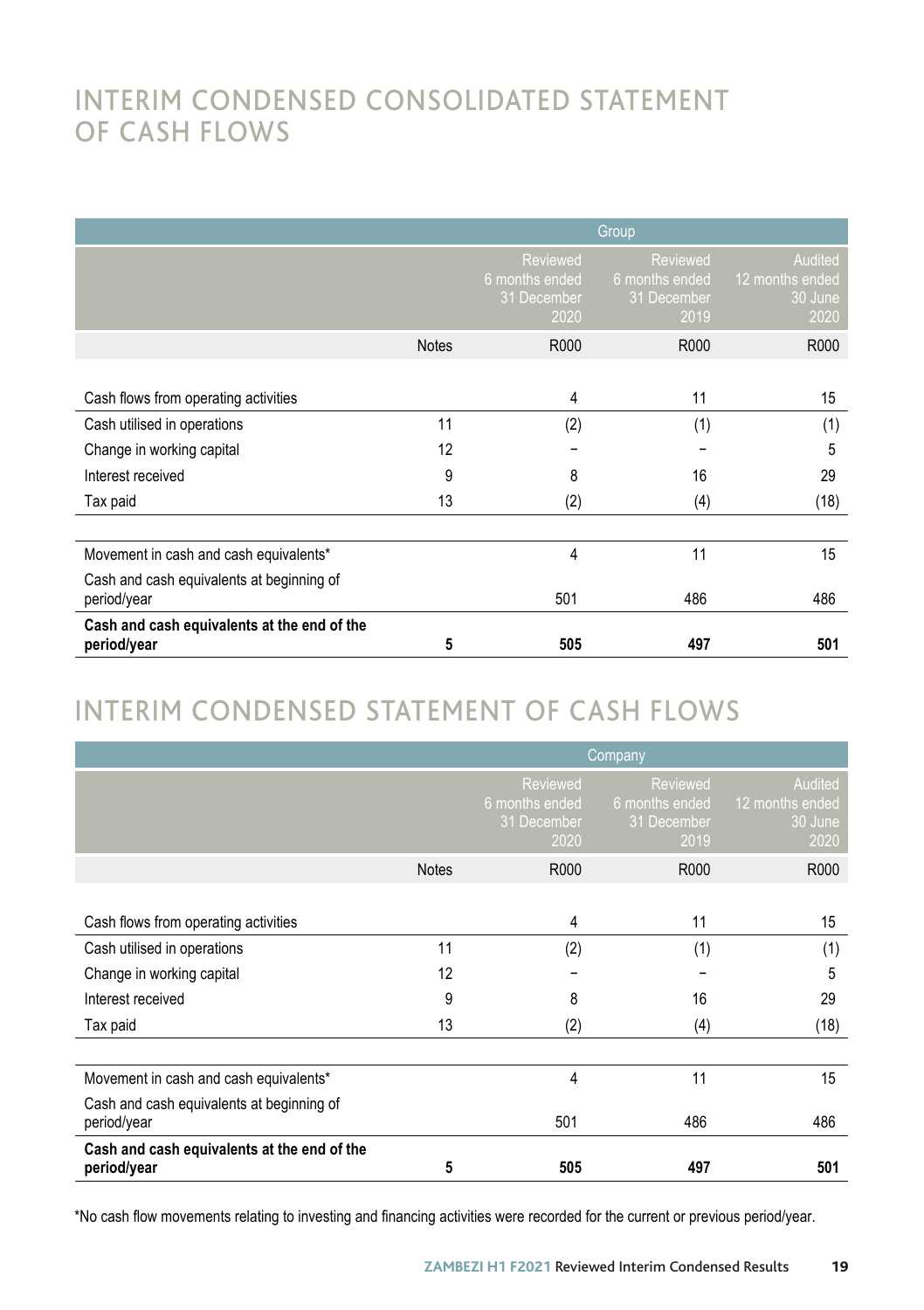## NOTES TO THE INTERIM CONDENSED<br>FINANCIAL REGULES FINANCIAL RESULTS RESULTS

The interim condensed financial results of Zambezi Platinum (RF) Limited for the period ended 31 December 2020 were authorised for issue in accordance with a resolution of the directors on 16 March 2021. Zambezi Platinum (RF) Limited (Zambezi or the company or the group) is a limited company incorporated and domiciled in South Africa and whose preference shares are publicly traded.

The group and separate financial results of Zambezi are presented in South African Rand, which is the company's functional currency and all values are rounded to the nearest thousand (R000), except when otherwise indicated.

### **1. Accounting policies: Basis of preparation and statement of compliance**

These interim condensed consolidated and separate condensed financial results have been prepared in accordance with the framework concepts and the measurement and recognition requirements of International Financial Reporting Standards IAS 34: Interim Financial Reporting, the SAICA Financial Reporting Guides as issued by the Accounting Practices Committee and Financial Pronouncements as issued by Financial Reporting Standards Council, the JSE Debt Listings Requirements and the requirements of the Companies Act No. 71 of 2008 of South Africa.

The interim condensed consolidated and separate condensed financial results are prepared under the historical cost convention, except for the investment in associate which is carried at fair value through profit or loss in the separate company financial results. The accounting policies adopted are in terms of International Financial Reporting Standards (IFRS) and are consistent with those applied for the previous annual financial statements, unless specifically indicated otherwise.

The preparation of the interim condensed consolidated and separate condensed financial results is in conformity with IAS 34: Interim Financial Reporting*.* IFRS requires that management and the board exercise their judgment in the process of applying the company's accounting policies. It also requires the use of certain critical economic and other estimates.

The group financial results represent the results of Zambezi. The investment held in Northam Platinum Limited is recognised as an associate which is equity accounted for in the group financial results, and valued at fair value through profit or loss in the separate financial results of Zambezi. The fair value is represented by the market value at the reporting date.

These are not consolidated financial results as anticipated by IFRS 10: Consolidated Financial Statements, however they are referred to as group results to indicate that they are not the separate financial results of Zambezi.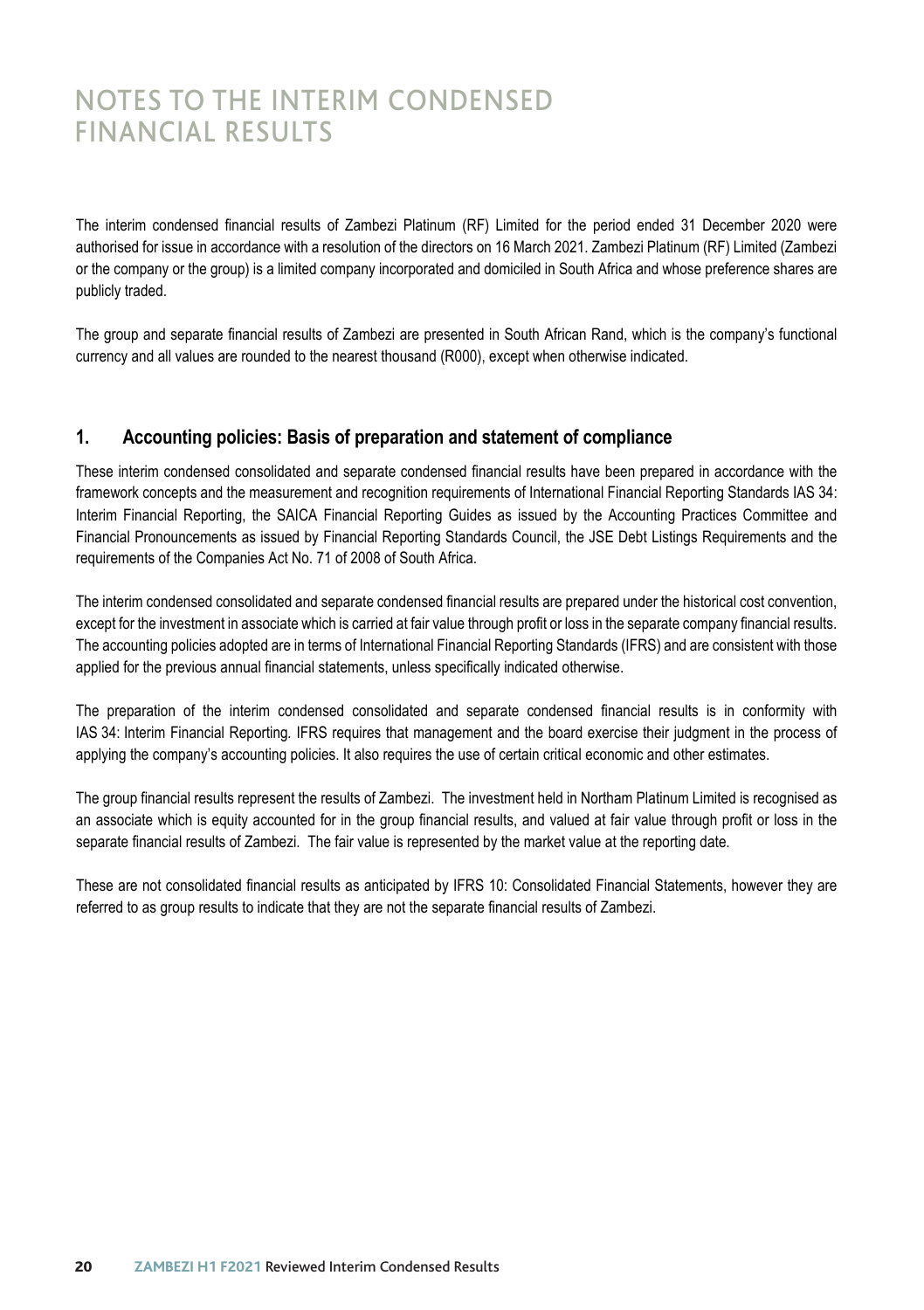The following amendments, standards or interpretations were adopted with effect from 1 July 2020:

The adoption of all standards, amendments or interpretations had no impact on the interim condensed financial results.

#### *Conceptual Framework for Financial Reporting*

The International Accounting Standards Board (IASB) has revised its Conceptual Framework for Financial Reporting. The primary purpose of the Framework is to assist the IASB (and the Interpretations Committee) by identifying concepts that it will use when setting standards.

Key changes include:

- Increasing the prominence of stewardship in the objective of financial reporting, which is to provide information that is useful in making resource allocation decisions.
- Reinstating prudence, defined as the exercise of caution when making judgments under conditions of uncertainty, as a component of neutrality.
- Defining a reporting entity, which might be a legal entity or a portion of a legal entity.
- Revising the definition of an asset as a present economic resource controlled by the entity as a result of past events.
- Revising the definition of a liability as a present obligation of the entity to transfer an economic resource as a result of past events.
- Removing the probability threshold for recognition, and adding guidance on derecognition.
- Adding guidance on the information provided by different measurement bases, and explaining factors to consider when selecting a measurement basis.
- Stating that profit or loss is the primary performance indicator and that, in principle, income and expenses in other comprehensive income should be recycled where the relevance or faithful representation of the financial statements would be enhanced.

The revised Conceptual Framework is effective for periods beginning on or after 1 January 2020.

This revision did not have a material impact on Zambezi.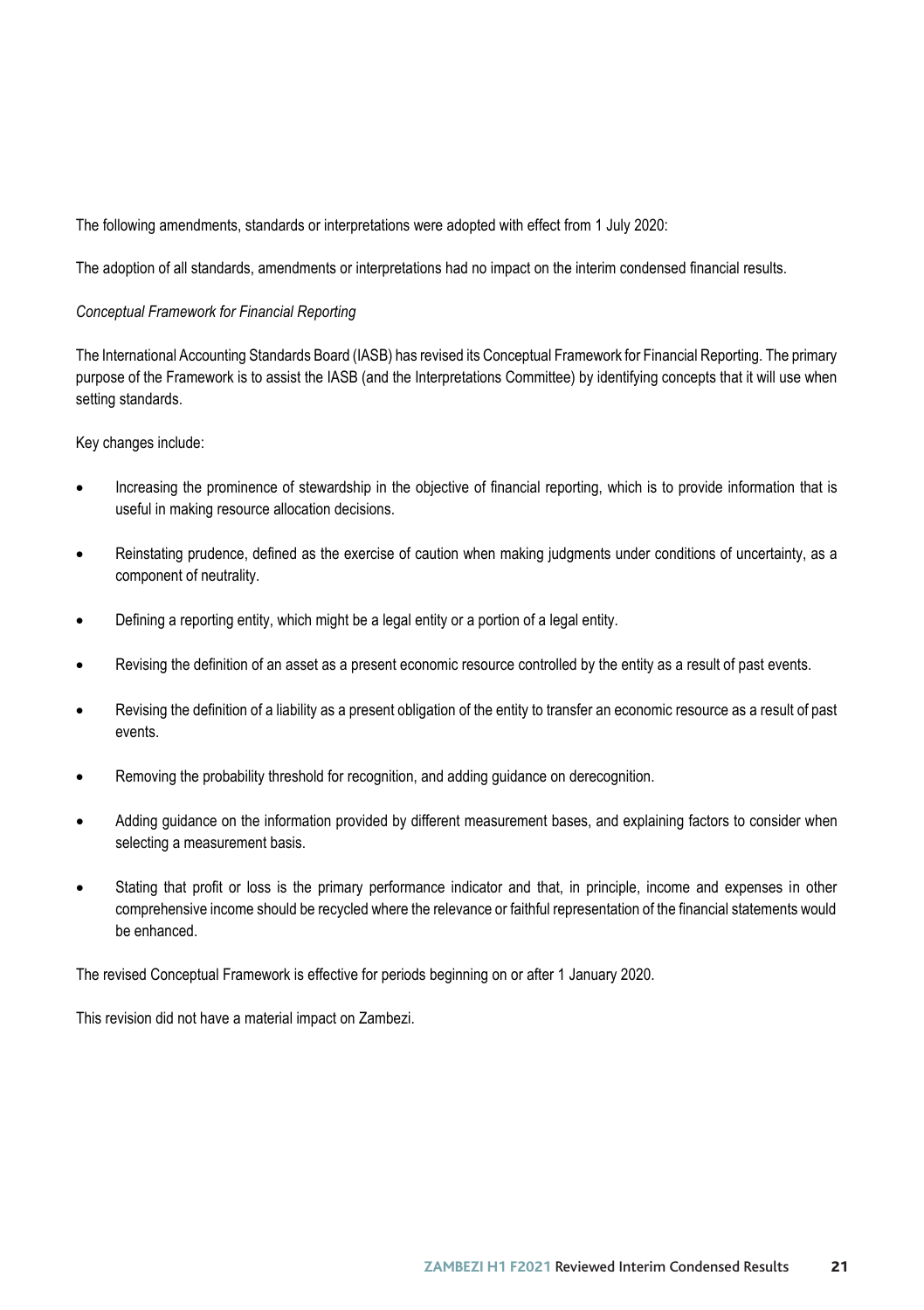### NOTES TO THE INTERIM CONDENSED FINANCIAL RESULTS CONTINUED

#### *Definition of Material – Amendments to IAS 1 and IAS 8*

In October 2018, the IASB issued amendments to IAS 1 Presentation of Financial Statements and IAS 8 Accounting Policies, Changes in Accounting Estimates and Errors to align the definition of material across the standards and to clarify certain aspects of the definition. The new definition states that information is material if omitting, misstating or obscuring it could reasonably be expected to influence decisions that the primary users of general purpose financial statements make on the basis of those financial statements, which provide financial information about a specific reporting entity.

The amendments clarify that materiality will depend on the nature or magnitude of information, or both. An entity will need to assess whether the information, either individually or in combination with other information, is material in the context of the financial statements.

The definition of material in the Conceptual Framework for Financial Reporting and IFRS Practice Statement 2: Making Materiality Judgments were amended to align with the revised definition of material in IAS 1 and IAS 8.

The amendments must be applied prospectively. The amendments are effective for annual periods beginning on or after 1 January 2020.

Although the amendments to the definition of material did not have a significant impact on Zambezi, the introduction of the term obscuring information in the definition could potentially impact how materiality judgments are made in practice, by elevating the importance of how information is communicated and organised in the financial statements.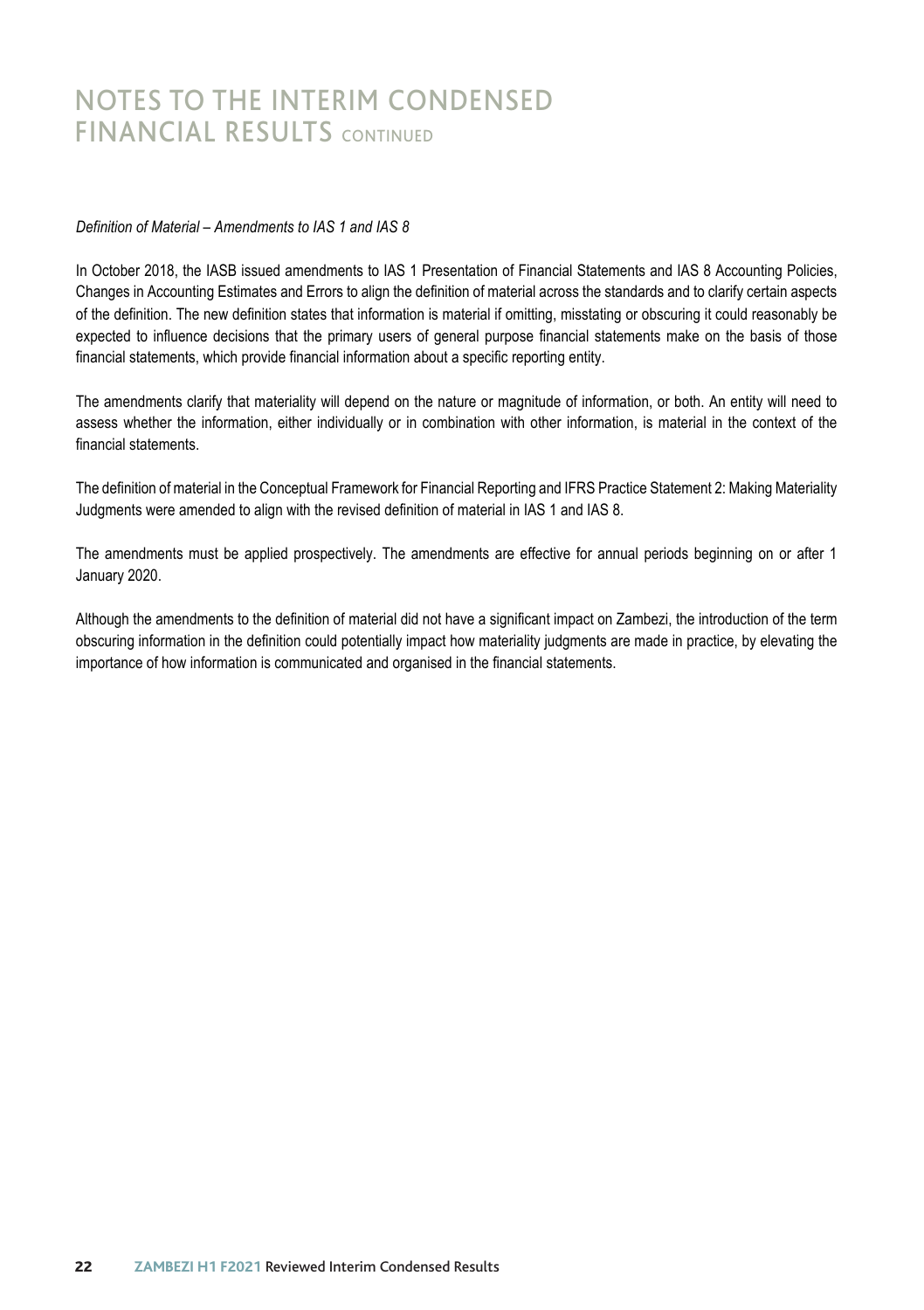#### **New and revised IFRSs not adopted**

Due to Zambezi Platinum (RF) Limited's ring-fenced nature, only the following standards, amendments and interpretations which were in issue but not yet effective are relevant:

*Classification of Liabilities as Current or Non-current - Amendments to IAS 1*

On 23 January 2020, the IASB issued Classification of Liabilities as Current or Non-current, which amends IAS 1 Presentation of Financial Statements.

The amendments affect requirements in IAS 1 for the presentation of liabilities. Specifically, they clarify a criterion for classifying a liability as non-current.

As a result of the COVID-19 pandemic, the IASB has tentatively decided to publish an exposure draft proposing to delay the effective date of the amendments by one year to annual reporting periods beginning on or after 1 January 2023.

Zambezi does not intend to early adopt the above amendment.

There are no other standards which are not yet effective that would be expected to have a material impact on the entity in the current or future reporting periods and on foreseeable future transactions.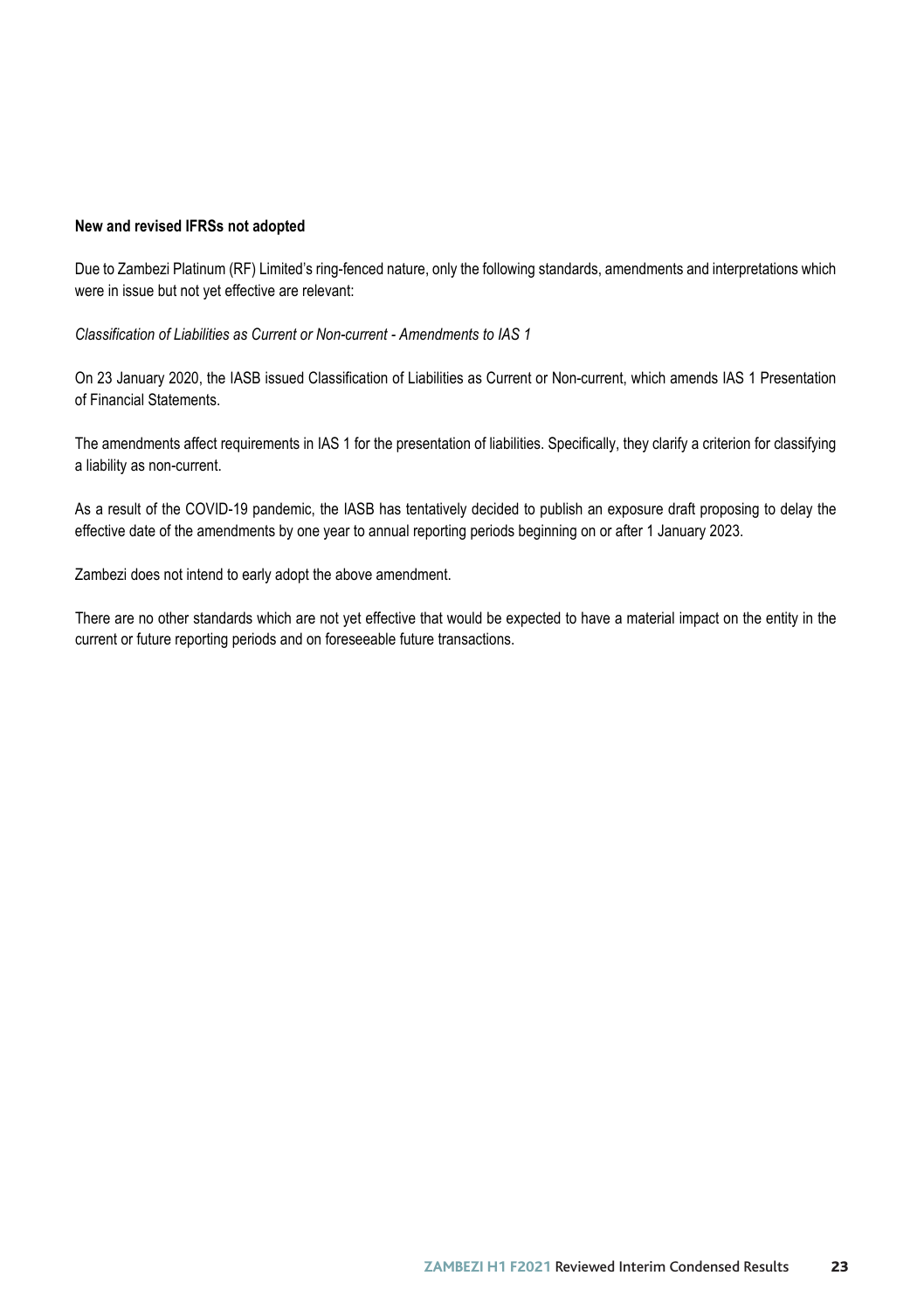### NOTES TO THE INTERIM CONDENSED FINANCIAL RESULTS CONTINUED

### **2. Investment in associate**

|                                                    |                                                   | Group                                             |                                               |
|----------------------------------------------------|---------------------------------------------------|---------------------------------------------------|-----------------------------------------------|
|                                                    | Reviewed<br>6 months ended<br>31 December<br>2020 | Reviewed<br>6 months ended<br>31 December<br>2019 | Audited<br>12 months ended<br>30 June<br>2020 |
|                                                    | R000                                              | R000                                              | R000                                          |
|                                                    |                                                   |                                                   |                                               |
| Opening balance                                    | 8 3 2 1 8 1 2                                     | 7 237 340                                         | 7 237 340                                     |
| Share of earnings from associate                   | 1 023 195                                         | 588 058                                           | 1076840                                       |
| Share of other comprehensive income from associate | (4932)                                            | 11                                                | 7632                                          |
|                                                    | 9 340 075                                         | 7825409                                           | 8 3 2 1 8 1 2                                 |

The investment in associate represents Zambezi Platinum (RF) Limited's 31.4% investment in Northam Platinum Limited, a company listed on the exchange operated by the JSE. The initial fair value of the investment was determined with reference to the share price at acquisition date, being 18 May 2015. The sale or trade of the Northam Platinum Limited shares is restricted for the lock-in period of 10 years, as a lock-in fee was paid and distributed to Zambezi Platinum (RF) Limited's shareholders. Zambezi Platinum (RF) Limited is therefore not allowed to trade their Northam Platinum Limited shares during this period.

The 31.4% investment in Northam Platinum Limited is a strategic investment to protect the black economic empowerment (BEE) credentials of Northam Platinum Limited for a period of 10 years.

The share of earnings from associate and share of other comprehensive income from associate represents Zambezi Platinum (RF) Limited's 31.4% share in the profits and other comprehensive income of Northam Platinum Limited for the period/year.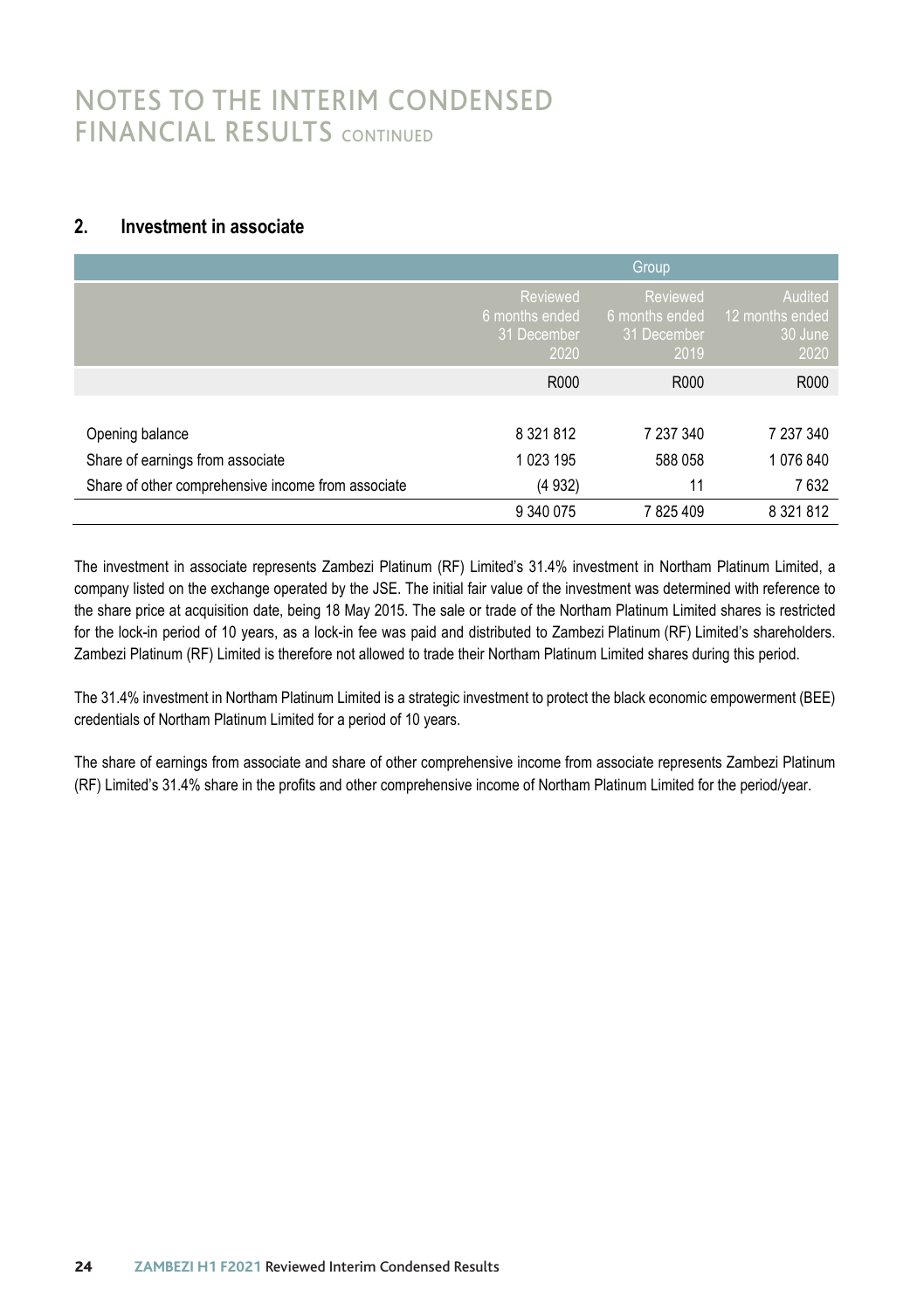The mark to market fair value adjustment represents the movement in the share price between reporting periods.

|                                      |                                                   | Company                                           |                                               |
|--------------------------------------|---------------------------------------------------|---------------------------------------------------|-----------------------------------------------|
|                                      | Reviewed<br>6 months ended<br>31 December<br>2020 | Reviewed<br>6 months ended<br>31 December<br>2019 | Audited<br>12 months ended<br>30 June<br>2020 |
|                                      | R000                                              | R000                                              | R000                                          |
|                                      |                                                   |                                                   |                                               |
| Opening balance                      | 18 581 014                                        | 9 4 34 4 22                                       | 9 434 422                                     |
| Mark to market fair value adjustment | 14 923 976                                        | 10 333 090                                        | 9 146 592                                     |
|                                      | 33 504 990                                        | 19 767 512                                        | 18 581 014                                    |

Below is the closing share price of Northam Platinum Limited at the period/year-end, together with the number of shares held:

|                                                                                |                                                   | Company                                           |                                               |
|--------------------------------------------------------------------------------|---------------------------------------------------|---------------------------------------------------|-----------------------------------------------|
|                                                                                | Reviewed<br>6 months ended<br>31 December<br>2020 | Reviewed<br>6 months ended<br>31 December<br>2019 | Audited<br>12 months ended<br>30 June<br>2020 |
| Northam Platinum Limited closing share price (trading under<br>share code NHM) | R <sub>209.53</sub>                               | R <sub>123.62</sub>                               | R <sub>116.20</sub>                           |
| Number of shares                                                               | 159 905 453                                       | 159 905 453                                       | 159 905 453                                   |
| Fair value of investment in Northam Platinum Limited (R000)                    | 33 504 990                                        | 19 767 512                                        | 18 581 014                                    |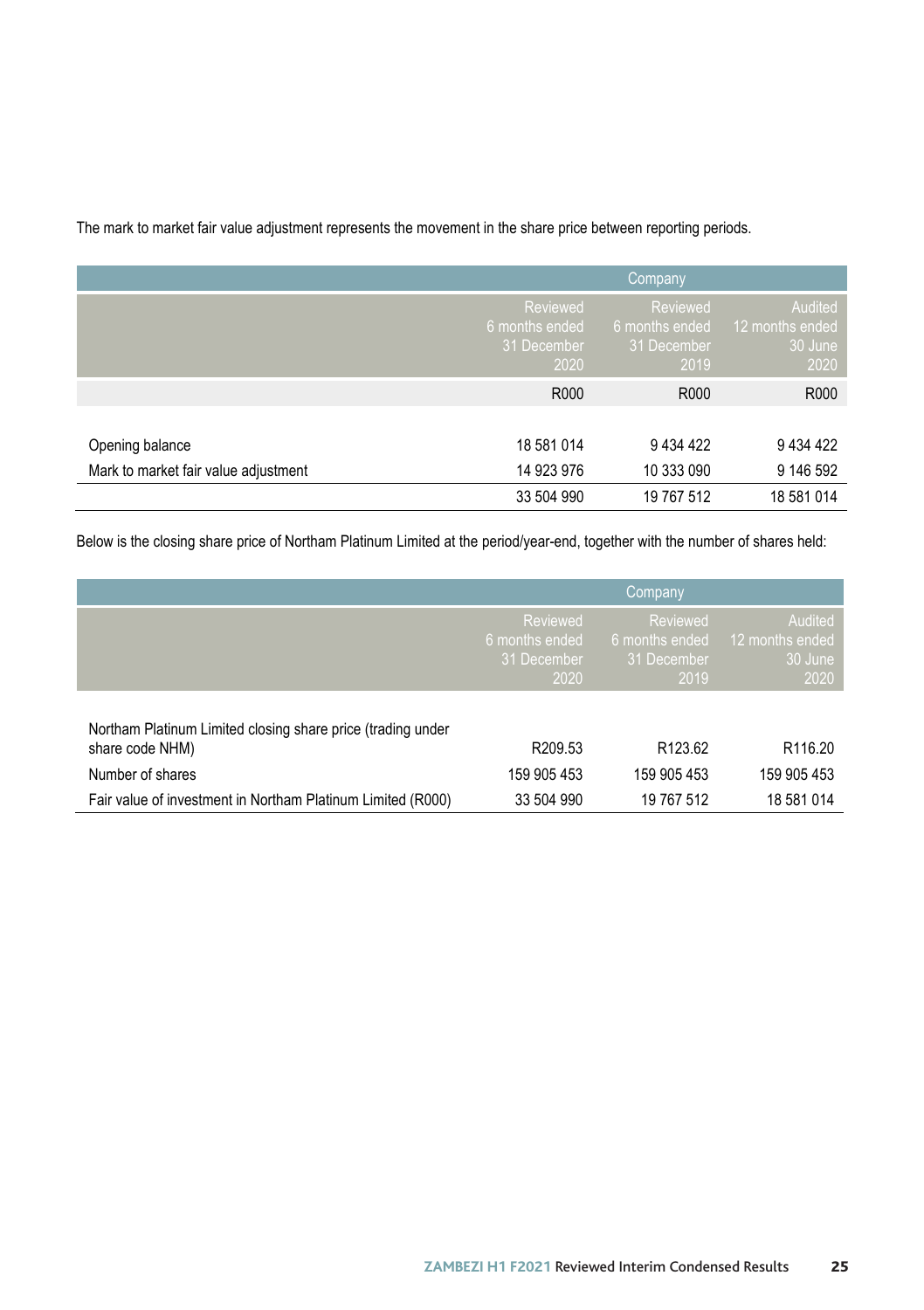### NOTES TO THE INTERIM CONDENSED FINANCIAL RESULTS CONTINUED

Below is the statement of profit or loss and other comprehensive income of the company's associate, Northam Platinum Limited:

#### **Statement of profit or loss and other comprehensive income**

|                                                          | <b>Reviewed</b><br>6 months ended<br>31 December<br>2020 | Reviewed<br>6 months ended<br>31 December<br>2019 | Audited<br>12 months ended<br>30 June<br>2020 |
|----------------------------------------------------------|----------------------------------------------------------|---------------------------------------------------|-----------------------------------------------|
|                                                          | R000                                                     | R000                                              | R000                                          |
|                                                          |                                                          |                                                   |                                               |
| Sales revenue                                            | 11884898                                                 | 7824901                                           | 17 811 971                                    |
| Cost of sales                                            | (6693239)                                                | (4 865 358)                                       | (12 510 983)                                  |
| Operating costs                                          | (6779434)                                                | (5 196 329)                                       | (9931934)                                     |
| Concentrates purchased                                   | (801329)                                                 | (593 836)                                         | (2460302)                                     |
| Refining and other costs                                 | (108560)                                                 | (86 552)                                          | (178718)                                      |
| Depreciation and write-offs                              | (414 105)                                                | (337 379)                                         | (626 152)                                     |
| Change in metal inventory                                | 1410 189                                                 | 1 348 738                                         | 686 123                                       |
| Gross profit                                             | 5 191 659                                                | 2 959 543                                         | 5 300 988                                     |
| Share of earnings from associate                         | 1 3 0 5                                                  | 4 3 6 2                                           | 16 358                                        |
| Investment income                                        | 28 682                                                   | 39 671                                            | 119 220                                       |
| Finance charges excluding preference share dividends     | (331 434)                                                | (191544)                                          | (602595)                                      |
| Net foreign exchange transaction (losses)/gains          | (85935)                                                  | (12969)                                           | 84 765                                        |
| Sundry income                                            | 57876                                                    | 62 945                                            | 238 903                                       |
| Sundry expenditure                                       | (167 432)                                                | (158 711)                                         | (243787)                                      |
| Profit before preference share dividends                 | 4 694 721                                                | 2703297                                           | 4 913 852                                     |
| Amortisation of liquidity fees paid on preference shares | (8195)                                                   | (8195)                                            | (16390)                                       |
| Preference share dividends                               | (274446)                                                 | (618992)                                          | (1133172)                                     |
| Loss on derecognition of preference share liability      | (888484)                                                 | (108148)                                          | (130628)                                      |
| Profit before tax                                        | 3 523 596                                                | 1967962                                           | 3 633 662                                     |
| Tax                                                      | (1424565)                                                | (820362)                                          | (1464478)                                     |
| Profit for the period/year                               | 2 099 031                                                | 1 147 600                                         | 2 169 184                                     |
| Other comprehensive income                               | (15724)                                                  | 36                                                | 24 331                                        |
| Total comprehensive income for the period/year           | 2 083 307                                                | 1 147 636                                         | 2 193 515                                     |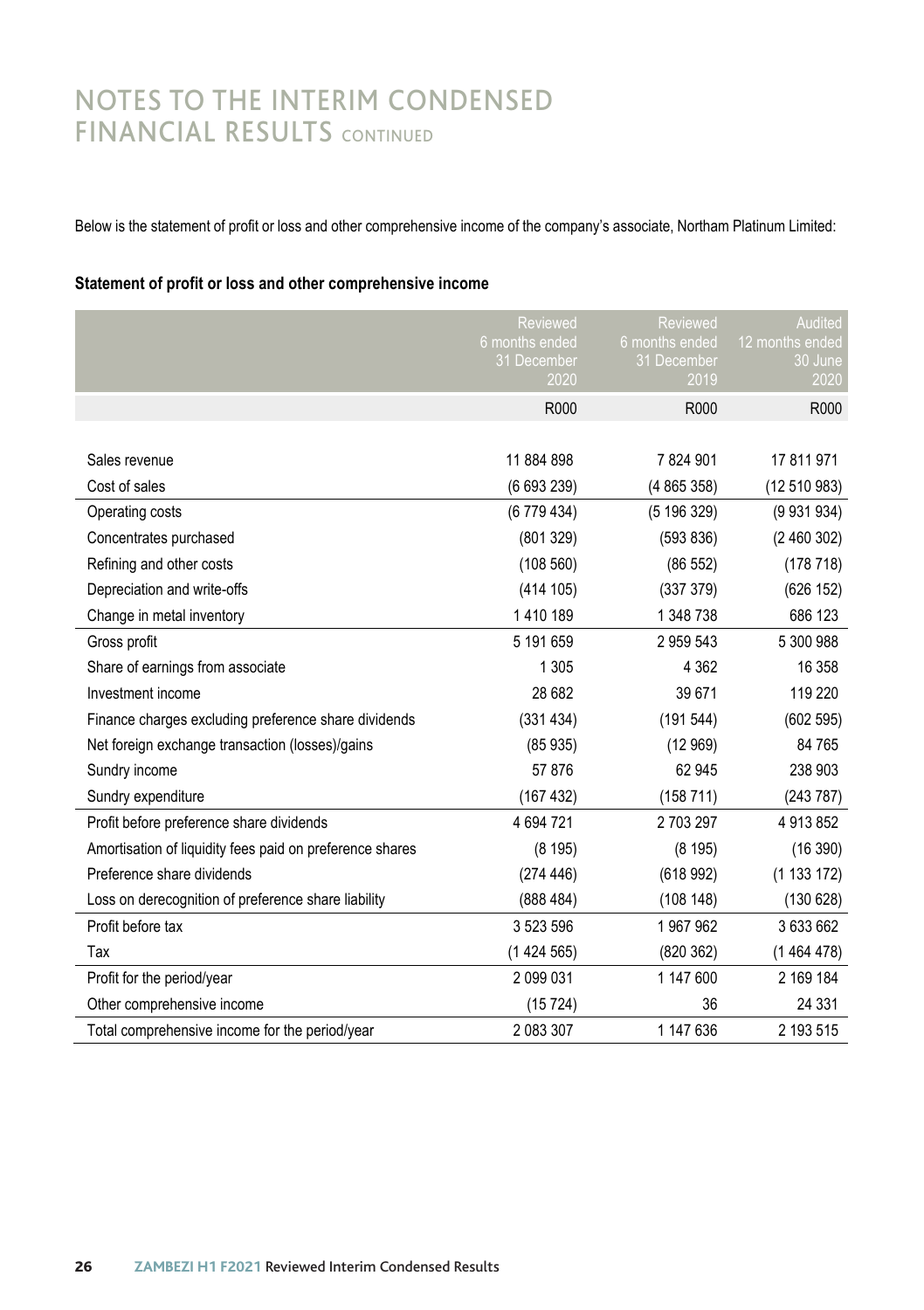Below is a reconciliation of Zambezi Platinum (RF) Limited's 31.4% share of earnings: Below is a reconciliation of Zambezi Platinum (RF) Limited's 31.4% share of earnings:

|                                                                                                            | <b>Reviewed</b><br>6 months ended<br>31 December<br>2020 | <b>Reviewed</b><br>6 months ended<br>31 December<br>2019 | Audited<br>12 months ended<br>30 June<br>2020 |
|------------------------------------------------------------------------------------------------------------|----------------------------------------------------------|----------------------------------------------------------|-----------------------------------------------|
|                                                                                                            | R <sub>000</sub>                                         | R <sub>000</sub>                                         | R000                                          |
|                                                                                                            |                                                          |                                                          |                                               |
| Profit for the period/year                                                                                 | 2 099 031                                                | 1 147 600                                                | 2 169 184                                     |
| Eliminating the preference share dividends and loss on<br>derecognition of the preference share liability: |                                                          |                                                          |                                               |
| Preference share dividends                                                                                 | 274 446                                                  | 618 992                                                  | 1 133 172                                     |
| Loss on derecognition of preference share liability*                                                       | 888 484                                                  | 108 148                                                  | 130 628                                       |
| Profit for the period/year ended taking into account<br>intergroup eliminations                            | 3 261 961                                                | 1874740                                                  | 3 432 984                                     |
|                                                                                                            |                                                          |                                                          |                                               |
| Zambezi Platinum (RF) Limited's 31.4% share of<br>earnings                                                 | 1 023 195                                                | 588 058                                                  | 1 076 840                                     |
|                                                                                                            |                                                          |                                                          |                                               |
| Other comprehensive income                                                                                 | (15724)                                                  | 36                                                       | 24 331                                        |
|                                                                                                            |                                                          |                                                          |                                               |
| Zambezi Platinum (RF) Limited's 31.4% share of other<br>comprehensive income                               | (4 932)                                                  | 11                                                       | 7632                                          |
|                                                                                                            |                                                          |                                                          |                                               |

\*The loss on derecognition of the preference share liability relates to the difference between the amortised cost value per Zambezi Platinum (RF) Limited preference shares and the price paid by Northam Platinum Limited together with transaction costs incurred *on the purchases of these Zambezi Platinum (RF) Limited preference shares. on the purchases of these Zambezi Platinum (RF) Limited preference shares.*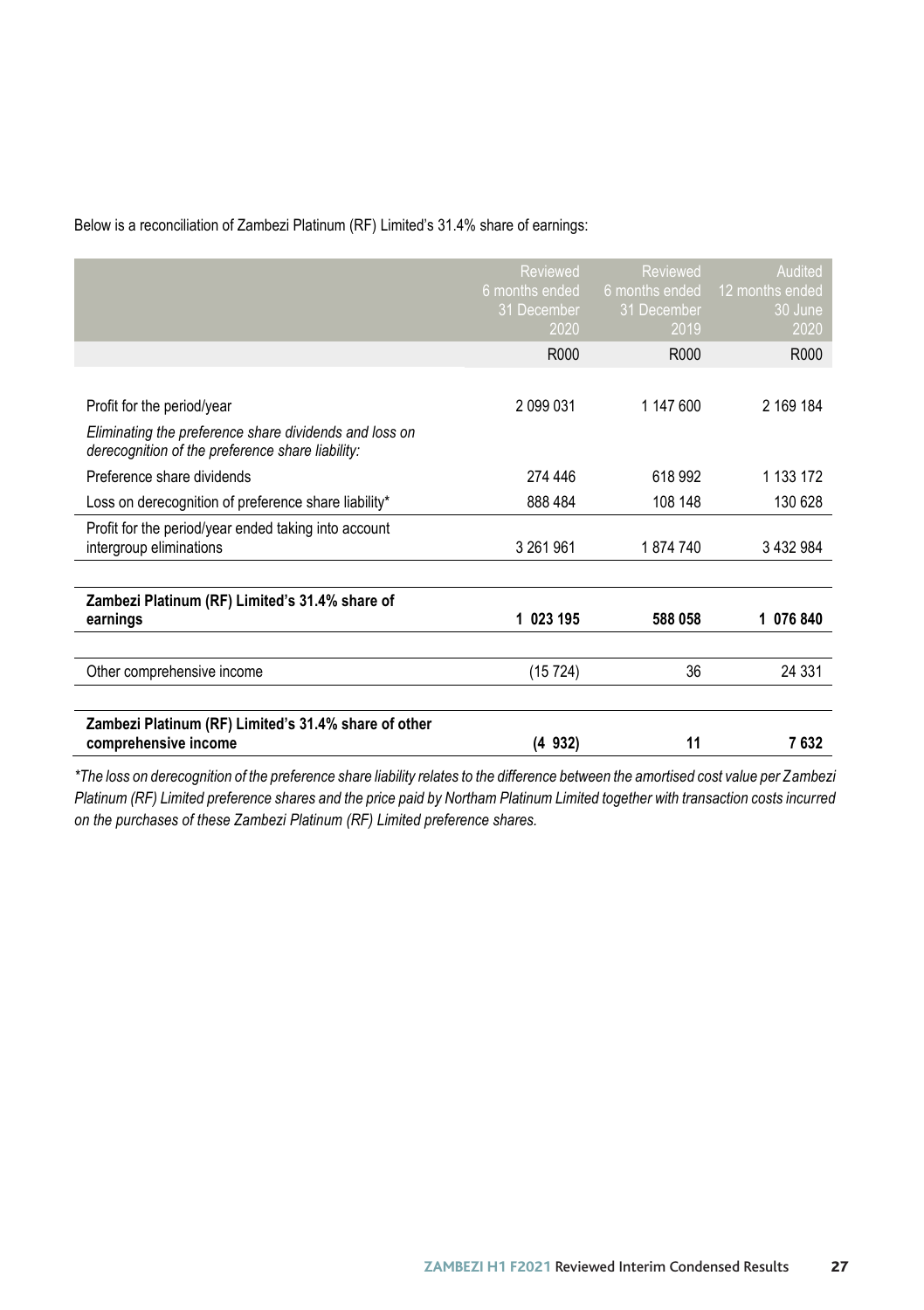### NOTES TO THE INTERIM CONDENSED FINANCIAL RESULTS CONTINUED

Below is the statement of financial position of the company's associate, Northam Platinum Limited: Below is the statement of financial position of the company's associate, Northam Platinum Limited:

### **Statement of financial position Statement of financial position**

|                                                             | Reviewed                      | Reviewed                      | Audited                    |
|-------------------------------------------------------------|-------------------------------|-------------------------------|----------------------------|
|                                                             | 6 months ended<br>31 December | 6 months ended<br>31 December | 12 months ended<br>30 June |
|                                                             |                               |                               |                            |
| <b>Assets</b>                                               | R000                          | R000                          | R000                       |
| Non-current assets                                          | 25 656 545                    | 22 874 019                    | 24 299 715                 |
| Property, plant and equipment                               | 17 459 187                    | 15 756 250                    | 16 522 533                 |
| Mining properties and Mineral Resources                     | 6 620 147                     | 6687677                       | 6 663 425                  |
| Investment held in escrow                                   |                               | 16 841                        |                            |
| Interest in associate                                       | 63 356                        | 50 661                        | 62 657                     |
| Land and township development                               | 71729                         | 86 834                        | 75 967                     |
| Long-term receivables                                       | 83 550                        | 84 067                        | 82 232                     |
| Investments held by Northam Platinum Restoration Trust Fund | 133 230                       | 125 014                       | 128 732                    |
| Environmental Guarantee Investment                          | 62 125                        | 52 381                        | 62 953                     |
| <b>Buttonshope Conservancy Trust</b>                        | 16416                         | 14 180                        | 15 850                     |
| Long-term prepayments                                       | L.                            | 114                           |                            |
| Other financial assets                                      |                               |                               | 23 084                     |
| Non-current inventories                                     | 1 146 805                     | Ĭ.                            | 662 282                    |
| Current assets                                              | 5 953 739                     | 6 6 9 4 3 5 6                 | 6 367 790                  |
| Inventories                                                 | 4701372                       | 5 142 961                     | 3744313                    |
| Trade and other receivables                                 | 721 232                       | 669 227                       | 456 494                    |
| Cash and cash equivalents                                   | 445 552                       | 874 705                       | 2 160 956                  |
| Tax receivable                                              | 85 583                        | 7 4 6 3                       | 6 0 27                     |
| <b>Total assets</b>                                         | 31 610 284                    | 29 568 375                    | 30 667 505                 |
| <b>Equity and liabilities</b>                               |                               |                               |                            |
| Total equity                                                | 11 733 622                    | 8 604 436                     | 9650315                    |
| Stated capital                                              | 13 778 114                    | 13 778 114                    | 13 778 114                 |
| Treasury shares                                             | (6556123)                     | (6556123)                     | (6556123)                  |
| Retained earnings                                           | 3617586                       | 496 971                       | 1518555                    |
| Foreign currency translation reserve                        | 19597                         | 11 0 26                       | 35 321                     |
| Equity-settled share-based payment reserve                  | 874 448                       | 874 448                       | 874 448                    |
| Non-current liabilities                                     | 14 102 065                    | 17 292 246                    | 16 639 103                 |
| Deferred tax liability                                      | 2953249                       | 1884 501                      | 2 177 317                  |
| Long-term provisions                                        | 760 041                       | 711 965                       | 729 327                    |
| Preference share liability                                  | 2518715                       | 9059009                       | 8 2 9 1 1 1 7              |
| Long-term loans                                             | 122 815                       | 133 050                       | 130 533                    |
| Lease liability                                             | 71871                         | 67863                         | 64 361                     |
| Long-term share-based payment liability                     | 464 139                       | 272 904                       | 354 363                    |
| Domestic Medium-Term Notes                                  | 4931576                       | 3 388 808                     | 4 892 085                  |
| Revolving credit facility                                   | 2 279 659                     | 1774 146                      |                            |
| <b>Current liabilities</b>                                  | 5774597                       | 3671693                       | 4 378 087                  |
| Current portion of long-term loans                          | 28 472                        | 33 837                        | 28 472                     |
| Current portion of lease liability                          | 13888                         | 17 293                        | 16 261                     |
| Current portion of Domestic Medium-Term Notes               | 2043946                       | 747 341                       | 616 327                    |
| Short-term share-based payment liability                    | 356 868                       | 179 347                       | 183 029                    |
| Tax payable                                                 | 162 991                       | 201829                        | 229 628                    |
| Trade and other payables                                    | 2730492                       | 2 175 997                     | 2 939 251                  |
| Provisional pricing derivatives                             | 5615                          | 5703                          |                            |
| Short-term provisions                                       | 432 325                       | 310 346                       | 365 119                    |
| <b>Total equity and liabilities</b>                         | 31 610 284                    | 29 568 375                    | 30 667 505                 |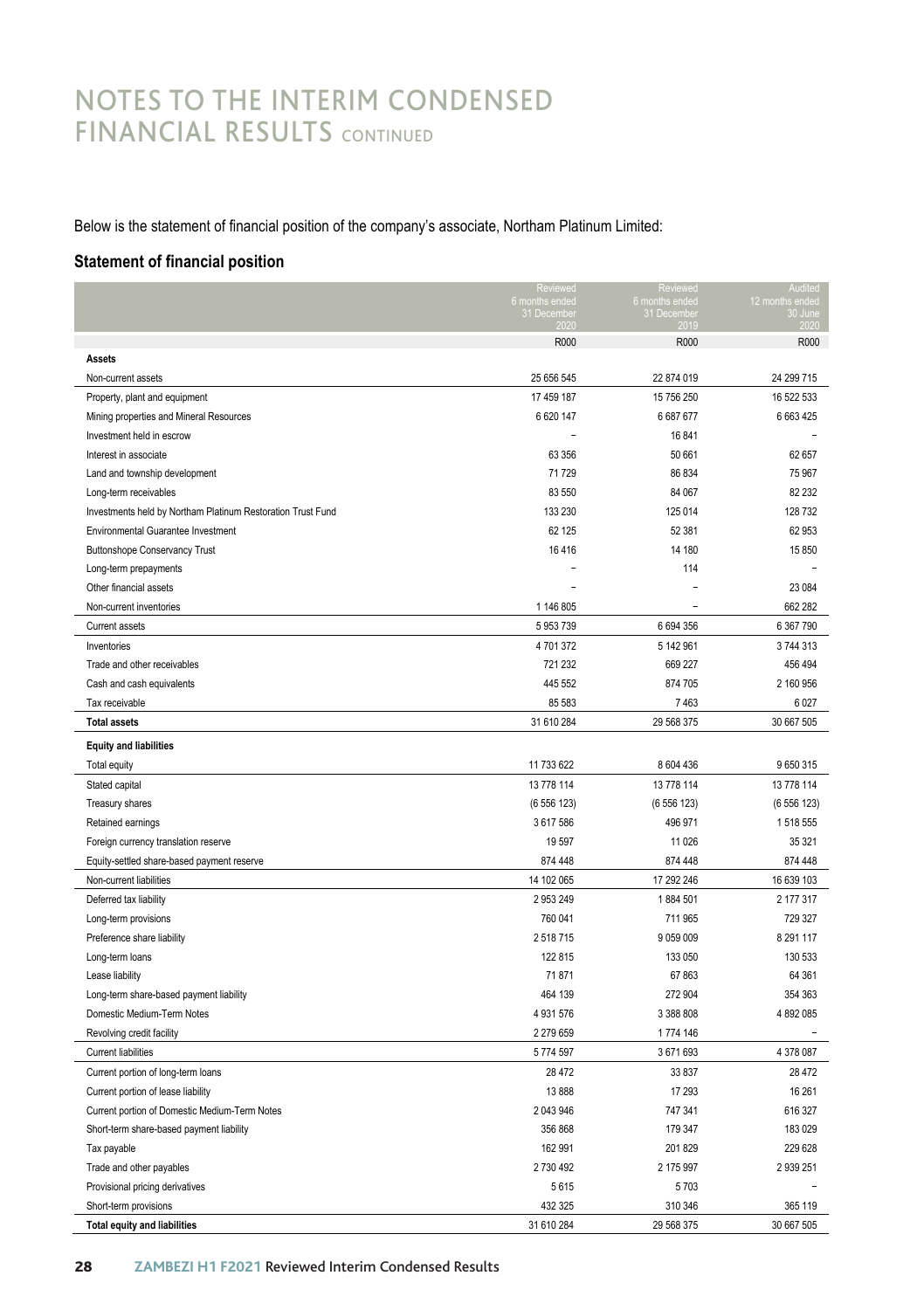#### *Significant estimates: Impairment assessment*

At each reporting date, an assessment is made as to whether there are indications that the investment in Northam Platinum Limited may be impaired. If any indication exists, the investment's recoverable amount is assessed. The recoverable amount is the higher of an asset's or cash generating unit's (CGU) fair value less costs of disposal and its value in use, the higher of which has been determined as fair value less costs of disposal.

When the carrying amount of the investment exceeds its recoverable amount, the investment is considered impaired and is written down to its recoverable amount.

Fair value is the price that would be received to sell an asset or paid to transfer a liability in an orderly transaction between market participants at the measurement date. The fair value hierarchy as per IFRS 13 has three different levels and gives the highest priority to quoted (unadjusted) prices in active markets and the lowest priority to unobservable inputs. An active market is one in which transactions for the asset and liability take place with sufficient frequency and volume to provide pricing information on an ongoing basis. The frequency and volume of Northam Platinum Limited (trading under share code NHM) share trades on the JSE indicate an active market and the share price of the investment in Northam Platinum Limited was therefore considered to be the best assessment of fair value. Below is the closing share price as at period/year end:

|                                                                                       | Reviewed<br>6 months ended<br>31 December<br>2020 | Reviewed<br>6 months ended<br>31 December<br>2019 | Audited<br>12 months ended<br>30 June<br>2020 |
|---------------------------------------------------------------------------------------|---------------------------------------------------|---------------------------------------------------|-----------------------------------------------|
| Northam Platinum Limited closing share price (trading under<br>share code NHM)        | R <sub>209.53</sub>                               | R <sub>123.62</sub>                               | R <sub>116.20</sub>                           |
| Number of shares held by Zambezi Platinum (RF) Limited in<br>Northam Platinum Limited | 159 905 453                                       | 159 905 453                                       | 159 905 453                                   |
| Fair value of investment in Northam Platinum Limited (R000)                           | 33 504 990                                        | 19 767 512                                        | 18 581 014                                    |

The investment in the associate, Northam Platinum Limited, is considered to be the only CGU as well as the only segment of Zambezi Platinum (RF) Limited.

Based on the calculation of the fair value of the investment in Northam Platinum Limited above, no indicator of impairment is identified at the reporting date and therefore no assessment of the recoverable amount of the investment is required.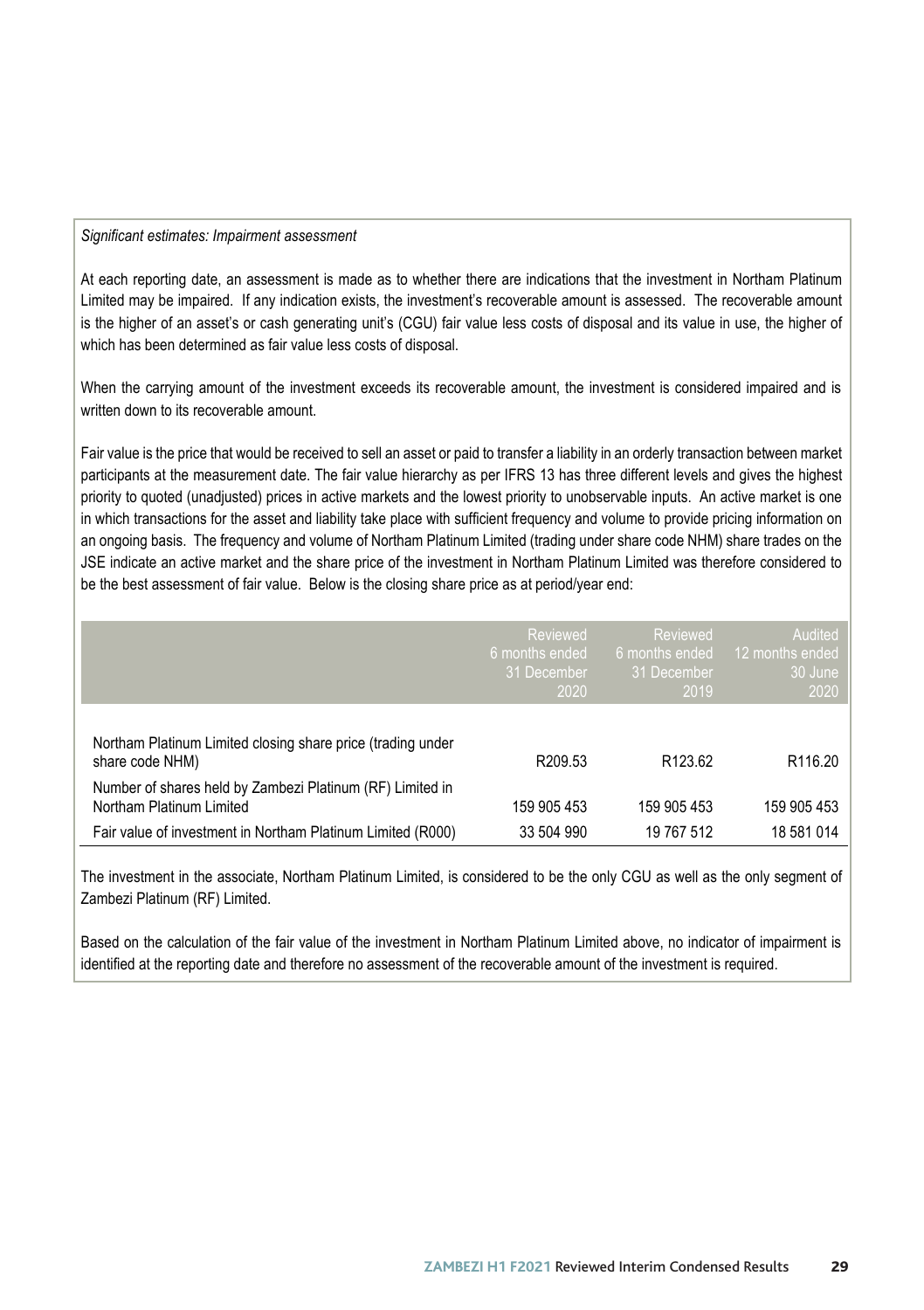### NOTES TO THE INTERIM CONDENSED FINANCIAL RESULTS CONTINUED

#### *Impact of COVID-19 on the impairment assessment*

COVID-19 has created a lot of uncertainty in the financial markets. This uncertainty flows through to commodity prices, exchange rates and the demand for PGMs.

Zambezi Platinum (RF) Limited is impacted by the COVID-19 pandemic indirectly through the performance of Northam Platinum Limited.

As part of the impairment assessment, the impact of COVID-19 was considered as a possible indication of impairment, and therefore a potential impairment of the investment in associate, Northam Platinum Limited.

The performance of Northam Platinum Limited was considered during the period under review, together with the movement in the share price.

As a result of the increase in the market value of the investment in Northam Platinum Limited, the impact of COVID-19 on the performance of Northam Platinum Limited does not indicate any impairment.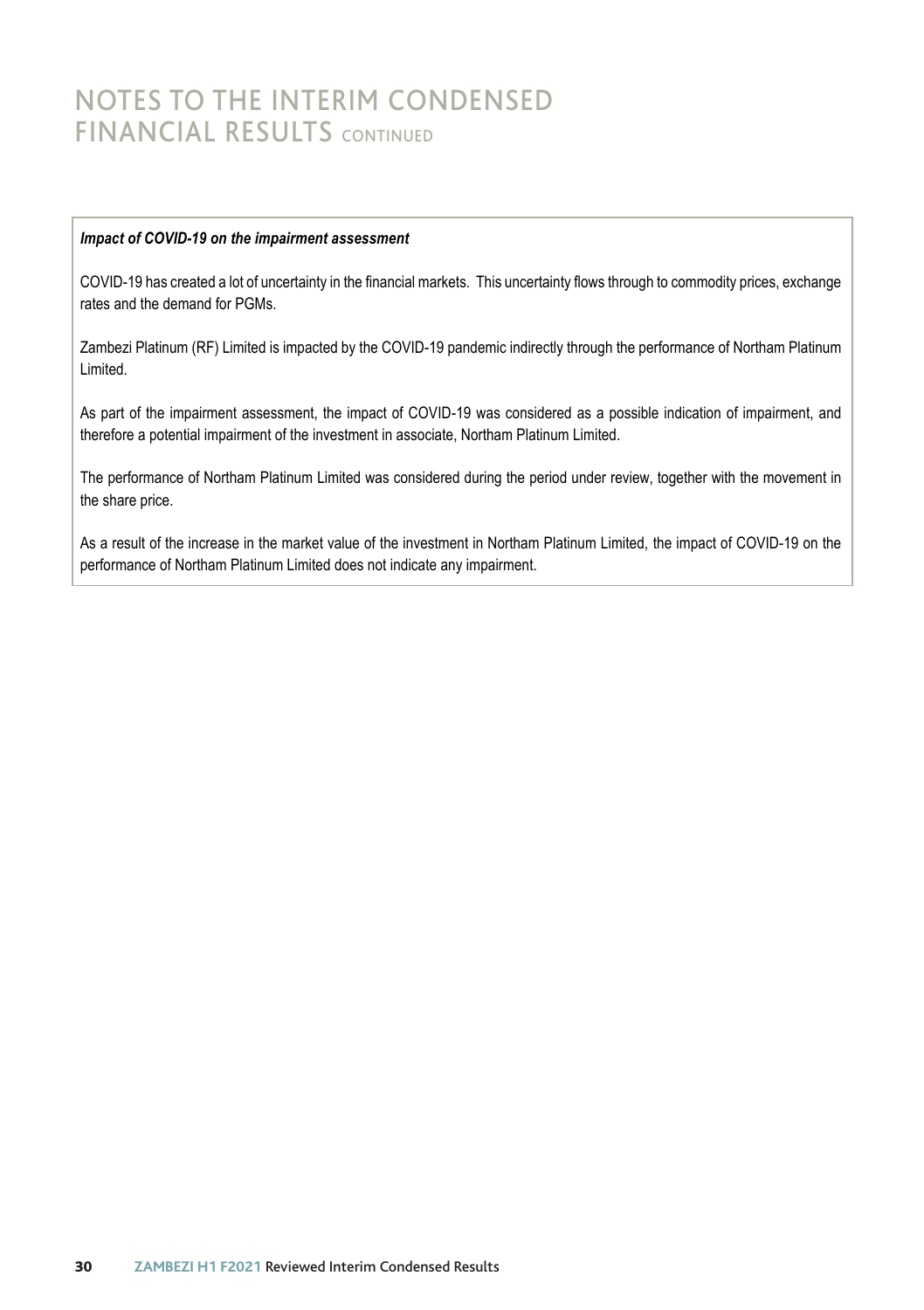Below is a reconciliation of the value of the investment in associate to the net asset value of the investment based on the statement of financial position of Northam Platinum Limited: statement of financial position of Northam Platinum Limited:

|                                                                                                                                        | <b>Reviewed</b><br>6 months ended<br>31 December<br>2020 | Reviewed<br>6 months ended<br>31 December<br>2019 | Audited<br>12 months ended<br>30 June<br>2020 |
|----------------------------------------------------------------------------------------------------------------------------------------|----------------------------------------------------------|---------------------------------------------------|-----------------------------------------------|
|                                                                                                                                        | R000                                                     | R <sub>000</sub>                                  | R000                                          |
|                                                                                                                                        |                                                          |                                                   |                                               |
| Net asset value of Northam Platinum Limited                                                                                            | 11 733 622                                               | 8 604 436                                         | 9650315                                       |
|                                                                                                                                        |                                                          |                                                   |                                               |
| Zambezi Platinum (RF) Limited's 31.4% share of net asset<br>value of Northam Platinum Limited                                          | 3 680 540                                                | 2698994                                           | 3 0 27 0 59                                   |
| At acquisition fair value adjustment                                                                                                   | 3 539 949                                                | 3 539 949                                         | 3 539 949                                     |
| Impact of the preference share dividends and loss on<br>derecogniton of the preference share liability in Northam<br>Platinum Limited* | 2 119 170                                                | 1 586 050                                         | 1754 388                                      |
| Impact of the adoption of IFRS 9 Financial Instruments<br>recognised directly in retained earnings                                     | 416                                                      | 416                                               | 416                                           |
| Value of investment in associate in the group accounts of<br>Zambezi Platinum (RF) Limited                                             | 9 340 075                                                | 7825409                                           | 8 3 21 8 12                                   |

\*The loss on derecognition of the preference share liability relates to the difference between the amortised cost value per Zambezi Platinum (RF) Limited preference shares and the price paid by Northam Platinum Limited together with transaction costs incurred *on the purchases of these Zambezi Platinum (RF) Limited preference shares. on the purchases of these Zambezi Platinum (RF) Limited preference shares.*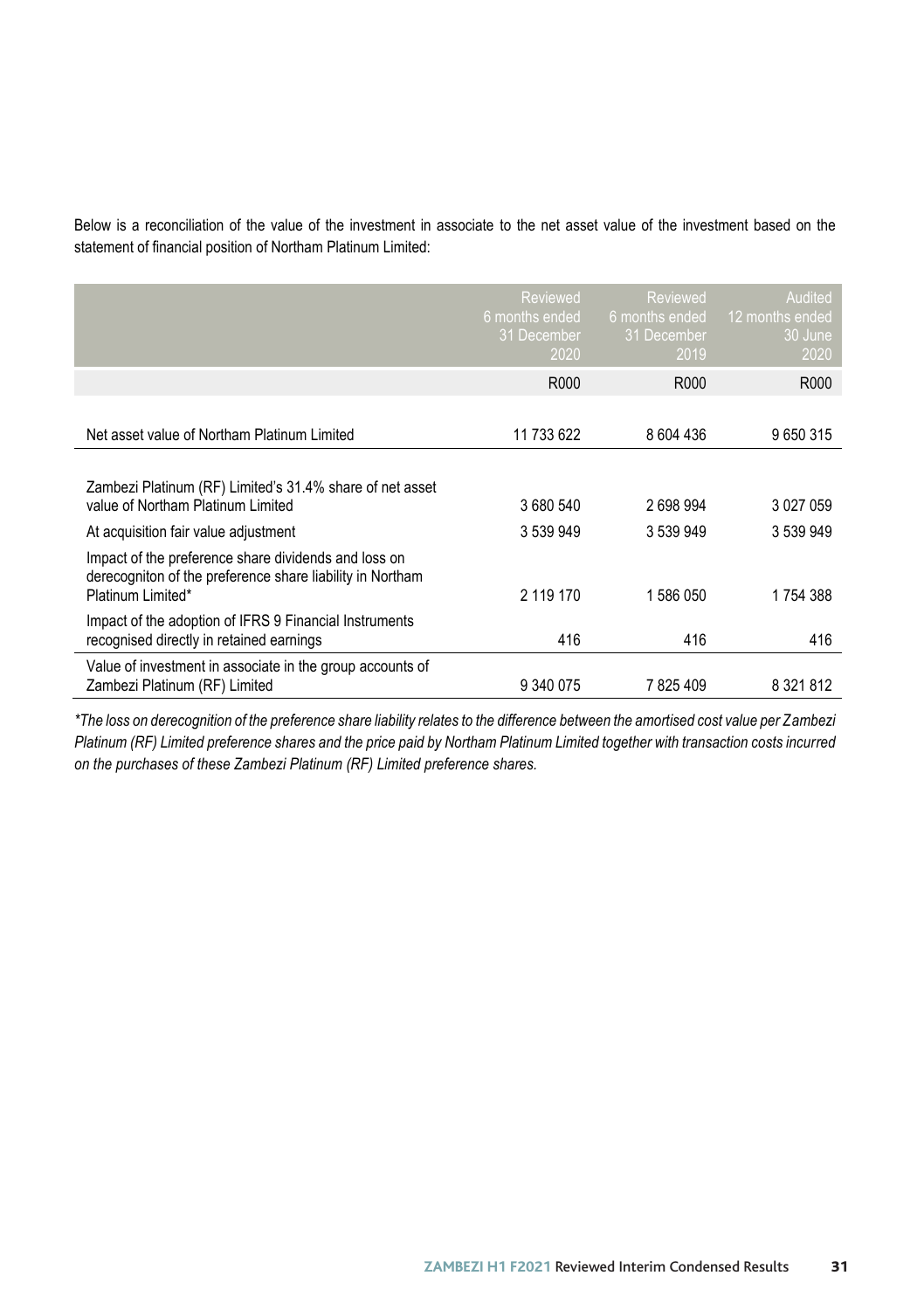### **3. Nature of Zambezi Platinum (RF) Limited and the relationship with Northam Platinum Limited**

The company was established as a special purpose vehicle by Northam Platinum Limited, with the principal objective of achieving Northam Platinum Limited's BEE compliance.

Zambezi Platinum (RF) Limited was incorporated on 2 June 2014. The company was created for the purpose of assisting Northam Platinum Limited to comply with the Historically Disadvantaged South African (HDSA) ownership requirements set by the Mining Charter. The company was set up for the purpose of facilitating a transaction in which the company acquired shares in Northam Platinum Limited, and in turn Zambezi Platinum (RF) Limited issued preference shares to relevant qualifying shareholders to fund the purchase of 31.4% of Northam Platinum Limited shares (BEE transaction).

Zambezi Platinum (RF) Limited therefore holds 159 905 453 Northam Platinum Limited shares (BEE shares) which amounts to approximately 31.4% of the total issued ordinary share capital of Northam Platinum Limited, which is accounted for as an associate of Zambezi Platinum (RF) Limited.

Zambezi Platinum (RF) Limited is a ring-fenced entity with the sole purpose of raising funds to subscribe for the BEE shares. As such, Zambezi Platinum (RF) Limited will not be conducting any other business activities until the expiry of the lock-in period (which is 10 years from May 2015).

At the end of the 10-year lock-in period, Zambezi Platinum (RF) Limited is required to redeem the preference shares with cash and/or Northam Platinum Limited shares. All amounts payable to the holders of the preference shares are guaranteed by Northam Platinum Limited (Northam guarantee), in terms of the transaction agreement. Furthermore, Northam Platinum Limited is required to settle the operational expenses of Zambezi Platinum (RF) Limited, subject to certain limitations.

In terms of the preference share agreement between Zambezi and its preference shareholders, the preference shareholders are entitled to receive dividends equal to the issue price, multiplied by the rate of the South African prime interest rate, plus 3.5% calculated on a daily basis, based on a 365-day year compounded annually and capitalised at the end of December of every year over the 10-year lock-in period, which ends in May 2025.

Zambezi Platinum (RF) Limited's prospects are therefore limited in nature in that they are dependent on the prospects of the Northam Platinum Limited share price. The returns attributable to the preference shares are constant and fluctuate only in accordance with prevailing interest rates. Various characteristics of the preference shares, such as the Northam guarantee (as defined below) and redemption payment structure, provide the holders with additional certainty regarding the recoverability of their dividends and capital.

However, the preference shares retain equity risk as a result of its redemption being ultimately supported by the value of Northam Platinum Limited shares and/or Northam Platinum Limited's ability to continue as a going concern. The preference shares therefore present their holders with a combination of the risks and rewards associated with equity and debt instruments.

Northam Platinum Limited's prospects for growth and continued profitability are subject to various external and internal factors which cannot be accurately predicted, projected or controlled by Zambezi Platinum (RF) Limited as an investor in Northam Platinum Limited.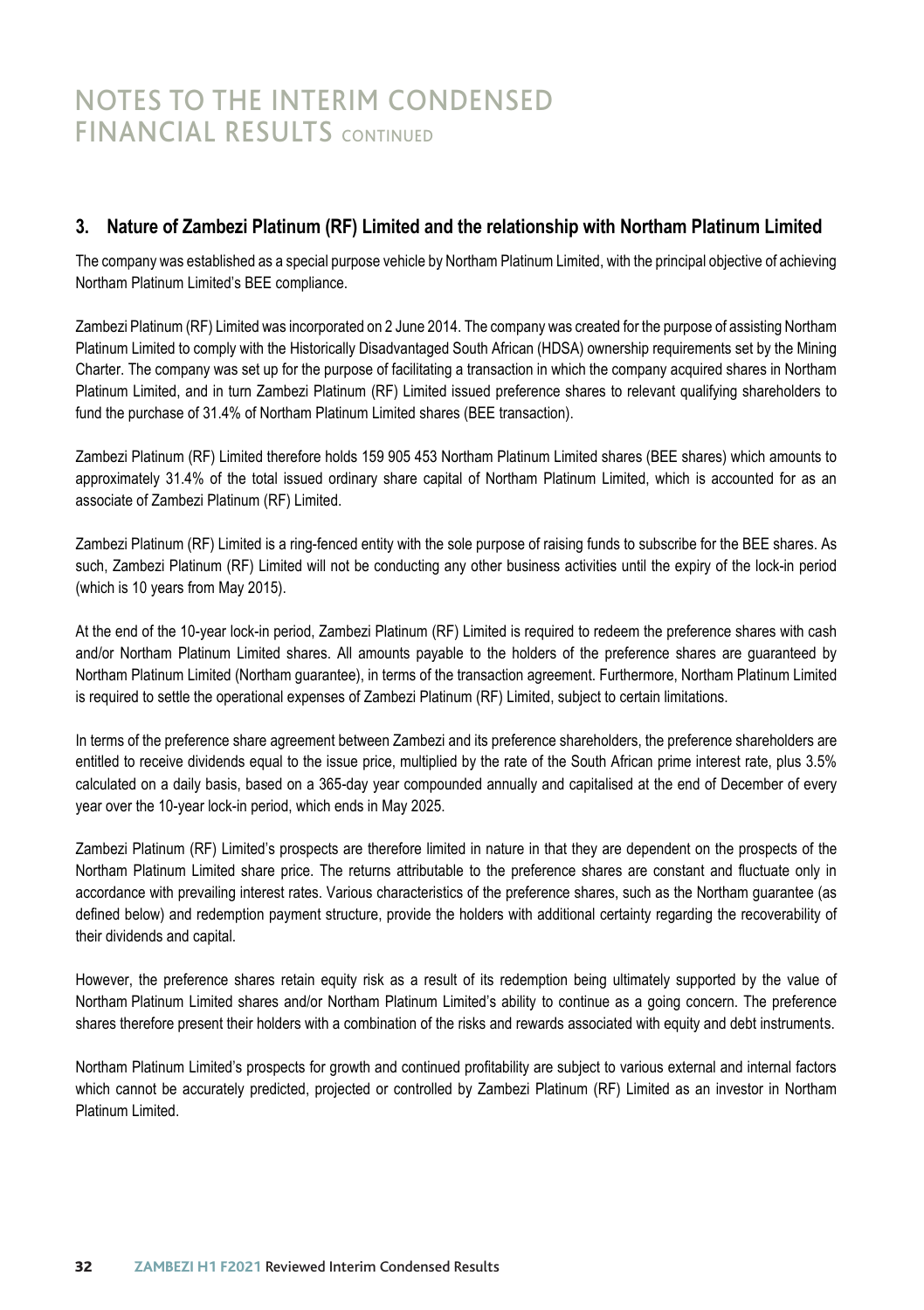The redemption of the preference shares will occur, first and foremost, through any cash received from dividends distributed by Northam Platinum Limited during the 10-year lock-in period, and at the end of the 10-year lock-in period the possible sell-off of Northam Platinum Limited shares into the market, to redeem the preference shares. In the event that this is not sufficient to settle the liability, it will be secured by the Northam guarantee.

Should a liability arise under the Northam guarantee, Northam Platinum Limited may settle this liability by capitalising Zambezi Platinum (RF) Limited with cash and/or through the issue of Northam Platinum Limited shares before the redemption amount becomes due or by making payment directly to the preference shareholders. The manner of settlement is not contractually specified and is at the discretion of Northam Platinum Limited.

Therefore, should the Northam Platinum Limited share price not increase sufficiently in value over the 10-year lock-in period to cover the preference share liability, there could be a dilution in value for all Northam Platinum Limited shareholders, should additional Northam Platinum Limited shares be issued to the Zambezi Platinum (RF) Limited preference shareholders.

#### *Northam guarantee*

The redemption of the preference shares is secured by a financial guarantee from Northam Platinum Limited. In terms of the financial guarantee, Northam Platinum Limited will be responsible for the payment of all amounts which Zambezi Platinum (RF) Limited has contracted but failed to pay in terms of the BEE preference share terms – either by means of a cash payment, the issue of a determinable number of Northam Platinum Limited shares to the preference shareholders or a cash and Northam Platinum Limited share combination.

#### *Lock-in and restraint payment*

In terms of the Northam BEE transaction, Zambezi Platinum (RF) Limited has undertaken not to dispose of or encumber the BEE shares for the duration of the 10-year lock-in period, other than in accordance with the preference share terms and the Zambezi pledge and cession agreement. In terms of the relationship agreements, the ordinary shareholders have, in turn, undertaken not to dispose of or encumber their Zambezi Platinum (RF) Limited ordinary shares for the duration of the lock-in period.

Furthermore, Zambezi Platinum (RF) Limited has, pursuant to the subscription agreement, and the HDSA participants have, pursuant to their respective relationship agreements, undertaken in favour of Northam Platinum Limited not to engage, directly or indirectly, or in any way to be interested, in any Platinum Group Metal (PGM) exploration, PGM prospecting or PGM mining activities or in any competitor of the Northam Platinum Limited group for the duration of the lock-in period, save to the extent specifically permitted under such relationship agreements.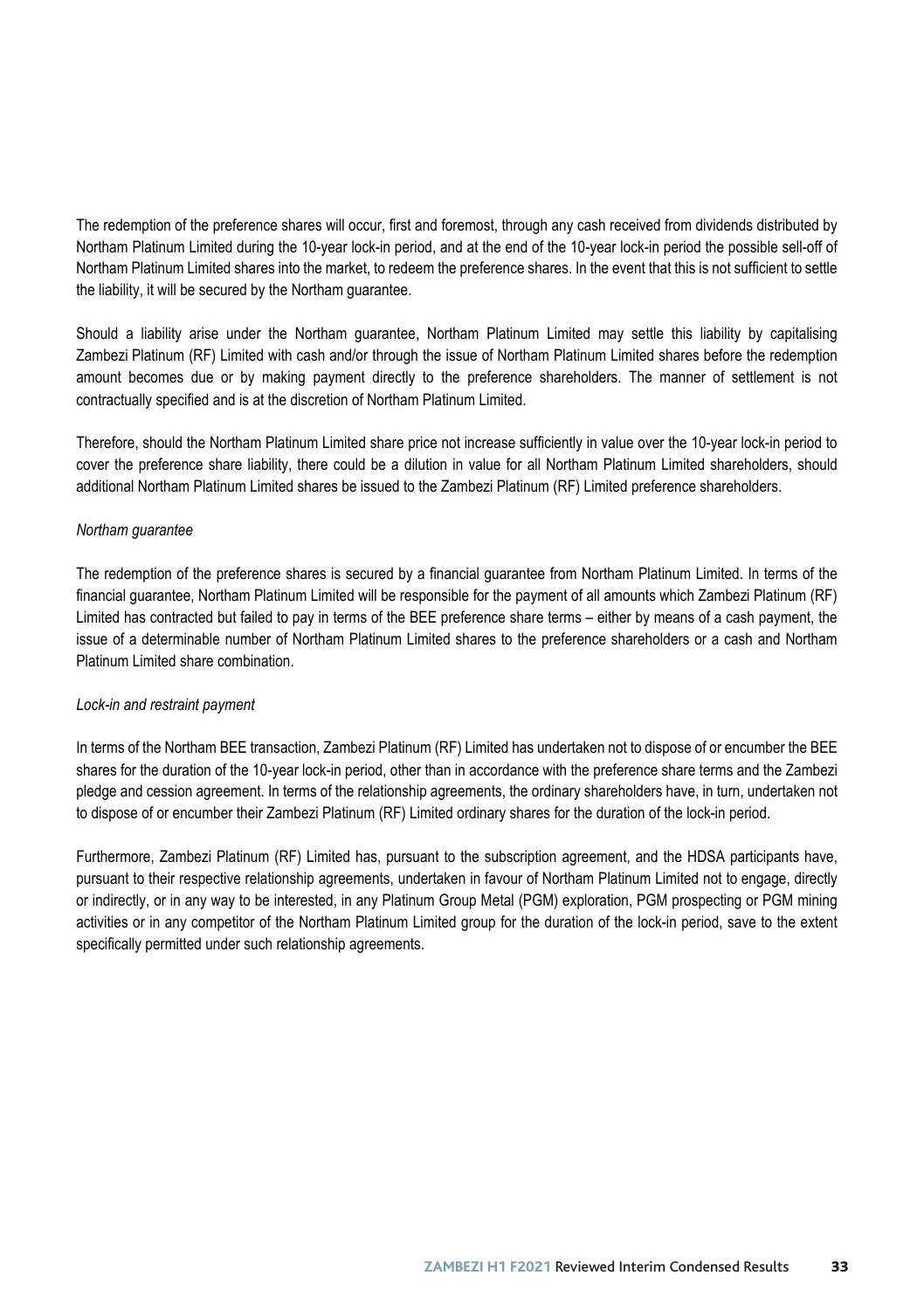### NOTES TO THE INTERIM CONDENSED FINANCIAL RESULTS CONTINUED

#### *N share*

Zambezi Platinum (RF) Limited issued the N share to Northam Platinum Limited, the purpose of which is to allow Northam Platinum Limited to take certain mitigating action in the event of the occurrence of an early redemption event under the preference share terms and/or the unwinding of the transaction prior to the expiry of the lock-in period.

The N share ranks ahead of the distribution rights of the holders of the Zambezi Platinum (RF) Limited ordinary shares and is equal to the amount of the lock-in and restraint payment plus interest accrued thereon from the date on which the lock-in and restraint payment was made until the date of payment of the N share distribution, at the dividend rate, compounded annually. Other than as required in terms of the Companies Act, the N share does not entitle Northam Platinum Limited to any voting rights.

#### *Administration of Zambezi Platinum (RF) Limited*

For purposes of ensuring that Zambezi Platinum (RF) Limited does not incur any liabilities or indebtedness, other than pursuant to the transaction agreements, and that it remains ring-fenced, Zambezi Platinum (RF) Limited and Northam Platinum Limited entered into an administration services agreement in terms of which Zambezi Platinum (RF) Limited has appointed Northam Platinum Limited to attend to the day-to-day management of Zambezi Platinum (RF) Limited's business and the administration of Zambezi Platinum (RF) Limited's affairs at Northam Platinum Limited's sole cost and expense and with no recourse to Zambezi Platinum (RF) Limited subject to maximum costs and expenses of up to R2.0 million per annum, escalating annually at consumer price index (CPI) from the 1st (first) anniversary of the implementation date of the BEE transaction.

Refer to note 17 for more details.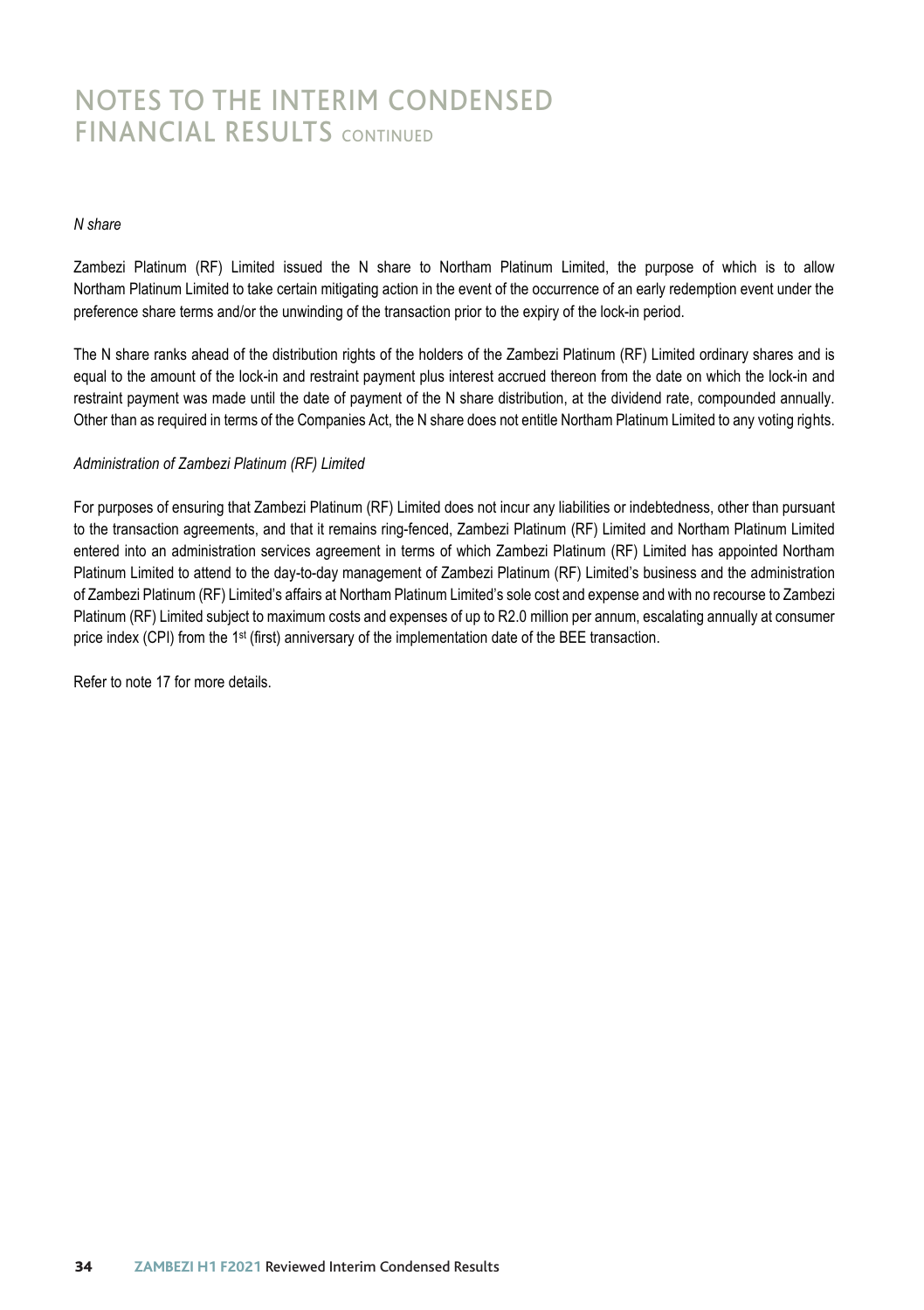### **4. Trade and other receivables**

|                  | Group and company                                 |                                                   |                                               |
|------------------|---------------------------------------------------|---------------------------------------------------|-----------------------------------------------|
|                  | Reviewed<br>6 months ended<br>31 December<br>2020 | Reviewed<br>6 months ended<br>31 December<br>2019 | Audited<br>12 months ended<br>30 June<br>2020 |
|                  | R000                                              | R000                                              | R000                                          |
| Accrued interest |                                                   |                                                   |                                               |
|                  |                                                   |                                                   |                                               |

Accrued interest relates to interest earned on short-term deposits.

### **5. Cash and cash equivalents**

|                          | <b>Group and company</b>                          |                                                   |                                               |
|--------------------------|---------------------------------------------------|---------------------------------------------------|-----------------------------------------------|
|                          | Reviewed<br>6 months ended<br>31 December<br>2020 | Reviewed<br>6 months ended<br>31 December<br>2019 | Audited<br>12 months ended<br>30 June<br>2020 |
|                          | R000                                              | R000                                              | R000                                          |
| Cash at bank and on hand | 505                                               | 497                                               | 501                                           |
|                          | 505                                               | 497                                               | 501                                           |

Cash at bank earns interest at floating rates based on daily bank deposit rates.

The weighted average effective interest rate on short-term deposits was 3.15% for the current period (31 December 2019: 6.83% and 30 June 2020: 5.86%) and these deposits are immediately available.

For the purposes of the statement of cash flows, cash and cash equivalents comprise of the above balance as the company and group currently have no overdraft facilities.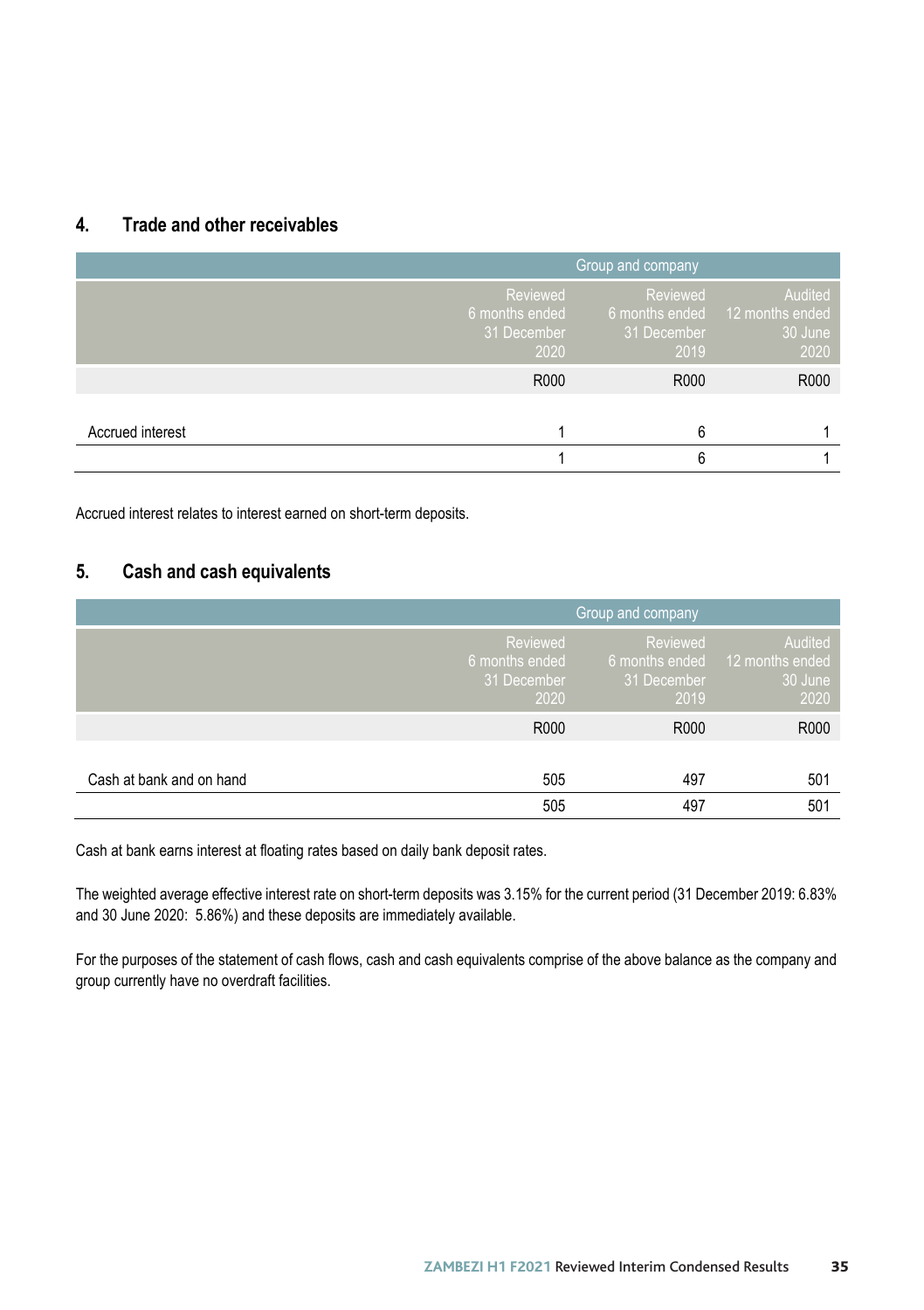### NOTES TO THE INTERIM CONDENSED NOTES TO THE INTERIM POINSERISES

### **6. Stated capital**

|                                                                                                                                                                   |                                                          | Group and company                                 |                                               |
|-------------------------------------------------------------------------------------------------------------------------------------------------------------------|----------------------------------------------------------|---------------------------------------------------|-----------------------------------------------|
|                                                                                                                                                                   | <b>Reviewed</b><br>6 months ended<br>31 December<br>2020 | Reviewed<br>6 months ended<br>31 December<br>2019 | Audited<br>12 months ended<br>30 June<br>2020 |
|                                                                                                                                                                   | R000                                                     | R000                                              | R000                                          |
| Authorised stated capital<br>11 000 ordinary shares at no par value<br>159 905 453 Zambezi Platinum (RF) Limited<br>preference shares (refer note 8)<br>1 N share |                                                          |                                                   |                                               |
| Issued and fully paid stated capital                                                                                                                              |                                                          |                                                   |                                               |
| 10 000 ordinary shares at an issue price of R0.01 per<br>ordinary share                                                                                           | $\star$                                                  | $\star$                                           | $\star$                                       |
| 1 N share at an issue price of R0.01 per N share                                                                                                                  | $\star$                                                  | $\star$                                           | $\star$                                       |
| *Less than R1 000                                                                                                                                                 |                                                          |                                                   |                                               |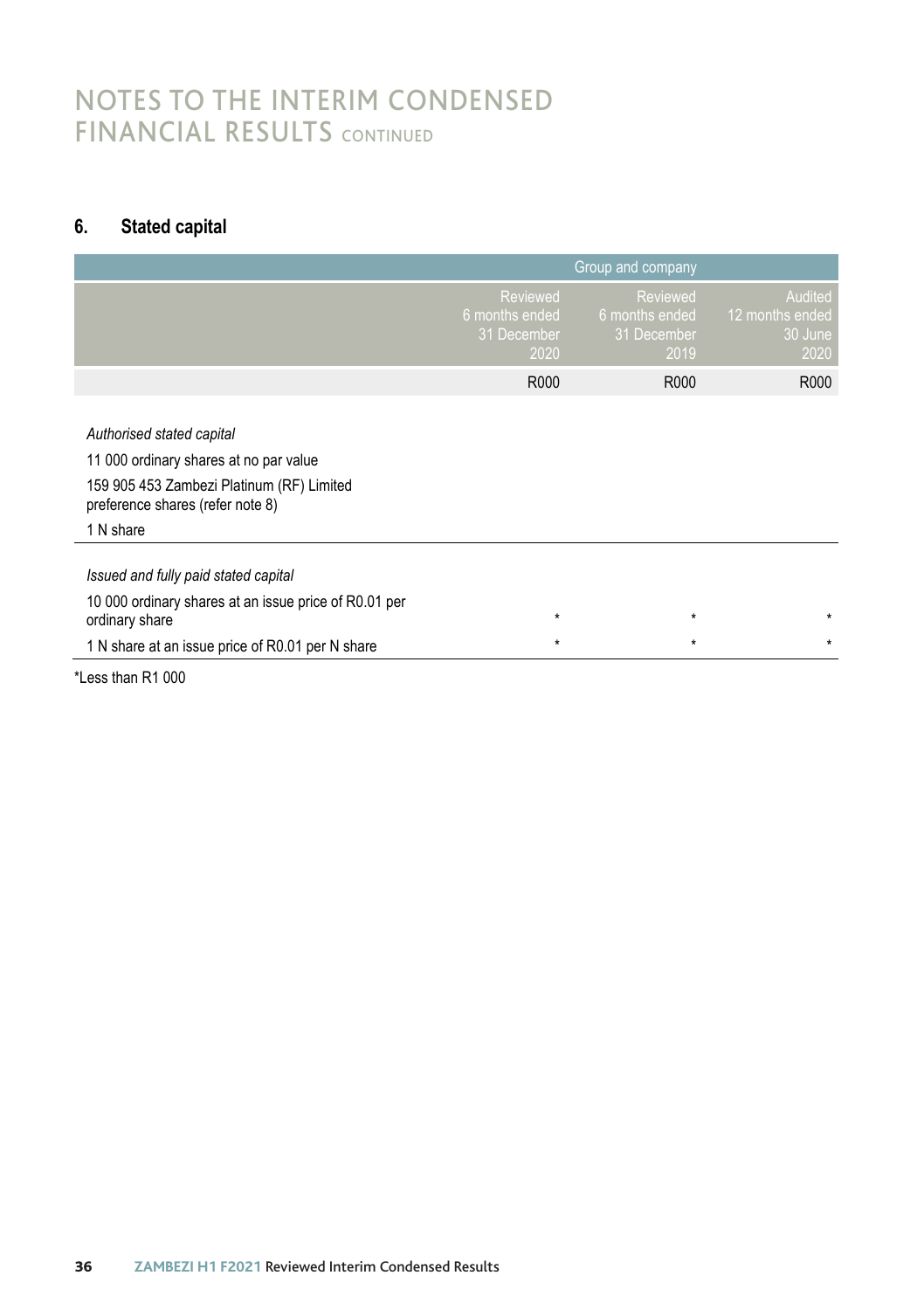### **7. Deferred tax 7. Deferred tax 7. Deferred tax 7. Deferred tax**

The charge in the deferred tax balance at a group level is reconciled as follows:

|                                                            |                                                   | Group                                             |                                               |
|------------------------------------------------------------|---------------------------------------------------|---------------------------------------------------|-----------------------------------------------|
|                                                            | Reviewed<br>6 months ended<br>31 December<br>2020 | Reviewed<br>6 months ended<br>31 December<br>2019 | Audited<br>12 months ended<br>30 June<br>2020 |
|                                                            | R <sub>000</sub>                                  | R <sub>000</sub>                                  | R000                                          |
|                                                            |                                                   |                                                   |                                               |
| Deferred tax at the beginning of the period/year           | 395 514                                           | 152 592                                           | 152 592                                       |
| Charge for the period/year                                 |                                                   |                                                   |                                               |
| Temporary difference in respect of investment in associate | 228 091                                           | 131 723                                           | 242 922                                       |
|                                                            | 623 605                                           | 284 315                                           | 395 514                                       |

On a group basis, the temporary difference in respect of the investment in associate, has been calculated as the difference between the carrying value at the end of the current period/year and the original purchase price of the Northam Platinum Limited investment at the capital gains tax rate. investment at the capital gains tax rate. investment at the capital gains tax rate. Temporary difference in respect of investment in associate 228 091 131 723 242 922<br>623 605 284 315 395 514<br>On a group basis, the temporary difference in respect of the investment in associate, has been calculated as the di In a group basis, the temporary difference in respect of the investment in associate, has been calculated as the difference

The charge in the deferred tax balance at a company level is reconciled as follows:

|                                                                                | Company                                           |                                                   |                                               |
|--------------------------------------------------------------------------------|---------------------------------------------------|---------------------------------------------------|-----------------------------------------------|
|                                                                                | Reviewed<br>6 months ended<br>31 December<br>2020 | Reviewed<br>6 months ended<br>31 December<br>2019 | Audited<br>12 months ended<br>30 June<br>2020 |
|                                                                                | R <sub>000</sub>                                  | R <sub>000</sub>                                  | R000                                          |
| Deferred tax at the beginning of the period/year<br>Charge for the period/year | 2 693 575                                         | 644 739                                           | 644 739                                       |
| Temporary difference in respect of investment in associate                     | 3 342 971<br>6036546                              | 2 3 1 4 6 1 2<br>2959351                          | 2 048 836<br>2693575                          |

On a company basis, the temporary difference in respect of the investment in associate, has been calculated as the difference between the fair value of the investment at the end of the period/year and the original purchase price of the Northam Platinum Limited investment at the capital gains tax rate.

Significant judgments and estimates: Deferred tax liability raised on group basis

A deferred tax liability is raised on a group basis on the investment in associate based on 'outside' basis difference at the capital A deferred tax liability is raised on a group basis on the investment in associate based on 'outside' basis difference at the capita gains tax rate. The deferred tax liability is recognised as it will be realised upon the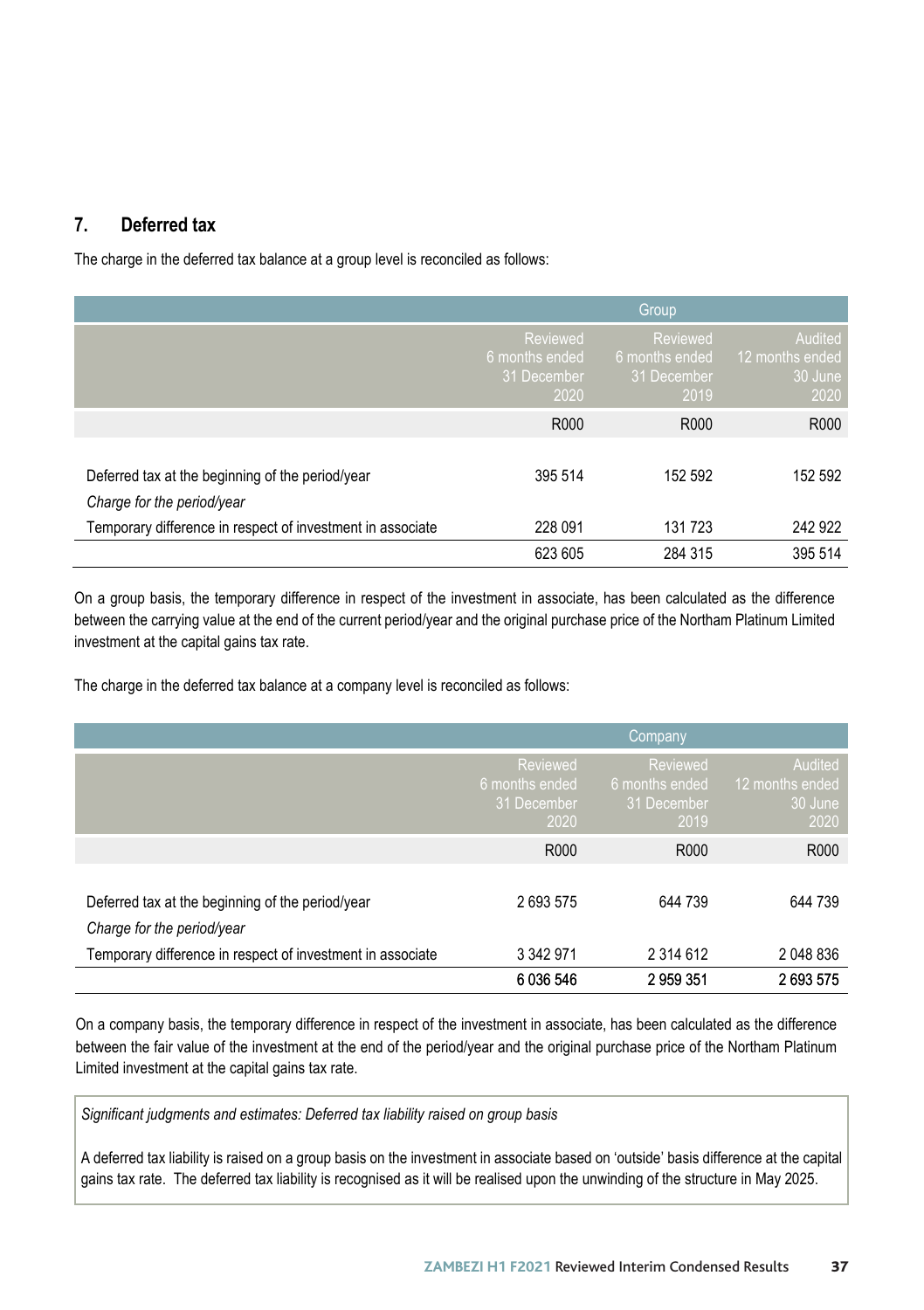### NOTES TO THE INTERIM CONDENSED NOTES TO THE INTERIM POSTBERSED FINANCIAL RESULTS CONTINUED

### **8. Preference share liability 8. Preference share liability**

|                                       | Group and company                                 |                                                   |                                               |
|---------------------------------------|---------------------------------------------------|---------------------------------------------------|-----------------------------------------------|
|                                       | Reviewed<br>6 months ended<br>31 December<br>2020 | Reviewed<br>6 months ended<br>31 December<br>2019 | Audited<br>12 months ended<br>30 June<br>2020 |
|                                       | R <sub>000</sub>                                  | R000                                              | R000                                          |
|                                       |                                                   |                                                   |                                               |
| Opening balance                       | 12 592 218                                        | 11 159 368                                        | 11 159 368                                    |
| Accrued dividends for the period/year | 630 253                                           | 712 259                                           | 1 432 850                                     |
|                                       | 13 222 471                                        | 11 871 627                                        | 12 592 218                                    |

In May 2015, 159 905 453 cumulative redeemable preference shares were issued by Zambezi Platinum (RF) Limited at an issue price of R41 per share. The preference shares are redeemable in 10 years from date of issue, being 17 May 2025, at R41 per share plus the cumulative preference dividends. The preference shareholders are entitled to receive a dividend equal to the issue price multiplied by the dividend rate of the South African prime interest rate plus 3.5% calculated on a daily basis, based on a 365-day year compounded annually and capitalised at the end of December of every year. 365-day year compounded annually and capitalised at the end of December of every year.

No dividends were received from Northam Platinum Limited during the period under review (31 December 2019 and 30 June 2020: R Nil). 90% of all dividends received from Northam Platinum Limited must be used to settle the preference share liability. The remaining 10% of the dividends to be received from Northam Platinum Limited will be distributed to Zambezi Platinum (RF) Limited's shareholders as a dividend. Limited's shareholders as a dividend.

The cumulative redeemable preference shares do not carry the right to vote. The cumulative redeemable preference shares do not carry the right to vote.

The 159 905 453 cumulative redeemable preference shares issued by Zambezi Platinum (RF) Limited have been listed on the JSE debt market and trades under share code ZPLP. JSE debt market and trades under share code ZPLP.

### *Impact of COVID-19 on the preference share liability Impact of COVID-19 on the preference share liability*

The interest rate at which the South African Reserve Bank (SARB) lends to commercial banks, known as the repo rate, was cut by 275 basis points since March 2020 to date in an attempt by the South African government to support and relieve some of the mounting pressure on individuals and businesses alike, effectively reducing the cost of borrowings. mounting pressure on individuals and businesses alike, effectively reducing the cost of borrowings.

Consequently, the prime interest rate has dropped in line with the repo rate. This has resulted in a reduction of the preference share dividend accounted for in the statement of profit or loss and effectively the preference share liability accounted for in the statement of financial position is therefore less. statement of financial position is therefore less.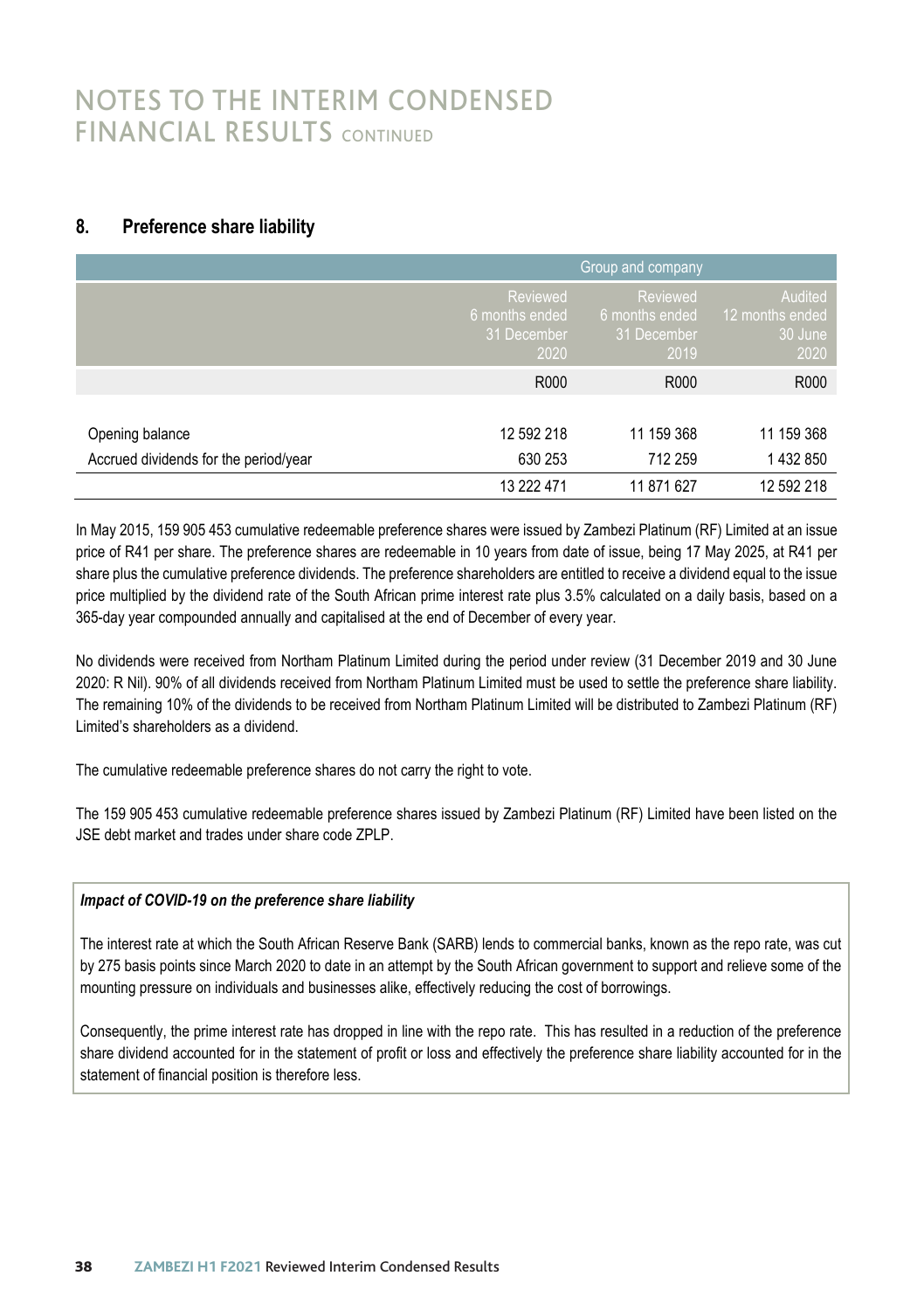### **9. Interest received**

|                                              | Group and company                                 |                                                   |                                               |
|----------------------------------------------|---------------------------------------------------|---------------------------------------------------|-----------------------------------------------|
|                                              | Reviewed<br>6 months ended<br>31 December<br>2020 | Reviewed<br>6 months ended<br>31 December<br>2019 | Audited<br>12 months ended<br>30 June<br>2020 |
|                                              | R000                                              | R000                                              | R000                                          |
| Interest earned on cash and cash equivalents | 8                                                 | 16                                                | 29                                            |
|                                              | 8                                                 | 16                                                | 29                                            |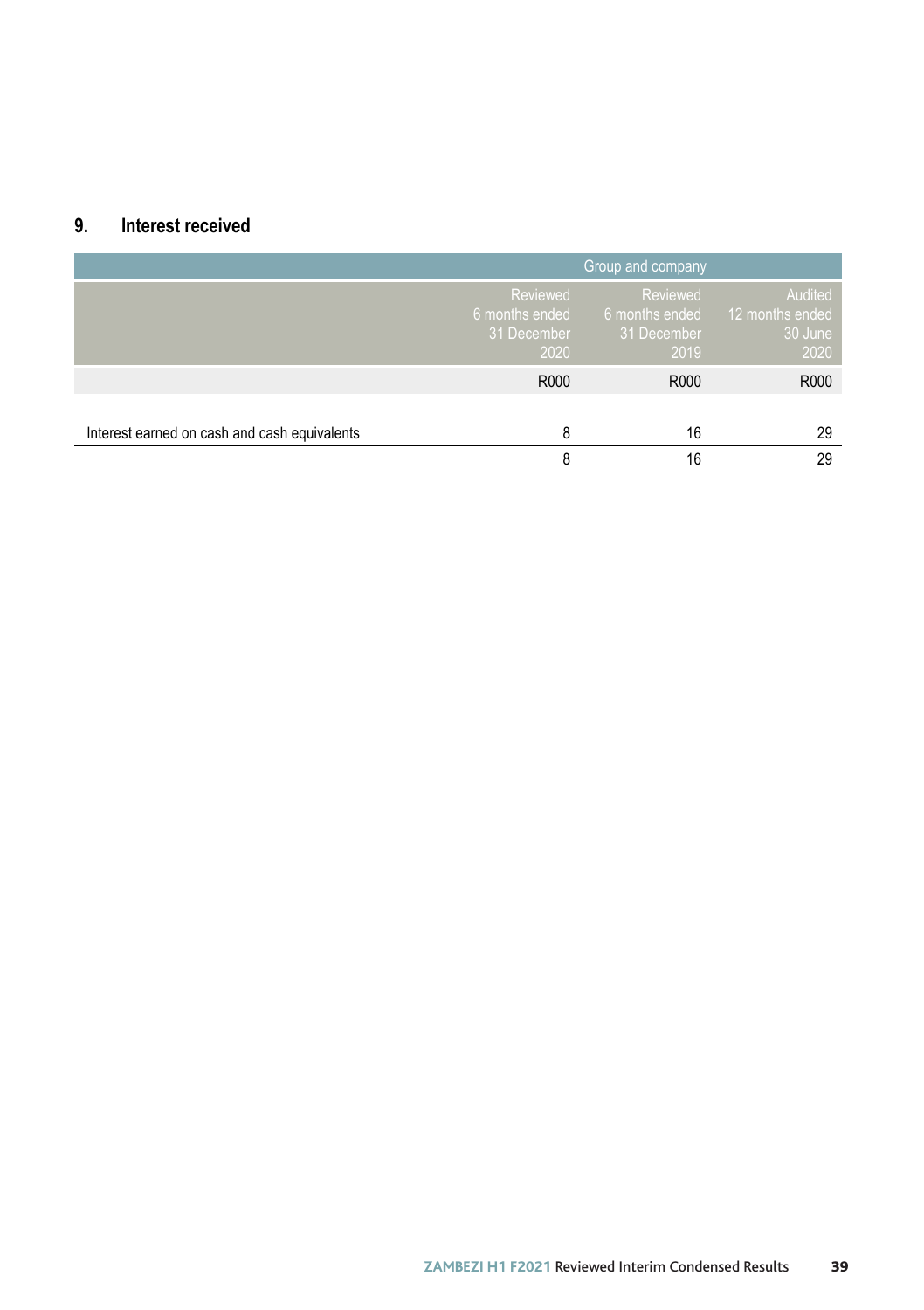### NOTES TO THE INTERIM CONDENSED NOTES TO THE INTERIM POINSERISES

### **10. Tax**

|                                                                                                                                                 |                                                   | Group                                                    |                                               |
|-------------------------------------------------------------------------------------------------------------------------------------------------|---------------------------------------------------|----------------------------------------------------------|-----------------------------------------------|
|                                                                                                                                                 | Reviewed<br>6 months ended<br>31 December<br>2020 | <b>Reviewed</b><br>6 months ended<br>31 December<br>2019 | Audited<br>12 months ended<br>30 June<br>2020 |
|                                                                                                                                                 | R000                                              | R000                                                     | R000                                          |
| Normal tax<br>Current period/year tax                                                                                                           | 2                                                 | 4                                                        | 8                                             |
| Deferred tax                                                                                                                                    |                                                   |                                                          |                                               |
| Capital gains liability raised on difference between carrying<br>value and original purchase price in respect of 'outside' basis<br>differences | 228 091                                           | 131 723                                                  | 242 922                                       |
| Charge for the period/year                                                                                                                      | 228 093                                           | 131 727                                                  | 242 930                                       |

A reconciliation of the standard rate of South African tax compared with that charged in the statement of profit or loss and other comprehensive income is set out below:

|                                                                                                                            |                                                   | Group                                                    |                                               |
|----------------------------------------------------------------------------------------------------------------------------|---------------------------------------------------|----------------------------------------------------------|-----------------------------------------------|
|                                                                                                                            | Reviewed<br>6 months ended<br>31 December<br>2020 | <b>Reviewed</b><br>6 months ended<br>31 December<br>2019 | Audited<br>12 months ended<br>30 June<br>2020 |
|                                                                                                                            | $\frac{0}{0}$                                     | $\%$                                                     | $\frac{0}{0}$                                 |
|                                                                                                                            |                                                   |                                                          |                                               |
| South African companies tax                                                                                                | 28.0                                              | 28.0                                                     | 28.0                                          |
| Share of earnings from associate                                                                                           | (72.9)                                            | 132.6                                                    | 84.7                                          |
| Capital gains liability raised on difference between carrying<br>value and original purchase price in respect of 'outside' |                                                   |                                                          |                                               |
| temporary differences                                                                                                      | 58.0                                              | (106.1)                                                  | (68.2)                                        |
| Preference share dividends                                                                                                 | 44.9                                              | (160.6)                                                  | (112.7)                                       |
|                                                                                                                            | 58.0                                              | (106.1)                                                  | (68.2)                                        |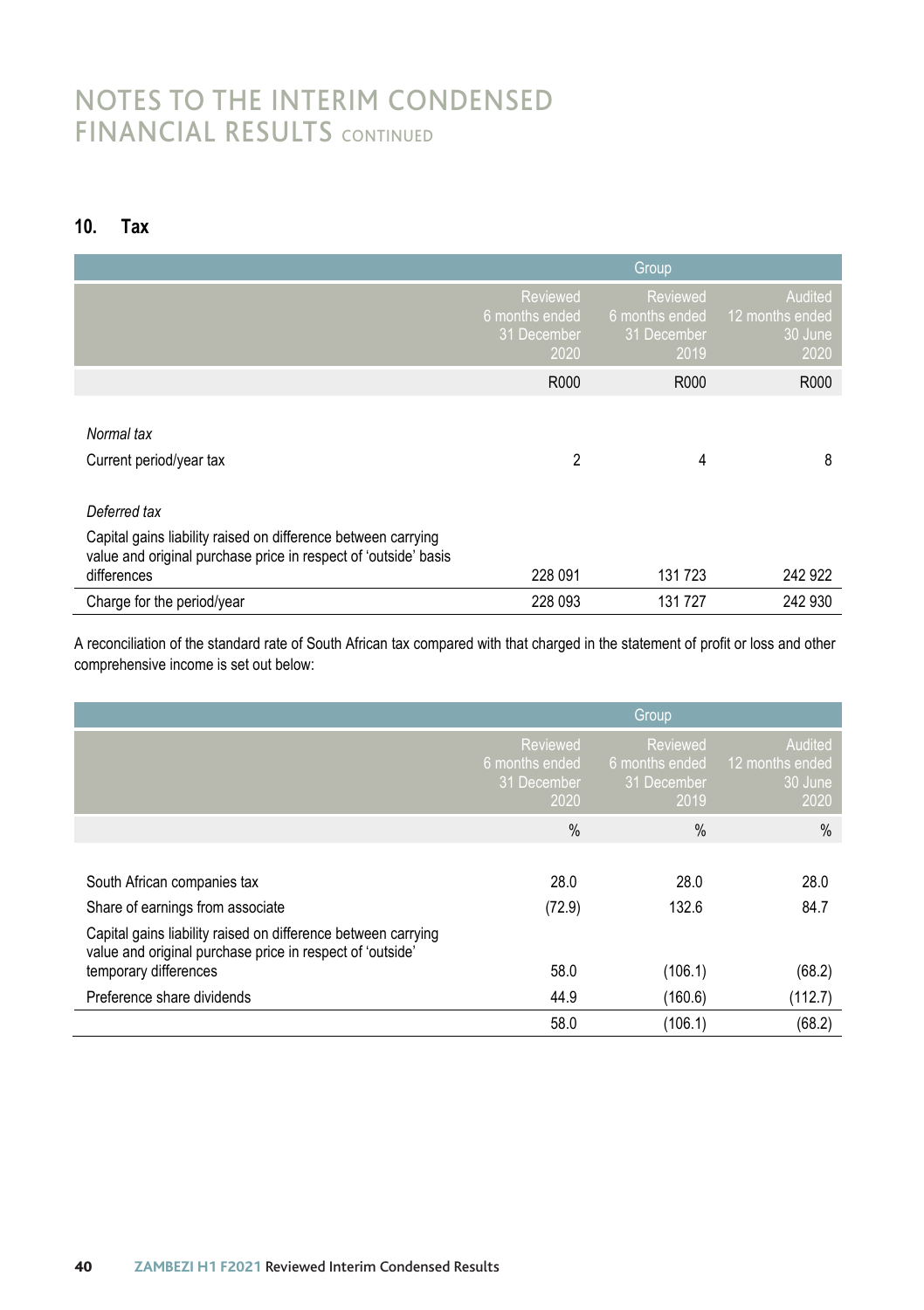|                                                                                                            | <b>Company</b>                                           |                                                   |                                               |
|------------------------------------------------------------------------------------------------------------|----------------------------------------------------------|---------------------------------------------------|-----------------------------------------------|
|                                                                                                            | <b>Reviewed</b><br>6 months ended<br>31 December<br>2020 | Reviewed<br>6 months ended<br>31 December<br>2019 | Audited<br>12 months ended<br>30 June<br>2020 |
|                                                                                                            | R000                                                     | R000                                              | R <sub>000</sub>                              |
| Normal tax<br>Current period/year tax                                                                      | 2                                                        | 4                                                 | 8                                             |
| Deferred tax                                                                                               |                                                          |                                                   |                                               |
| Current period/year temporary difference relating to capital<br>gains tax on the mark to market adjustment | 3 342 971                                                | 2 3 1 4 6 1 2                                     | 2 048 836                                     |
| Charge for the period/year                                                                                 | 3 342 973                                                | 2 3 1 4 6 1 6                                     | 2 048 844                                     |

A reconciliation of the standard rate of South African tax compared with that charged in the statement of profit or loss and other comprehensive income is set out below:  $\overline{\phantom{a}}$  $C$  the period  $\mathcal{C}$  342  $\mathcal{C}$  342 973 2 314  $\mathcal{C}$  314  $\mathcal{C}$  314  $\mathcal{C}$  314  $\mathcal{C}$  048 844  $\mathcal{C}$ 

|                                                                                                 |                                                   | Company                                                  |                                               |
|-------------------------------------------------------------------------------------------------|---------------------------------------------------|----------------------------------------------------------|-----------------------------------------------|
|                                                                                                 | Reviewed<br>6 months ended<br>31 December<br>2020 | <b>Reviewed</b><br>6 months ended<br>31 December<br>2019 | Audited<br>12 months ended<br>30 June<br>2020 |
|                                                                                                 | $\%$                                              | $\%$                                                     | $\%$                                          |
| South African companies tax                                                                     | 28.0                                              | 28.0                                                     | 28.0                                          |
| Mark to market adjustment raised at the capital gains tax<br>rate<br>Preference share dividends | (5.8)<br>1.2                                      | (6.0)<br>2.1                                             | (6.6)<br>5.2                                  |
|                                                                                                 | 23.4                                              | 24.1                                                     | 26.6                                          |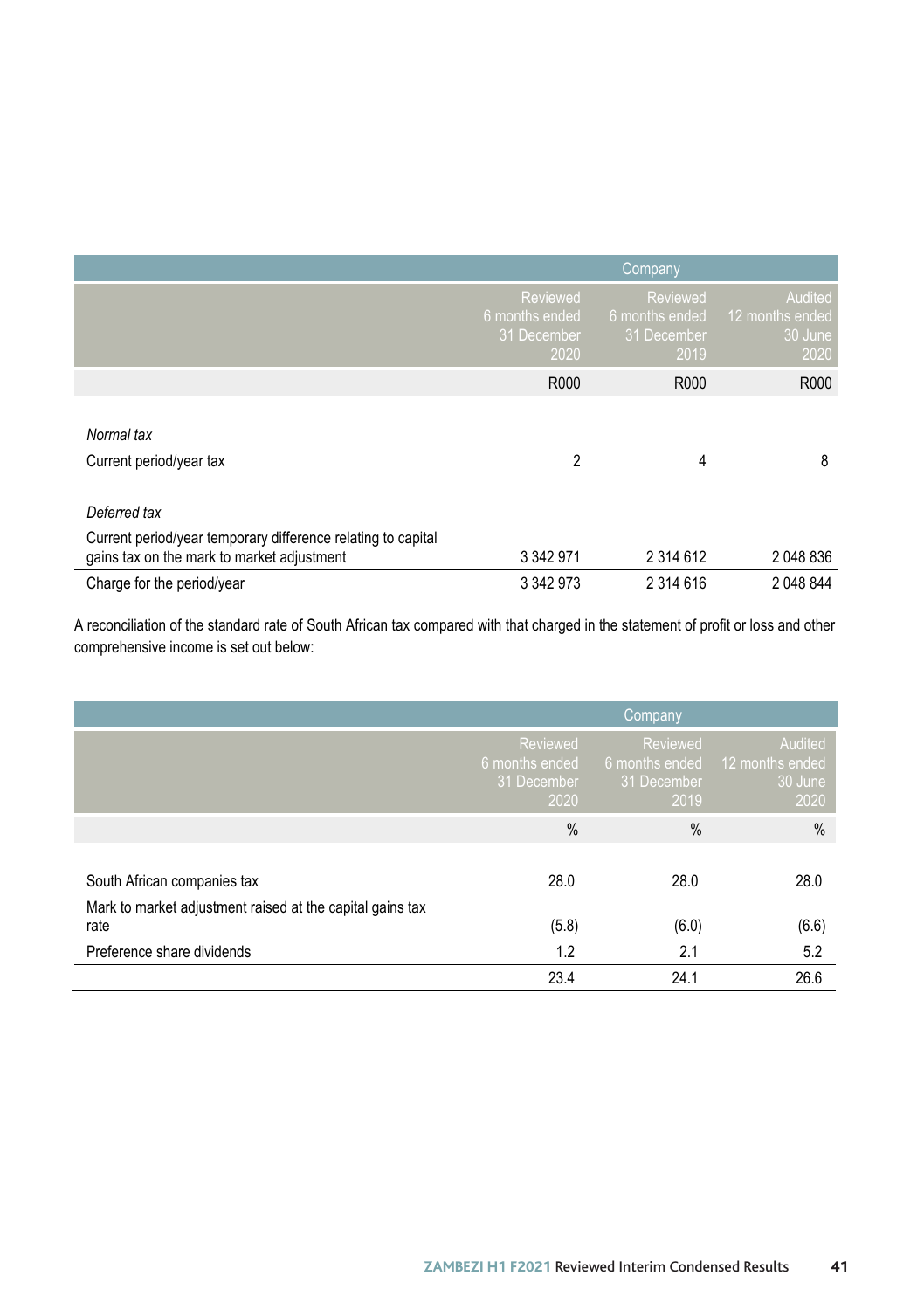# NOTES TO THE INTERIM CONDENSED FINANCIAL RESULTS CONTINUED

### **11. Cash utilised in operations 11. Cash utilised in operations**

|                                                            |                                                   | Group                                             |                                               |
|------------------------------------------------------------|---------------------------------------------------|---------------------------------------------------|-----------------------------------------------|
|                                                            | Reviewed<br>6 months ended<br>31 December<br>2020 | Reviewed<br>6 months ended<br>31 December<br>2019 | Audited<br>12 months ended<br>30 June<br>2020 |
|                                                            | R000                                              | R000                                              | R000                                          |
| Profit/(loss) before tax<br>Adjustment for non-cash items: | 392 948                                           | (124 186)                                         | (355982)                                      |
| Share of earnings from associate                           | (1023195)                                         | (588058)                                          | (1076840)                                     |
| Preference share dividends                                 | 630 253                                           | 712 259                                           | 1 432 850                                     |
| Interest received                                          | (8)                                               | (16)                                              | (29)                                          |
|                                                            | (2)                                               | (1)                                               | (1)                                           |

| Preference share dividends           | 630 253                                                  | 712 259                                                  | 1432850                                       |
|--------------------------------------|----------------------------------------------------------|----------------------------------------------------------|-----------------------------------------------|
| Interest received                    | (8)                                                      | (16)                                                     | (29)                                          |
|                                      | (2)                                                      | (1)                                                      | (1)                                           |
|                                      |                                                          |                                                          |                                               |
|                                      |                                                          | Company                                                  |                                               |
|                                      | <b>Reviewed</b><br>6 months ended<br>31 December<br>2020 | <b>Reviewed</b><br>6 months ended<br>31 December<br>2019 | Audited<br>12 months ended<br>30 June<br>2020 |
|                                      | R000                                                     | R000                                                     | R000                                          |
|                                      |                                                          |                                                          |                                               |
| Profit before tax                    | 14 293 729                                               | 9620846                                                  | 7 7 1 3 7 7 0                                 |
| Adjustment for non-cash items:       |                                                          |                                                          |                                               |
| Preference share dividends           | 630 253                                                  | 712 259                                                  | 1 432 850                                     |
| Mark to market fair value adjustment | (14 923 976)                                             | (10333090)                                               | (9 146 592)                                   |
| Interest received                    | (8)                                                      | (16)                                                     | (29)                                          |
|                                      | (2)                                                      | (1)                                                      | (1)                                           |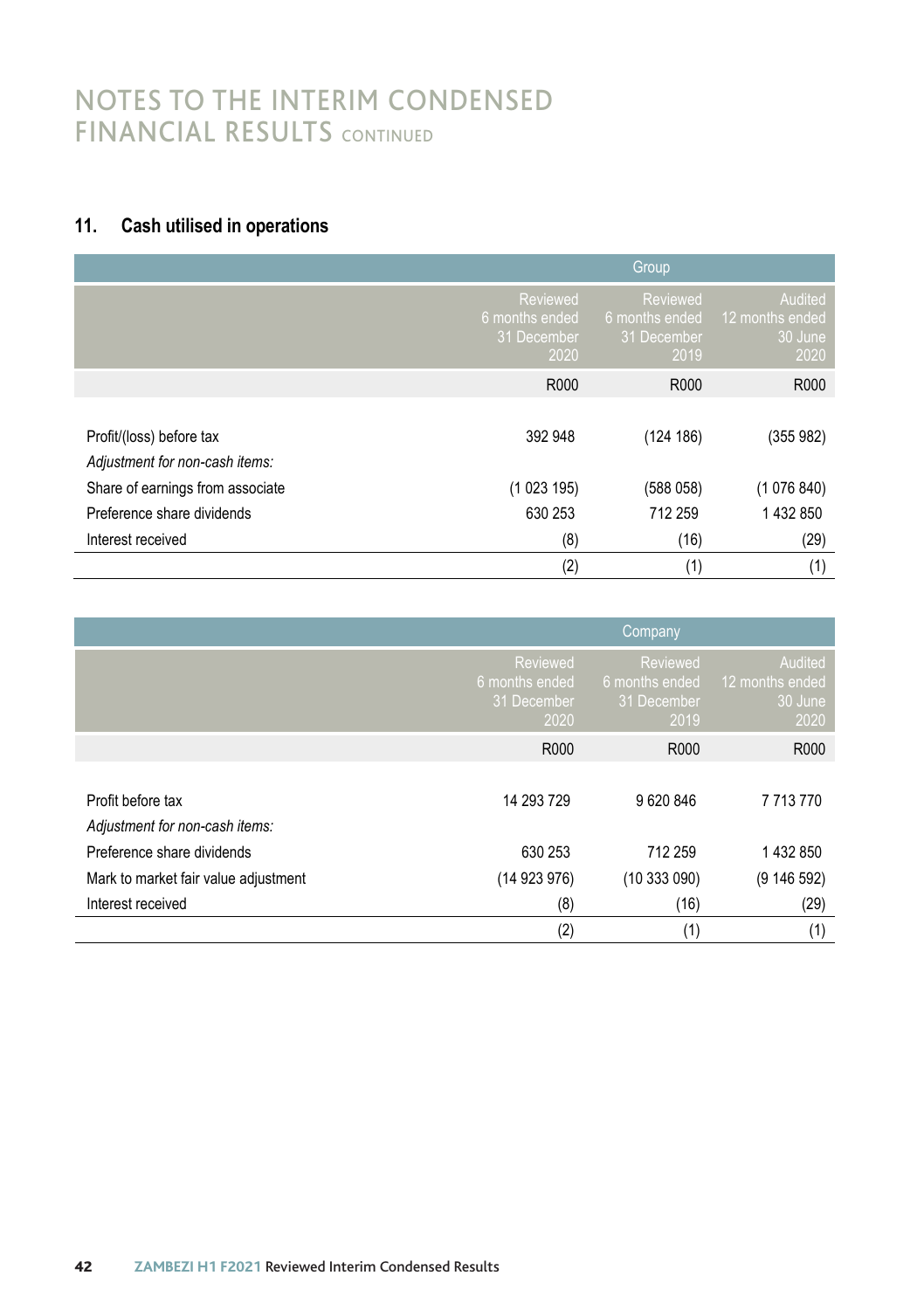### **12. Change in working capital**

|                                         |                                                   | Group and company               |                                                              |
|-----------------------------------------|---------------------------------------------------|---------------------------------|--------------------------------------------------------------|
|                                         | Reviewed<br>6 months ended<br>31 December<br>2020 | Reviewed<br>31 December<br>2019 | Audited<br>6 months ended 12 months ended<br>30 June<br>2020 |
|                                         | R000                                              | R000                            | R000                                                         |
|                                         |                                                   |                                 |                                                              |
| Movement in trade and other receivables |                                                   |                                 | 5                                                            |
|                                         |                                                   |                                 | 5                                                            |

#### **13. Tax paid** Tax paid consistent of the following:

Tax paid consist of the following:

|                                                   | Group and company                                        |                                                   |                                               |  |  |
|---------------------------------------------------|----------------------------------------------------------|---------------------------------------------------|-----------------------------------------------|--|--|
|                                                   | <b>Reviewed</b><br>6 months ended<br>31 December<br>2020 | Reviewed<br>6 months ended<br>31 December<br>2019 | Audited<br>12 months ended<br>30 June<br>2020 |  |  |
|                                                   | R000                                                     | R000                                              | R000                                          |  |  |
|                                                   |                                                          |                                                   |                                               |  |  |
| Balance owing at the beginning of the period/year |                                                          | (10)                                              | (10)                                          |  |  |
| Amounts recognised in profit or loss              | (2)                                                      | (4)                                               | (8)                                           |  |  |
| Balance owing at the end of the period/year       |                                                          | 10                                                |                                               |  |  |
|                                                   | (2)                                                      | (4)                                               | (18)                                          |  |  |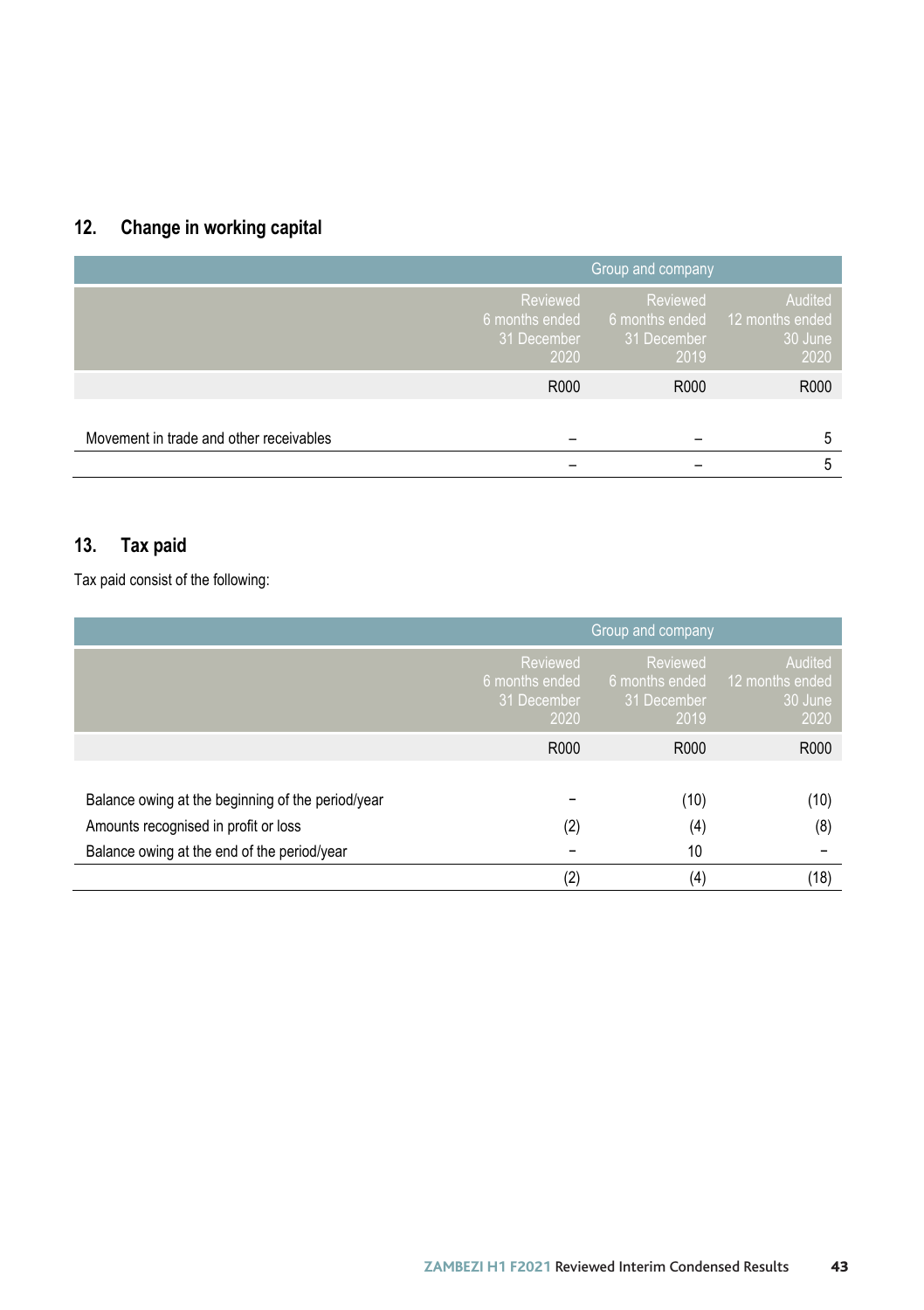### **14. Changes in liabilities arising from financing activities**

Below is a reconciliation of the changes in liabilities arising from financing activities:

|                            | Group and company, |                                            |                                            |                           |                     |                     |
|----------------------------|--------------------|--------------------------------------------|--------------------------------------------|---------------------------|---------------------|---------------------|
|                            | 1 July<br>2020     | Changes<br>from<br>financing<br>cash flows | Changes in<br>foreign<br>exchange<br>rates | Changes in<br>fair values | Interest<br>accrued | 31 December<br>2020 |
|                            | Reviewed           | Reviewed                                   | Reviewed                                   | Reviewed                  | Reviewed            | Reviewed            |
|                            | R000               | R000                                       | R000                                       | R000                      | R000                | R000                |
| Preference share liability | 12 592 218         |                                            |                                            |                           | 630 253             | 13 222 471          |

| Group and company |                                            |                                            |                           |                     |                     |
|-------------------|--------------------------------------------|--------------------------------------------|---------------------------|---------------------|---------------------|
| 1 July<br>2019    | Changes<br>from<br>financing<br>cash flows | Changes in<br>foreign<br>exchange<br>rates | Changes in<br>fair values | Interest<br>accrued | 31 December<br>2019 |
| Reviewed          | Reviewed                                   | Reviewed                                   | Reviewed                  | <b>Reviewed</b>     | Reviewed            |
| R000              | R000                                       | R000                                       | R000                      | R000                | R000                |

| Preference share liability 11 159 368 |  |  |  |  |  | 712 259 11 871 627 |
|---------------------------------------|--|--|--|--|--|--------------------|
|---------------------------------------|--|--|--|--|--|--------------------|

|                            | <b>Group and company</b> |                                            |                                            |                           |                     |                 |
|----------------------------|--------------------------|--------------------------------------------|--------------------------------------------|---------------------------|---------------------|-----------------|
|                            | 1 July<br>2019           | Changes<br>from<br>financing<br>cash flows | Changes in<br>foreign<br>exchange<br>rates | Changes in<br>fair values | Interest<br>accrued | 30 June<br>2020 |
|                            | Audited                  | Audited                                    | Audited                                    | Audited                   | Audited             | Audited         |
|                            | R000                     | R000                                       | R000                                       | R000                      | R000                | R000            |
| Preference share liability | 11 159 368               |                                            |                                            |                           | 1432850             | 12 592 218      |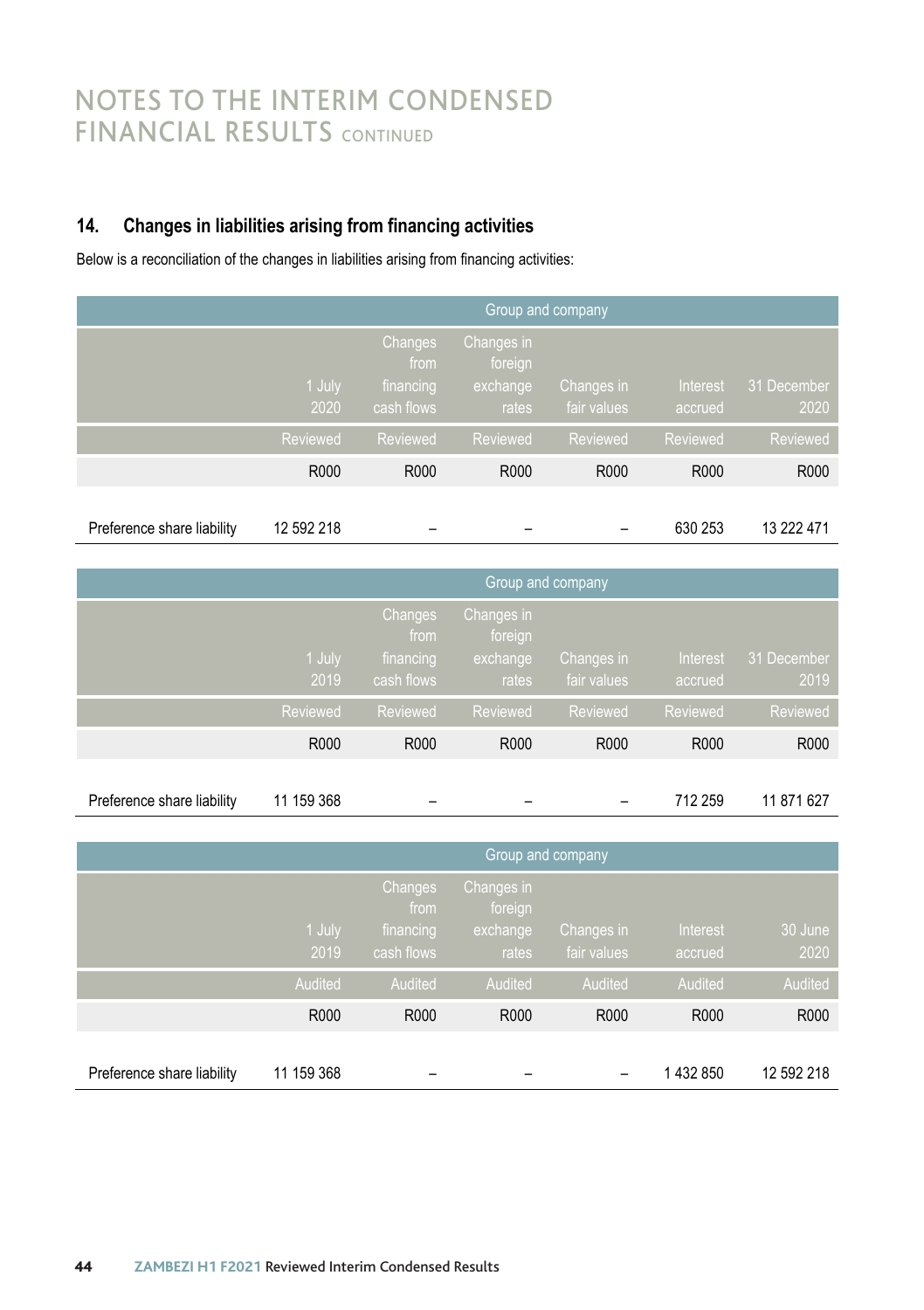### **15. Segmental analysis**

Zambezi Platinum (RF) Limited was created solely to hold 31.4% of the issued share capital of Northam Platinum Limited, in order for Northam Platinum Limited to comply with the requirements of the Mining Charter and the Minerals and Petroleum Resources Development Act, No. 28 of 2002. As a result, the activities of Zambezi Platinum (RF) Limited are restricted. Due to the structure and ring-fenced nature of Zambezi, the investment held in Northam Platinum Limited is considered significant.

Northam Platinum Limited is therefore the only operating segment of Zambezi Platinum (RF) Limited, as there are no other components which engage in different business activities and whose results are reviewed and assessed separately.

All assets relate to South African-based assets.

All income is earned from sources in South Africa.

The majority of income earned relates to the investment in associate, Northam Platinum Limited.

Refer to note 2 Investment in associate, for details with regards to the investment in Northam Platinum Limited.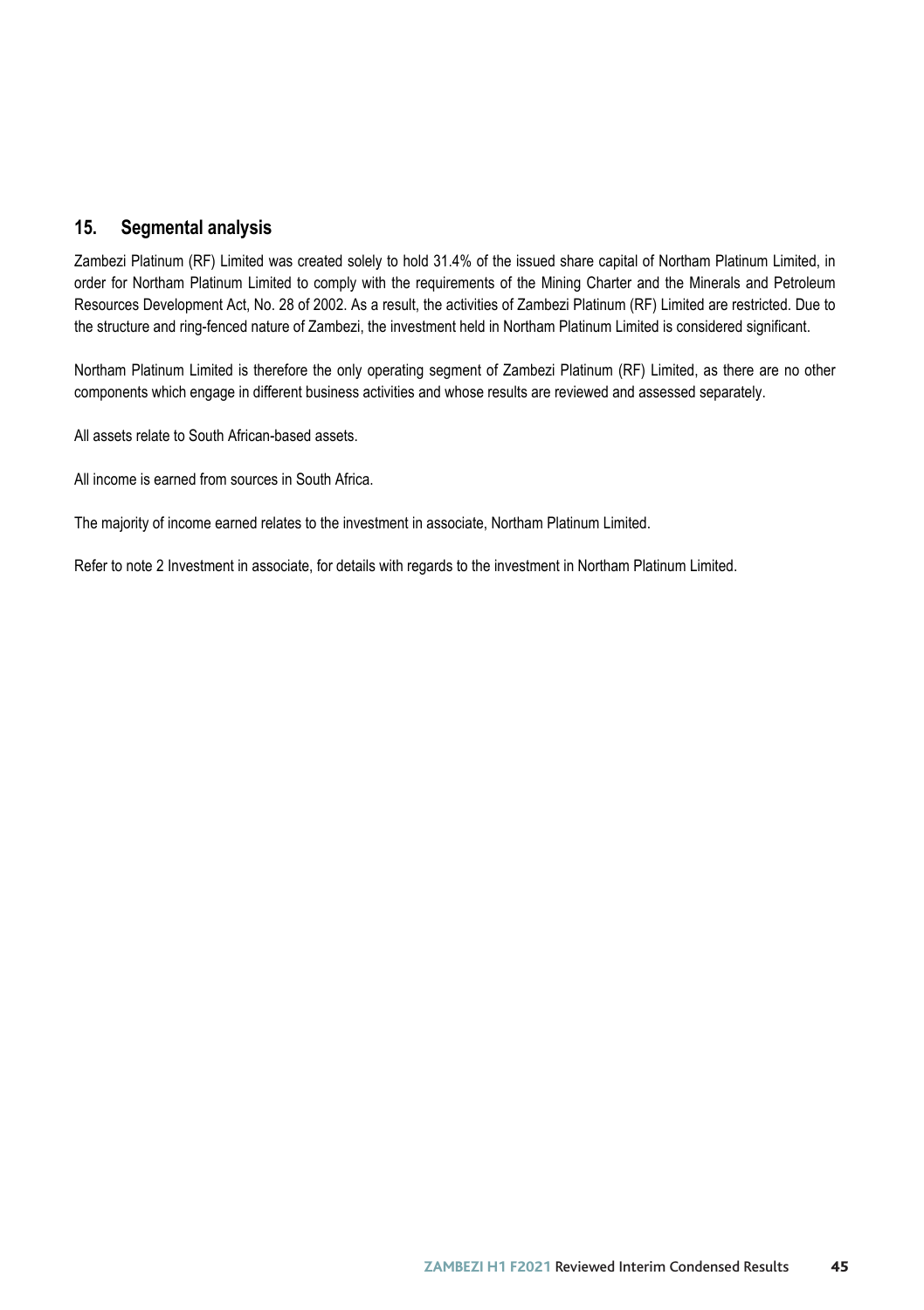### NOTES TO THE INTERIM CONDENSED **TO THE INTERIM CONDENSED**<br>FINANCIAL RESULTS CONTINUED

### **16. Financial risk management 16. Financial risk management**

The group's only financial liability is the preference share liability. Financial assets consist of trade and other receivables as well as cash and cash equivalents. as cash and cash equivalents.

The group is exposed to market, equity, credit and liquidity risk. The group is exposed to market, equity, credit and liquidity risk.

It is the group's policy that no trading in derivatives shall be undertaken. It is the group's policy that no trading in derivatives shall be undertaken.

Northam Platinum Limited oversees the management of these risks and reviews agreed policies for managing each of these risks which are summarised below. risks which are summarised below.

#### *Market risk Market risk*

Market risk is the risk that the fair value of future cash flows of a financial instrument will fluctuate because of changes in market prices. Market risk comprises interest rate risk and equity risk. prices. Market risk comprises interest rate risk and equity risk.

Interest rate risk is the risk that the fair value or future cash flows of a financial instrument will fluctuate because of changes in market interest rates. market interest rates.

The group is exposed to interest rate fluctuations in relation to the preference share liability and cash held at banks.

The following table demonstrates the sensitivity to a reasonable possible change in interest rates, with all other variables held constant, of the group's profit before tax and equity (through the impact on floating rate preference shares and cash and cash equivalents). equivalents).

|                                                               | Group and company                                 |                                                          |                                               |  |
|---------------------------------------------------------------|---------------------------------------------------|----------------------------------------------------------|-----------------------------------------------|--|
|                                                               | Reviewed<br>6 months ended<br>31 December<br>2020 | <b>Reviewed</b><br>6 months ended<br>31 December<br>2019 | Audited<br>12 months ended<br>30 June<br>2020 |  |
|                                                               | R000                                              | R000                                                     | R000                                          |  |
| Cash and cash equivalents<br>Increase of 1%<br>Decrease of 1% | 5<br>(5)                                          | 5<br>(5)                                                 | 5<br>(5)                                      |  |
| Preference share liability                                    |                                                   |                                                          |                                               |  |
| Increase of 1%                                                | (132 225)                                         | (118716)                                                 | (125 922)                                     |  |
| Decrease of 1%                                                | 132 225                                           | 118 716                                                  | 125 922                                       |  |

The group does not use interest rate swaps to convert floating rate exposures to fixed rate exposures in order to minimise interest rate risk. rate risk.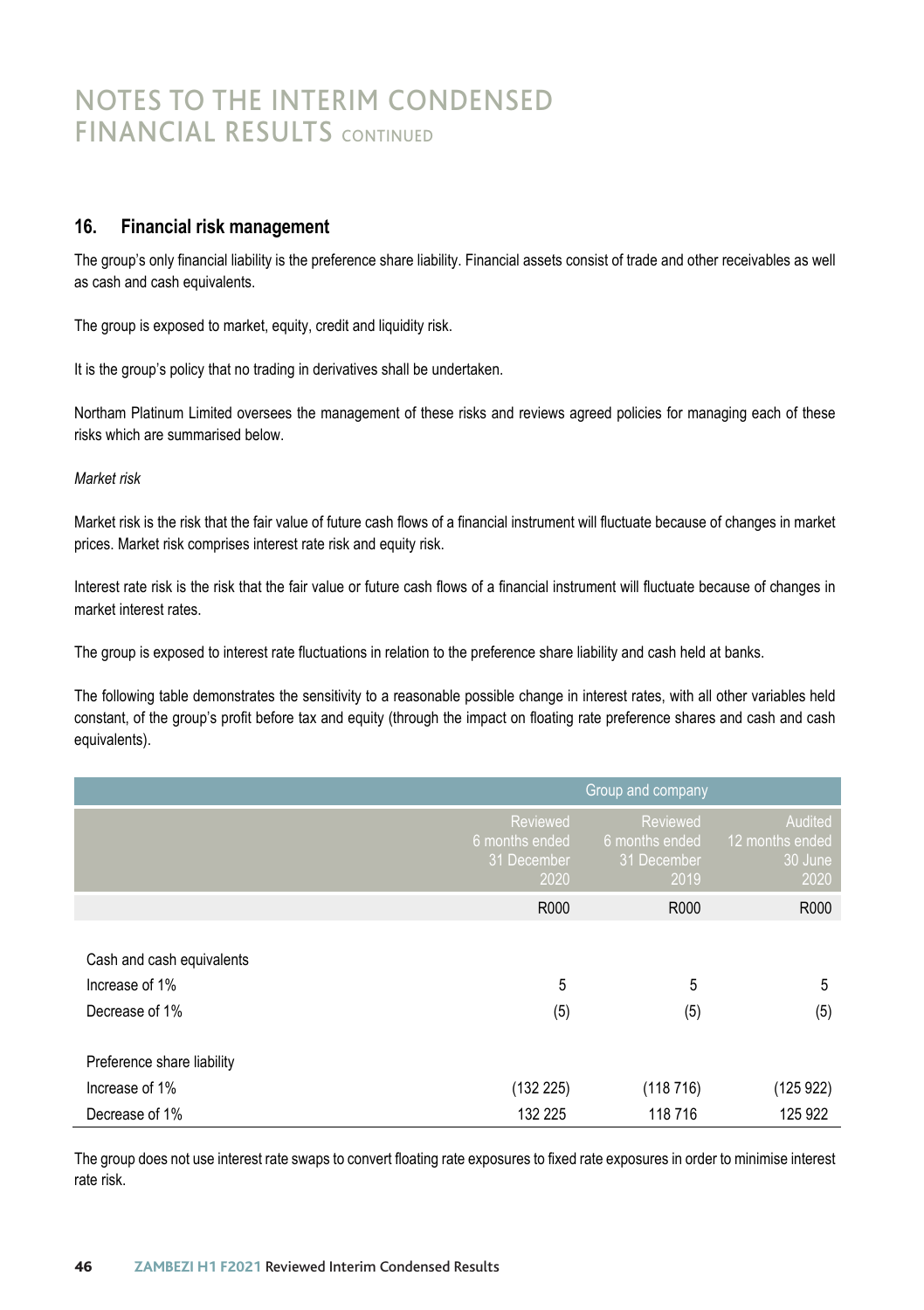#### *Equity risk*

The preference shares retain equity risk as a result of their redemption being ultimately supported by the value of Northam Platinum Limited shares and/or Northam Platinum Limited's ability to continue as a going concern. The preference shares therefore present their holders with a combination of the risks and rewards associated with equity and debt instruments.

Zambezi's prospects are therefore limited in nature in that they are dependent on the prospects of the Northam Platinum Limited share price and the returns attributable to the preference shares which are only in accordance with prevailing interest rates. Various characteristics of the preference shares, such as the Northam guarantee and redemption payment structure, provide the holders with additional certainty regarding the recoverability of their dividends and capital.

The following table demonstrates the sensitivity to a reasonable possible change in the share price of Northam, with all other variables held constant, of the company's profit before tax and equity:

|                                                                |                                                   | <b>Company</b>                                    |                                               |
|----------------------------------------------------------------|---------------------------------------------------|---------------------------------------------------|-----------------------------------------------|
|                                                                | Reviewed<br>6 months ended<br>31 December<br>2020 | Reviewed<br>6 months ended<br>31 December<br>2019 | Audited<br>12 months ended<br>30 June<br>2020 |
|                                                                | R000                                              | R000                                              | R <sub>000</sub>                              |
| Investment in associate – mark to market fair value adjustment |                                                   |                                                   |                                               |
| Increase of 10%                                                | 3 3 5 0 4 9 9                                     | 1976751                                           | 1858 101                                      |
| Decrease of 10%                                                | (3350499)                                         | (1976 751)                                        | (1858 101)                                    |

#### *Credit risk*

Credit risk is the risk that a counter party will not meet its obligations under a financial instrument or customer contract, leading to a financial loss. The group is exposed to credit risk as a result of cash balances held. The group mitigates the risk by ensuring that its counter parties are credit worthy financial institutions.

The group only places funds with recognised financial institutions with strong credit ratings and does not consider the credit risk exposure to be significant.

The maximum credit risk relating to trade and other receivables and cash and cash equivalents are the balances disclosed on the statement of financial position.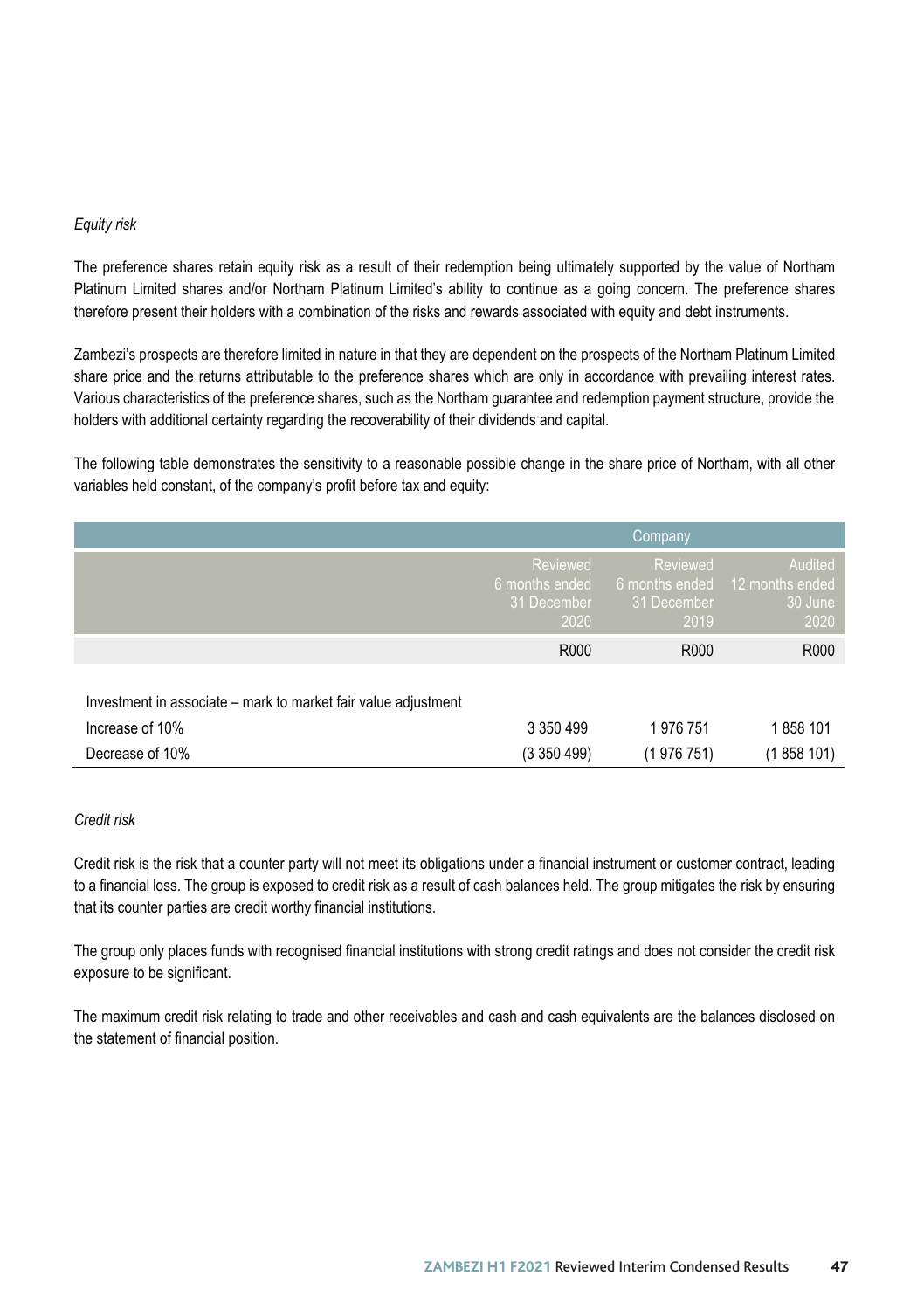### NOTES TO THE INTERIM CONDENSED FINANCIAL RESULTS CONTINUED

#### *Liquidity risk*

Liquidity risk is the risk that the group will be unable to meet a financial commitment. In order to mitigate any liquidity risk, the group has limited access to funds from Northam Platinum Limited.

The preference share liability is due at the end of the 10-year lock-in period, which is 17 May 2025. The reason for the change in the contracted undiscounted value at maturity is a result of the changes made by Treasury to the South African prime interest rate during the period.

At maturity of the cumulative preference share liability, the contracted undiscounted value of the payment will be the following, assuming the South African prime interest rate stays unchanged:

|                                                                                         | Group and company                                        |                                                          |                                                     |  |
|-----------------------------------------------------------------------------------------|----------------------------------------------------------|----------------------------------------------------------|-----------------------------------------------------|--|
|                                                                                         | <b>Reviewed</b><br>6 months ended<br>31 December<br>2020 | <b>Reviewed</b><br>6 months ended<br>31 December<br>2019 | Audited<br>12 months ended<br>30 June<br>2020       |  |
|                                                                                         | Due at the end of<br>the 10-year lock-<br>in period      | Due at the end of<br>the 10-year lock-<br>in period      | Due at the end of<br>the 10-year lock-<br>in period |  |
|                                                                                         | R000                                                     | R000                                                     | R000                                                |  |
|                                                                                         |                                                          |                                                          |                                                     |  |
| Value per Zambezi Platinum (RF) Limited preference share*                               | R <sub>128.17</sub>                                      | R <sub>147.02</sub>                                      | R <sub>129.58</sub>                                 |  |
| Number of Zambezi Platinum (RF) Limited preference shares<br>in issue                   | 159 905 453                                              | 159 905 453                                              | 159 905 453                                         |  |
| Preference share liability due at the end of the 10-year lock-<br>in period (R000)      | 20 495 669                                               | 23 509 283                                               | 20 721 062                                          |  |
| Prime interest rate assumption on which the preference<br>share liability is calculated | 7.00%                                                    | 10.00%                                                   | 7.25%                                               |  |

*\*Rounded to the closest cent*

The redemption of the preference shares will occur, first and foremost, through any cash received from dividends distributed by Northam Platinum Limited during the 10-year lock-in period, and after the end of the lock-in period the possible sell-off of Northam Platinum Limited shares into the market, to redeem the preference shares. In the event that this is not sufficient to settle the liability, it will be secured in terms of a financial guarantee from Northam Platinum Limited (refer to note 3).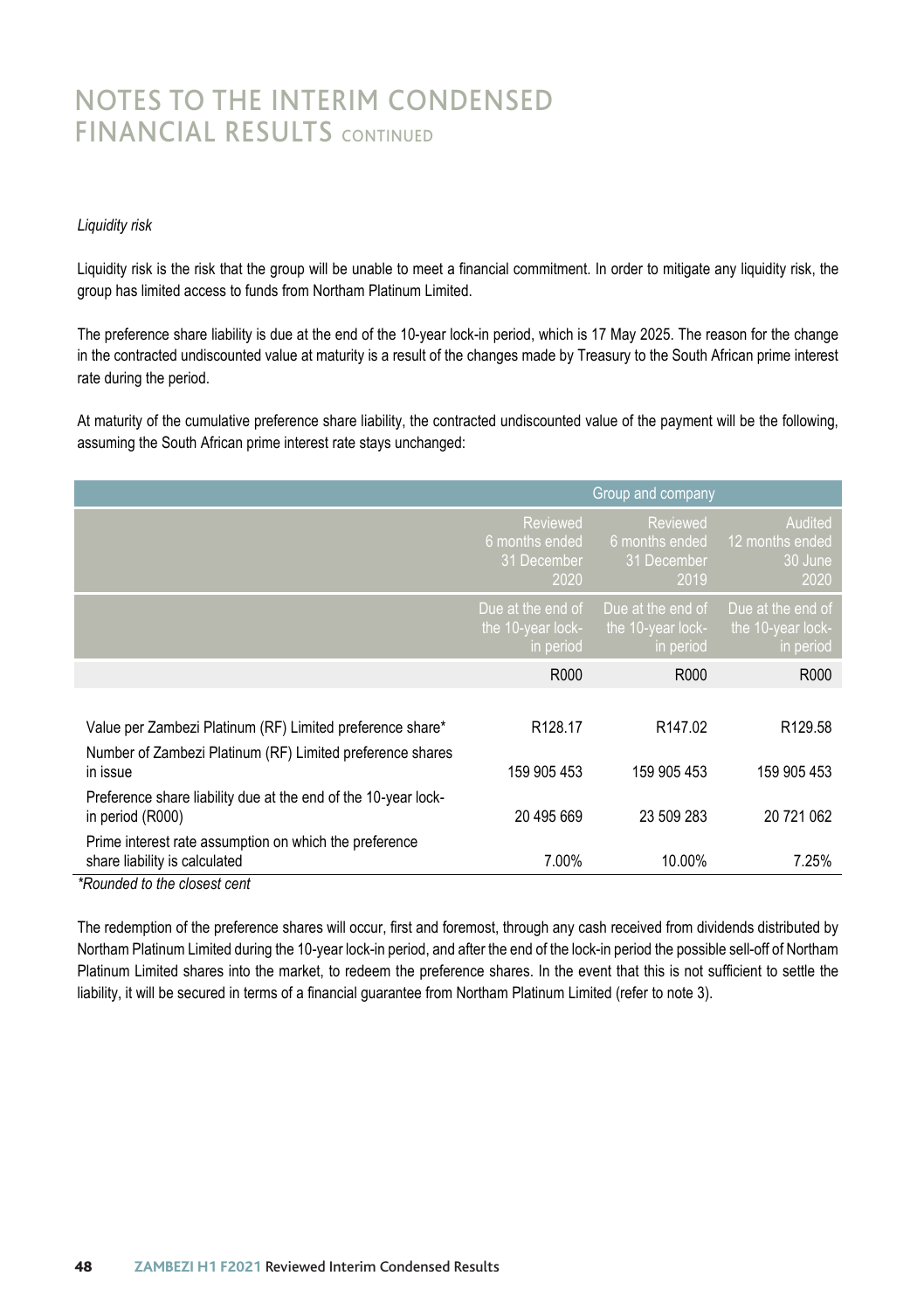The following table summarises the classification of financial instruments for the group:

|                                                          |                                                          | Group                                             |                                                          |
|----------------------------------------------------------|----------------------------------------------------------|---------------------------------------------------|----------------------------------------------------------|
|                                                          | Financial assets at<br>amortised cost                    | <b>Financial liabilities</b><br>at amortised cost | <b>Total</b>                                             |
|                                                          | <b>Reviewed</b><br>6 months ended<br>31 December<br>2020 | Reviewed<br>6 months ended<br>31 December<br>2020 | <b>Reviewed</b><br>6 months ended<br>31 December<br>2020 |
|                                                          | R000                                                     | R000                                              | R000                                                     |
| Trade and other receivables<br>Cash and cash equivalents | 505                                                      |                                                   | 505                                                      |
| Preference share liability                               |                                                          | (13 222 471)                                      | (13 222 471)                                             |

|                             |                                                   | Group                                             |                                                   |
|-----------------------------|---------------------------------------------------|---------------------------------------------------|---------------------------------------------------|
|                             | Financial assets at<br>amortised cost             | <b>Financial liabilities</b><br>at amortised cost | Total                                             |
|                             | Reviewed<br>6 months ended<br>31 December<br>2019 | Reviewed<br>6 months ended<br>31 December<br>2019 | Reviewed<br>6 months ended<br>31 December<br>2019 |
|                             | R000                                              | R000                                              | R000                                              |
| Trade and other receivables | 6                                                 |                                                   | 6                                                 |
|                             |                                                   |                                                   |                                                   |
| Cash and cash equivalents   | 497                                               |                                                   | 497                                               |
| Preference share liability  |                                                   | (11 871 627)                                      | (11871627)                                        |

|                                                         |                                               | Group                                             |                                               |
|---------------------------------------------------------|-----------------------------------------------|---------------------------------------------------|-----------------------------------------------|
|                                                         | Financial assets at<br>amortised cost         | <b>Financial liabilities</b><br>at amortised cost | <b>Total</b>                                  |
|                                                         | Audited<br>12 months ended<br>30 June<br>2020 | Audited<br>12 months ended<br>30 June<br>2020     | Audited<br>12 months ended<br>30 June<br>2020 |
|                                                         | R000                                          | R000                                              | R000                                          |
| Trade and other receivables                             | 4                                             |                                                   |                                               |
| Cash and cash equivalents<br>Preference share liability | 501                                           | (12 592 218)                                      | 501<br>(12592218)                             |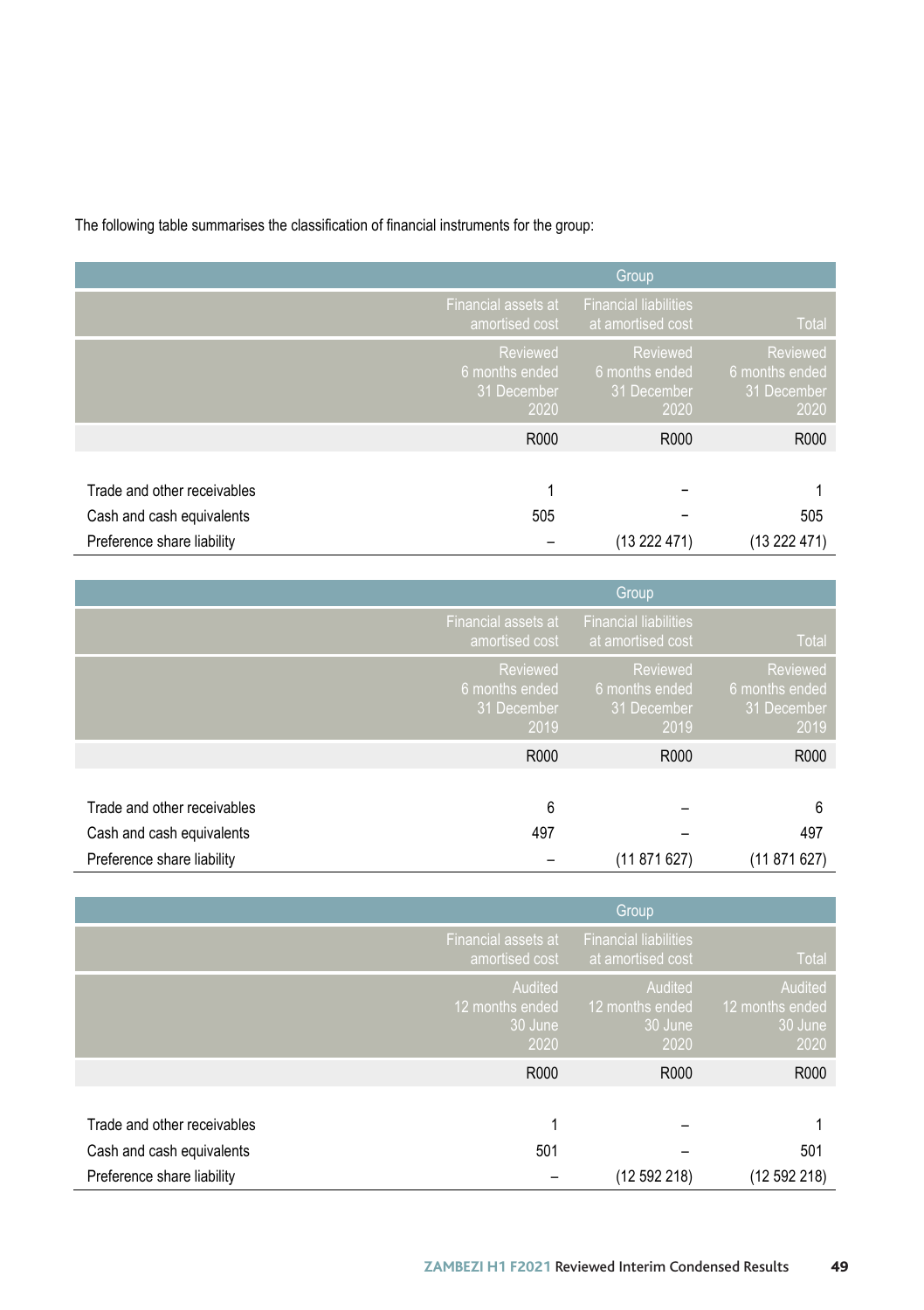### NOTES TO THE INTERIM CONDENSED FINANCIAL RESULTS CONTINUED

#### The following table summarises the classification of financial instruments for the company:

|                             |                                                   | Company                                                  |                                                   |                                                   |  |
|-----------------------------|---------------------------------------------------|----------------------------------------------------------|---------------------------------------------------|---------------------------------------------------|--|
|                             | Fair value<br>through profit or<br>loss           | Financial<br>assets at<br>amortised cost                 | Financial<br>liabilities at<br>amortised cost     | <b>Total</b>                                      |  |
|                             | Reviewed<br>6 months ended<br>31 December<br>2020 | <b>Reviewed</b><br>6 months ended<br>31 December<br>2020 | Reviewed<br>6 months ended<br>31 December<br>2020 | Reviewed<br>6 months ended<br>31 December<br>2020 |  |
|                             | R000                                              | R000                                                     | R000                                              | R000                                              |  |
|                             |                                                   |                                                          |                                                   |                                                   |  |
| Investment in associate     | 33 504 990                                        |                                                          |                                                   | 33 504 990                                        |  |
| Trade and other receivables |                                                   |                                                          |                                                   |                                                   |  |
| Cash and cash equivalents   |                                                   | 505                                                      |                                                   | 505                                               |  |
| Preference share liability  |                                                   |                                                          | (13 222 471)                                      | (13 222 471)                                      |  |

|                             | <b>Company</b>                                    |                                                   |                                                   |                                                   |
|-----------------------------|---------------------------------------------------|---------------------------------------------------|---------------------------------------------------|---------------------------------------------------|
|                             | Fair value<br>through profit or<br>loss           | Financial<br>assets at<br>amortised cost          | Financial<br>liabilities at<br>amortised cost     | <b>Total</b>                                      |
|                             | Reviewed<br>6 months ended<br>31 December<br>2019 | Reviewed<br>6 months ended<br>31 December<br>2019 | Reviewed<br>6 months ended<br>31 December<br>2019 | Reviewed<br>6 months ended<br>31 December<br>2019 |
|                             | R000                                              | R <sub>000</sub>                                  | R000                                              | R000                                              |
|                             |                                                   |                                                   |                                                   |                                                   |
| Investment in associate     | 19 767 512                                        |                                                   |                                                   | 19 767 512                                        |
| Trade and other receivables |                                                   | 6                                                 |                                                   | 6                                                 |
| Cash and cash equivalents   |                                                   | 497                                               |                                                   | 497                                               |
| Preference share liability  |                                                   |                                                   | (11 871 627)                                      | (11 871 627)                                      |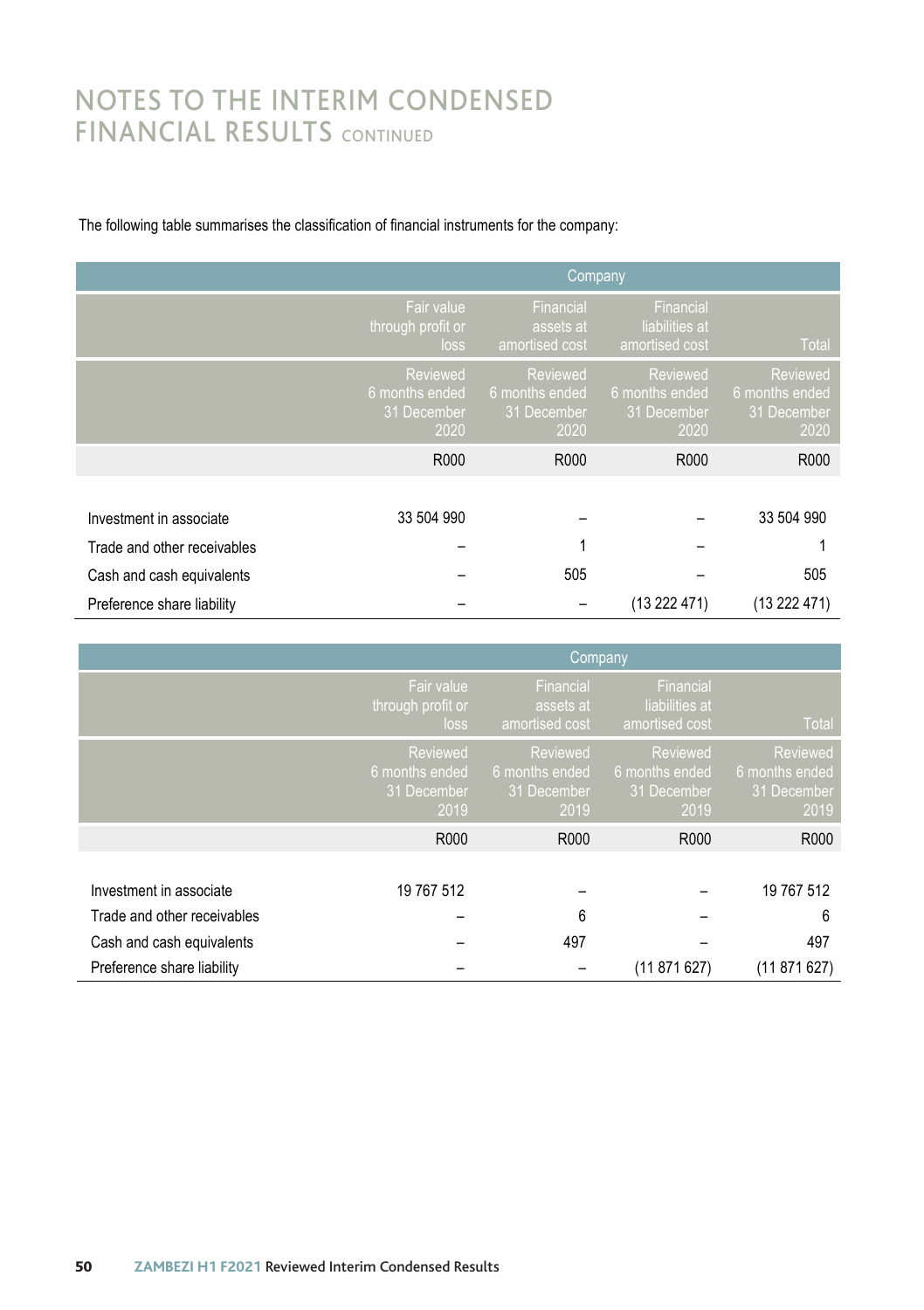|                             | Company                                       |                                               |                                               |                                               |
|-----------------------------|-----------------------------------------------|-----------------------------------------------|-----------------------------------------------|-----------------------------------------------|
|                             | Fair value<br>through profit or<br>loss       | Financial<br>assets at<br>amortised cost      | Financial<br>liabilities at<br>amortised cost | <b>Total</b>                                  |
|                             | Audited<br>12 months ended<br>30 June<br>2020 | Audited<br>12 months ended<br>30 June<br>2020 | Audited<br>12 months ended<br>30 June<br>2020 | Audited<br>12 months ended<br>30 June<br>2020 |
|                             | R000                                          | R000                                          | R000                                          | R000                                          |
|                             |                                               |                                               |                                               |                                               |
| Investment in associate     | 18 581 014                                    |                                               |                                               | 18 581 014                                    |
| Trade and other receivables |                                               |                                               |                                               |                                               |
| Cash and cash equivalents   |                                               | 501                                           |                                               | 501                                           |
| Preference share liability  |                                               |                                               | (12592218)                                    | (12 592 218)                                  |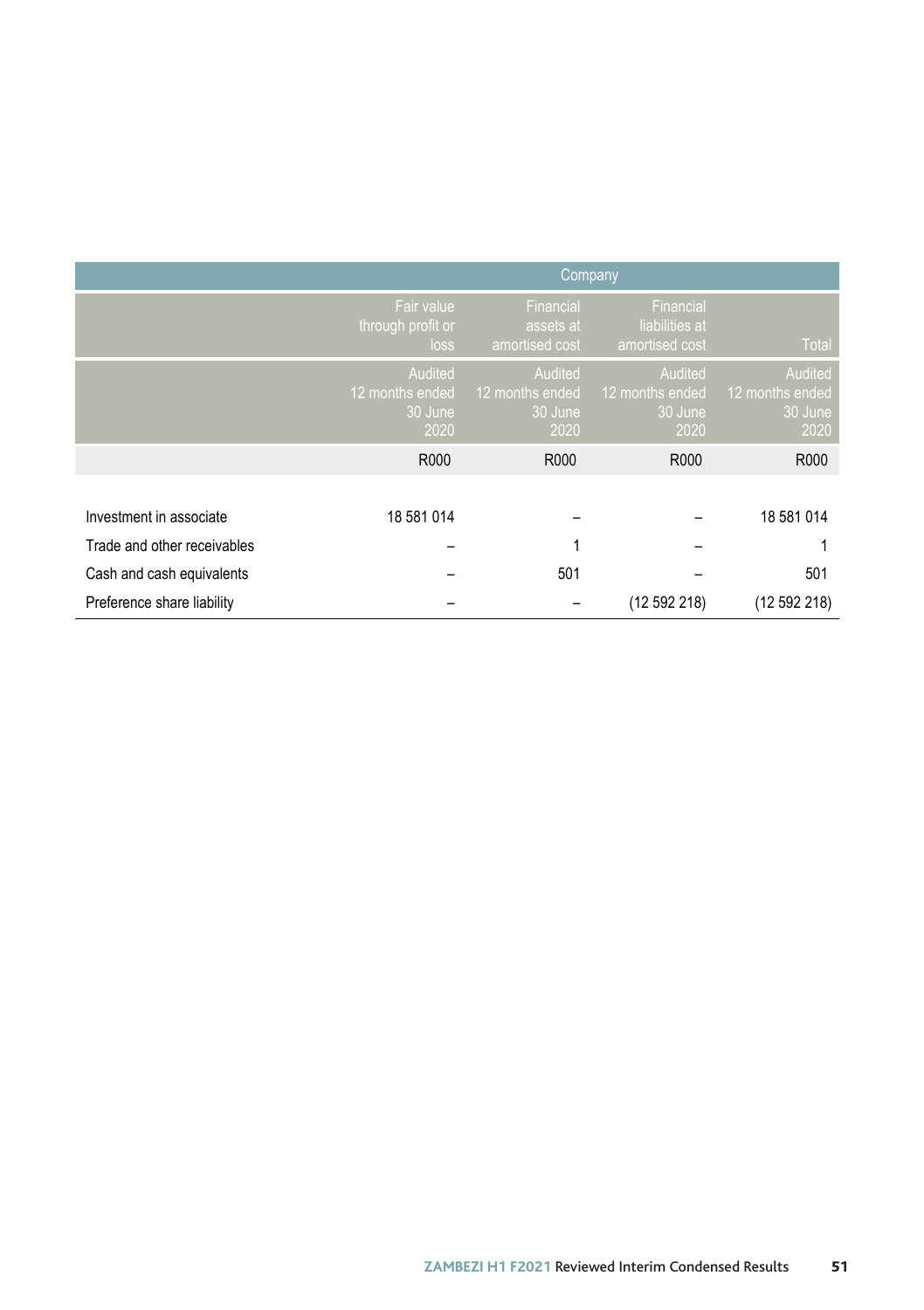### NOTES TO THE INTERIM CONDENSED FINANCIAL RESULTS CONTINUED

#### *Fair value of financial assets and liabilities*

The fair value of financial instruments, other than the preference share liability, are substantially identical to the carrying values reflected in the statement of financial position.

The fair values have been determined using available market information and appropriate valuation methodologies.

Level 1 – quoted (unadjusted) prices in active markets for identical assets or liabilities.

Level 2 – a technique where all inputs that have an impact on the value are observable, either directly or indirectly.

Level 3 – a technique where all inputs that have an impact on the value are not observable.

The investment held in Northam Platinum Limited in the separate stand-alone financial results is classified as level 1.

The fair value of the preference share liability has been determined with reference to the closing trading price of the Zambezi preference share price (JSE preference share code: ZPLP) as at the reporting date:

|                                                                                                     | Group and company                                 |                                                   |                                               |
|-----------------------------------------------------------------------------------------------------|---------------------------------------------------|---------------------------------------------------|-----------------------------------------------|
|                                                                                                     | Reviewed<br>6 months ended<br>31 December<br>2020 | Reviewed<br>6 months ended<br>31 December<br>2019 | Audited<br>12 months ended<br>30 June<br>2020 |
| Zambezi Platinum (RF) Limited preference share price*<br>(trading under preference share code ZPLP) | R93.25                                            | R84.50                                            | R81.00                                        |
| Number of Zambezi preference shares in issue                                                        | 159 905 453                                       | 159 905 453                                       | 159 905 453                                   |
| Fair value (R000)                                                                                   | 14 911 183                                        | 13 512 011                                        | 12 952 342                                    |
|                                                                                                     |                                                   |                                                   |                                               |

*\*Rounded to the closest cent*

The preference share liability is classified as level 2, due to the low level of activity in the South African debt market.

The carrying value of the preference share liability has been determined with reference to the carrying value of the Zambezi preference shares at the reporting date:

| Group and company                                         |                                                   |                                                   |                                               |  |  |
|-----------------------------------------------------------|---------------------------------------------------|---------------------------------------------------|-----------------------------------------------|--|--|
|                                                           | Reviewed<br>6 months ended<br>31 December<br>2020 | Reviewed<br>6 months ended<br>31 December<br>2019 | Audited<br>12 months ended<br>30 June<br>2020 |  |  |
|                                                           |                                                   |                                                   |                                               |  |  |
| Value per Zambezi Platinum (RF) Limited preference share* | R82.69                                            | R74 24                                            | R78.75                                        |  |  |
| Number of Zambezi Platinum (RF) Limited preference        |                                                   |                                                   |                                               |  |  |
| shares in issue                                           | 159 905 453                                       | 159 905 453                                       | 159 905 453                                   |  |  |
| Carrying value (R000)                                     | 13 222 471                                        | 11 871 627                                        | 12 592 218                                    |  |  |
| *Rounded to the closest cent                              |                                                   |                                                   |                                               |  |  |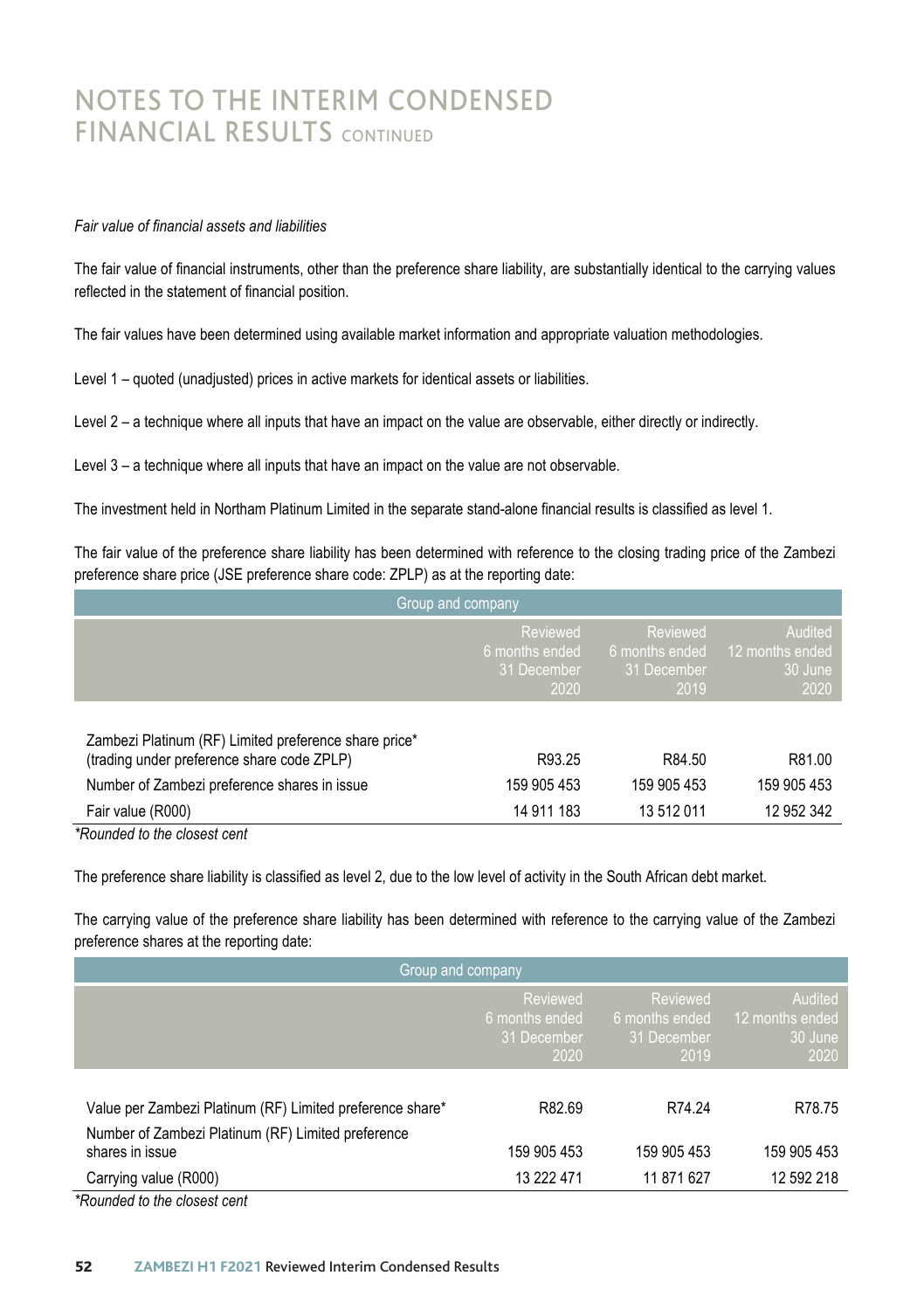The table below discloses the carrying values of the financial assets and liabilities compared to the fair value:

|                                                            |                                                   |                                                   | Group                                             |                                                   |                                               |                                               |
|------------------------------------------------------------|---------------------------------------------------|---------------------------------------------------|---------------------------------------------------|---------------------------------------------------|-----------------------------------------------|-----------------------------------------------|
|                                                            | Reviewed<br>6 months ended<br>31 December<br>2020 | Reviewed<br>6 months ended<br>31 December<br>2020 | Reviewed<br>6 months ended<br>31 December<br>2019 | Reviewed<br>6 months ended<br>31 December<br>2019 | Audited<br>12 months ended<br>30 June<br>2020 | Audited<br>12 months ended<br>30 June<br>2020 |
|                                                            | Carrying<br>amount                                | Fair value                                        | Carrying<br>amount                                | Fair value                                        | Carrying<br>amount                            | Fair value                                    |
|                                                            | R000                                              | R000                                              | R000                                              | R000                                              | R000                                          | R000                                          |
| <b>Financial liabilities</b><br>Preference share liability | (13 222 471)                                      | (14 911 183)                                      | (11871627)                                        | (13512011)                                        | (12592218)                                    | (12952342)                                    |

|                                                            |                                                   |                                                   | Company                                           |                                                   |                                               |                                               |
|------------------------------------------------------------|---------------------------------------------------|---------------------------------------------------|---------------------------------------------------|---------------------------------------------------|-----------------------------------------------|-----------------------------------------------|
|                                                            | Reviewed<br>6 months ended<br>31 December<br>2020 | Reviewed<br>6 months ended<br>31 December<br>2020 | Reviewed<br>6 months ended<br>31 December<br>2019 | Reviewed<br>6 months ended<br>31 December<br>2019 | Audited<br>12 months ended<br>30 June<br>2020 | Audited<br>12 months ended<br>30 June<br>2020 |
|                                                            | Carrying<br>amount                                | Fair value                                        | Carrying<br>amount                                | Fair value                                        | Carrying<br>amount                            | Fair value                                    |
|                                                            | R000                                              | R000                                              | R000                                              | R000                                              | R000                                          | R000                                          |
| Financial assets<br>Investment in associate                | 33 504 990                                        | 33 504 990                                        | 19 767 512                                        | 19 767 512                                        | 18 581 014                                    | 18 581 014                                    |
| <b>Financial liabilities</b><br>Preference share liability | (13 222 471)                                      | (14 911 183)                                      | (11871627)                                        | (13512011)                                        | (12592218)                                    | (12 952 342)                                  |

All other financial instruments' carrying values approximate their fair value.

#### *Capital management*

The primary objective of the group's capital management is to ensure that it has sufficient capital to meet its preference share obligations. The redemption of the preference shares is secured by Northam Platinum Limited in terms of a financial guarantee, in terms of which Northam Platinum Limited will be responsible for the payment of all amounts which Zambezi has contracted but failed to pay in terms of the preference share terms by means of a cash payment or the issue of a determinable number of Northam Platinum Limited shares to the preference shareholders, or a cash and Northam Platinum Limited share issue combination.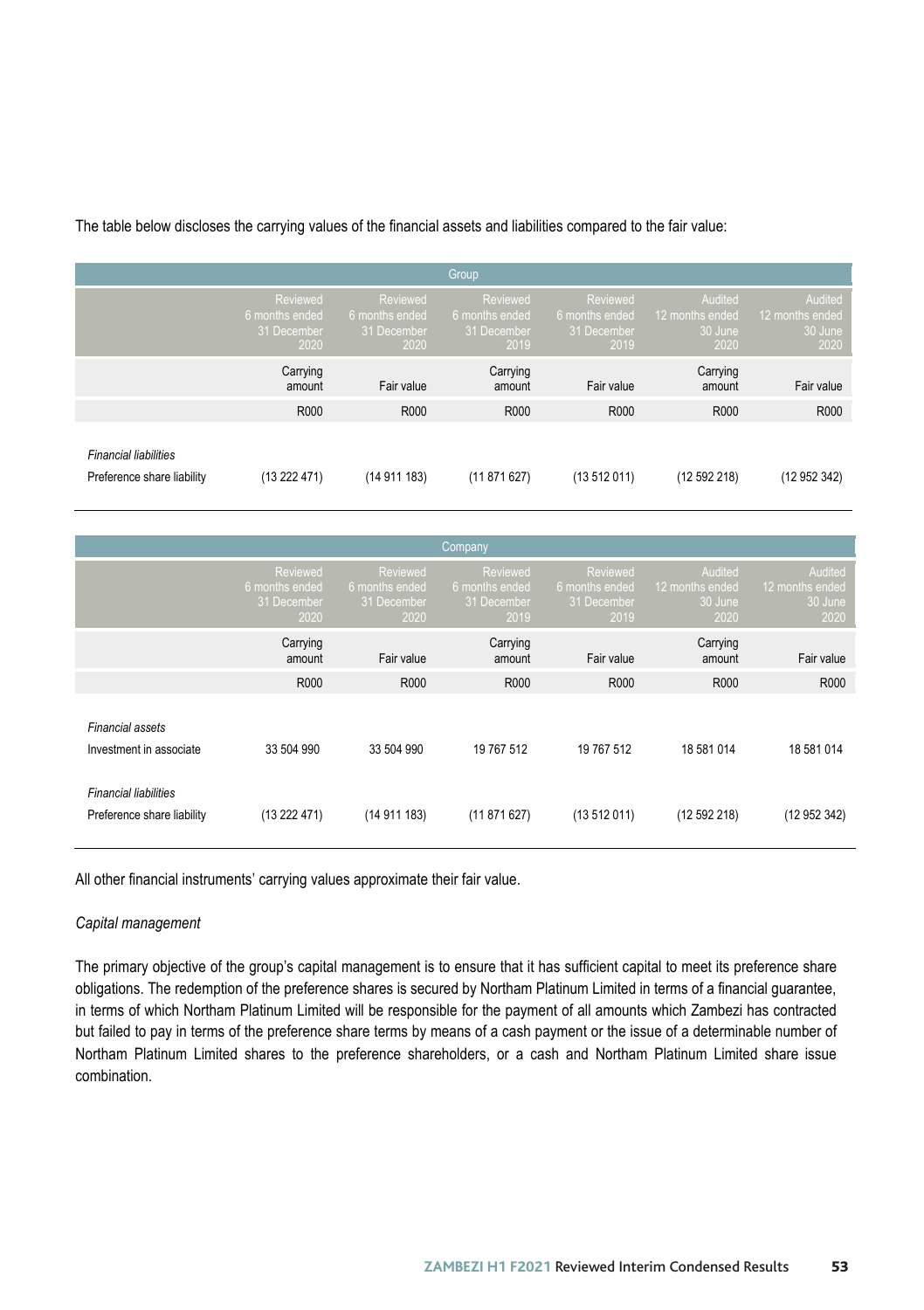### NOTES TO THE INTERIM CONDENSED **FINANCIAL RESULTS** CONTINUED

### **17. Related parties**

Zambezi Platinum (RF) Limited holds 159 905 453 Northam Platinum Limited shares which amounts to approximately 31.4% of the total issued ordinary share capital of Northam Platinum Limited, which is accounted for as an associate of Zambezi.

Zambezi is a ring-fenced entity created for the specific purpose of raising funds to subscribe for the BEE shares. As such, Zambezi will not be conducting any other business activities until the expiry of the lock-in period (which is 10 years from May 2015).

The redemption of the preference shares will occur, first and foremost, through any cash received from dividends distributed by Northam during the 10-year lock-in period, and after the end of the lock-in period the possible sell-off of Northam shares into the market, to redeem the preference shares. In the event that this is not sufficient to settle the liability, it will be secured in terms of the Northam guarantee.

Should a liability arise under the Northam guarantee, Northam may settle this liability by capitalising Zambezi with cash and/or through the issue of Northam shares before the redemption amount becomes due or by making payment directly to the preference shareholders. The manner of settlement is not contractually specified and is at the discretion of Northam.

#### *Northam guarantee*

The redemption of the preference shares is secured by a financial guarantee from Northam Platinum Limited.

#### *N share*

Zambezi Platinum (RF) Limited issued the N share to Northam Platinum Limited, the purpose of which is to allow Northam Platinum Limited to take certain mitigating action in the event of the occurrence of an early redemption event under the preference share terms and/or the unwinding of the transaction prior to the expiry of the lock-in period.

#### *Administration of Zambezi Platinum (RF) Limited*

For purposes of ensuring that Zambezi does not incur any liabilities or indebtedness, other than pursuant to the transaction agreements, and that it remains ring-fenced, Zambezi and Northam entered into an administration services agreement in terms of which Zambezi has appointed Northam to attend to the day-to-day management of Zambezi's business and the administration of Zambezi's affairs at Northam's sole cost and expense and with no recourse to Zambezi subject to maximum costs and expenses of up to R2.0 million per annum, escalating annually at CPI from the 1<sup>st</sup> (first) anniversary of the implementation date of the BEE transaction. During the current period expenses to the value of R0.4 million (31 December 2019: R0.3 million and 30 June 2020: R1.4 million) were incurred.

The current limit relating to expenses paid on behalf of Zambezi amounts to R2.5 million (31 December 2019: R2.4 million and 30 June 2020: R2.5 million).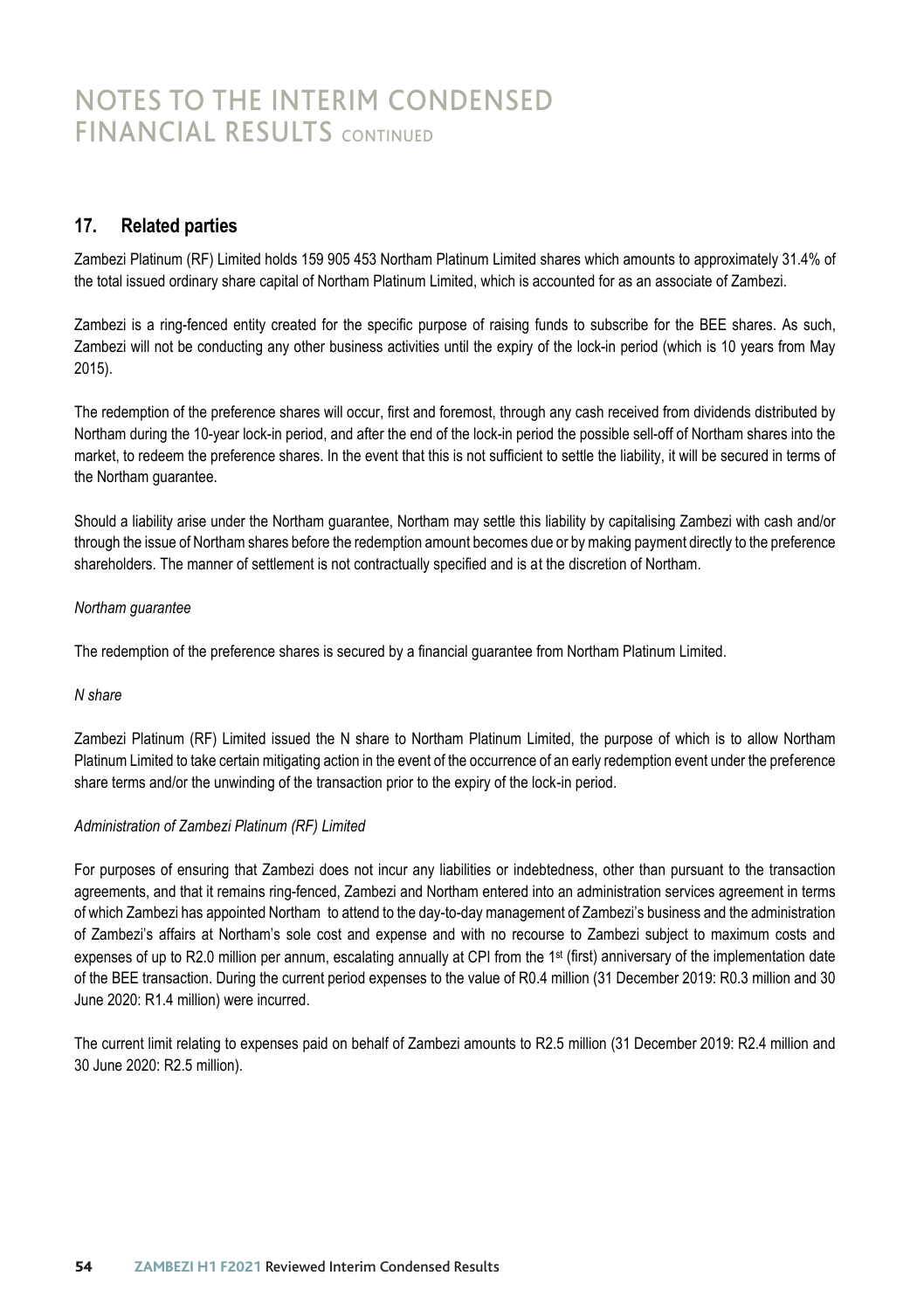### **18. Going concern**

Northam Platinum Limited has guaranteed that it will enable Zambezi Platinum (RF) Limited to settle any preference share capital and dividends required by the BEE transaction, as well as any other expenses incurred by the company.

Northam Platinum Limited guarantees payment of the redemption price in respect of the preference shares and the preference dividends by way of the Northam guarantee. Northam guaranteed the payment of all amounts which Zambezi has contracted to pay (but failed to pay on the due date thereof) in respect of the preference shares by means of, at Northam's election, a cash payment and/or the issue of a determinable number of Northam shares to the holders.

The interim condensed financial results are prepared on the basis of accounting policies applicable to a going concern. This basis presumes that the company will continue to receive the support of Northam Platinum Limited and that the realisation of assets and settlement of liabilities will occur in the ordinary course of business.

The interim condensed financial results have been prepared on a going concern basis, which assumes that Zambezi will be able to meet the repayment terms of the preference shares.

### **19. Directors' remuneration**

In terms of the Zambezi Platinum (RF) Limited Memorandum of Incorporation, no remuneration shall be paid to any director in his/her capacity as a director.

### **20. Events after the reporting period**

There have been no facts or circumstances of a material nature that have occurred between the reporting date and the date of this report, which requires adjustment to the interim condensed financial results or the notes to the interim condensed financial results.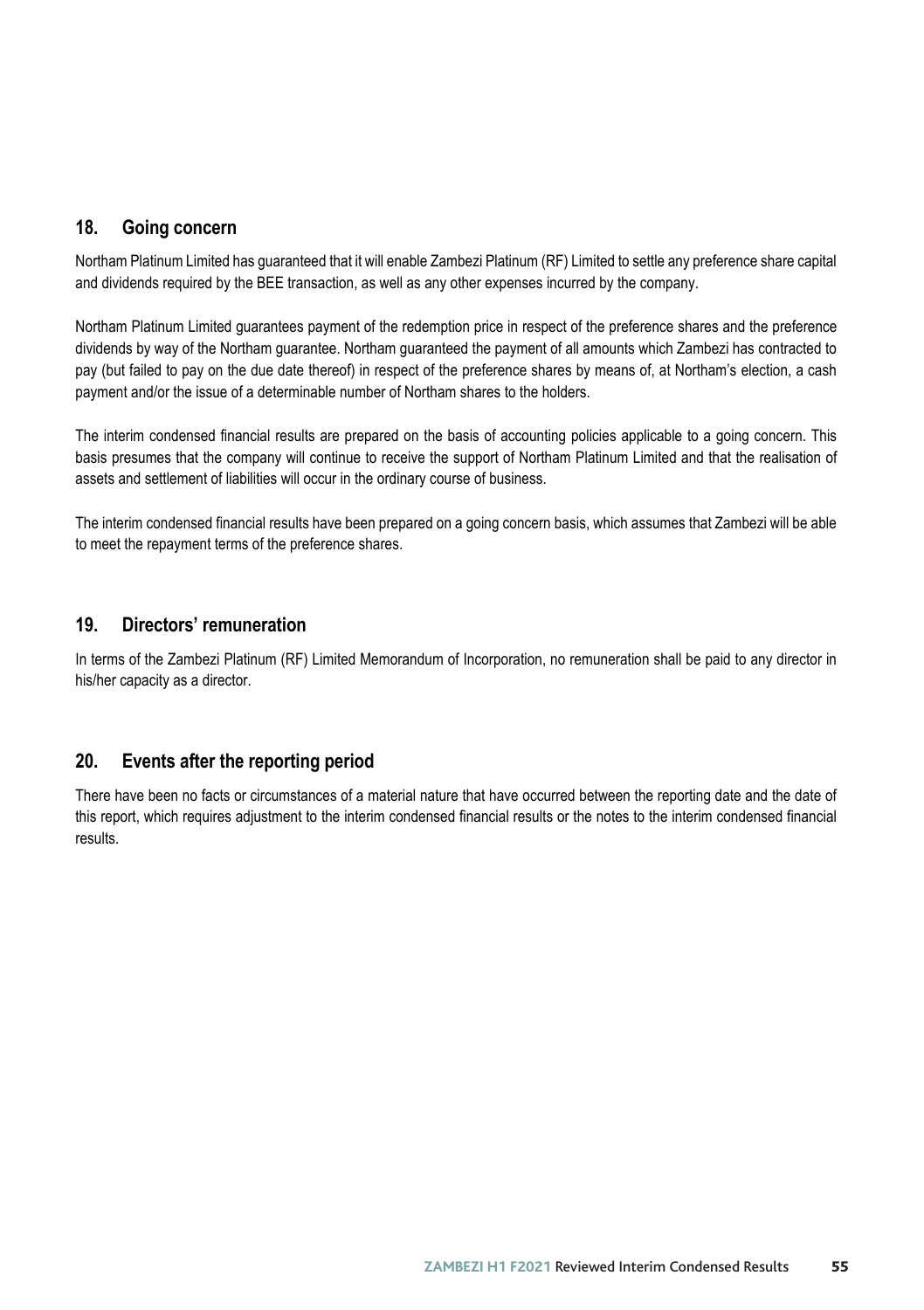### GLOSSARY

Performance measures (PMs) not defined by the International Financial Reporting Standards (IFRS) and which are disclosed in this report, are not uniformly defined or used by all entities, and may not be comparable with similar disclosures provided by other entities. To obtain an understanding of, *inter alia*, the purpose and computation of the PMs, shareholders are referred to the glossary set out below. The responsibility of the PMs, and the financial reporting procedures relating to the PMs, remains with the board of directors of Zambezi Platinum (RF) Limited.

| <b>AGM</b>                               | Annual General Meeting                                                                                                                                                                                                                                                                                                             |
|------------------------------------------|------------------------------------------------------------------------------------------------------------------------------------------------------------------------------------------------------------------------------------------------------------------------------------------------------------------------------------|
| <b>BEE</b>                               | Broad-Based Black Economic Empowerment as defined in the Broad-Based Black<br>Economic Empowerment Act (Act 53 of 2003). Also termed B-BBEE                                                                                                                                                                                        |
| <b>HDSA</b>                              | Historically Disadvantaged South Africans - South African citizens, category of persons<br>or community, disadvantaged by unfair discrimination before the Constitution of the<br>Republic of South Africa, 1993 (Act No. 200 of 1993) came into operation which should<br>be representative of the demographics of the country    |
| <b>JSE</b>                               | The Johannesburg Securities Exchange or JSE Limited                                                                                                                                                                                                                                                                                |
| King IV™                                 | The King IV Report on Corporate Governance for South Africa, 2016                                                                                                                                                                                                                                                                  |
| Lock-in period                           | In terms of the Northam BEE transaction, Zambezi has undertaken not to dispose of or<br>encumber the BEE shares for the duration of the 10-year lock-in period, other than in<br>accordance with the preference share terms and the Zambezi pledge and cession<br>agreement. The lock-in period is from 18 May 2015 to 17 May 2025 |
| <b>NHM</b>                               | Northam Platinum Limited, synonymous with Northam, a company listed on the<br>exchange operated by the JSE, using the ticker code: NHM                                                                                                                                                                                             |
| Northam                                  | Northam Platinum Limited, a company listed on the JSE Limited with share code: NHM<br>and debt issuer code: NHMI                                                                                                                                                                                                                   |
| <b>PGM</b>                               | <b>Platinum Group Metals</b>                                                                                                                                                                                                                                                                                                       |
| Prime                                    | South African prime interest rate                                                                                                                                                                                                                                                                                                  |
| <b>SENS</b>                              | Stock Exchange News Service of the JSE                                                                                                                                                                                                                                                                                             |
| <b>VWAP</b>                              | Volume Weighted Average Price, is a trading benchmark used by traders that gives the<br>average price a security has traded over a specific period, based on both volume and<br>price                                                                                                                                              |
| Zambezi, or the company, or<br>the group | Zambezi Platinum (RF) Limited                                                                                                                                                                                                                                                                                                      |
| <b>7PIP</b>                              | Zambezi Platinum (RF) Limited preference share, trading under JSE preference share<br>code: ZPLP                                                                                                                                                                                                                                   |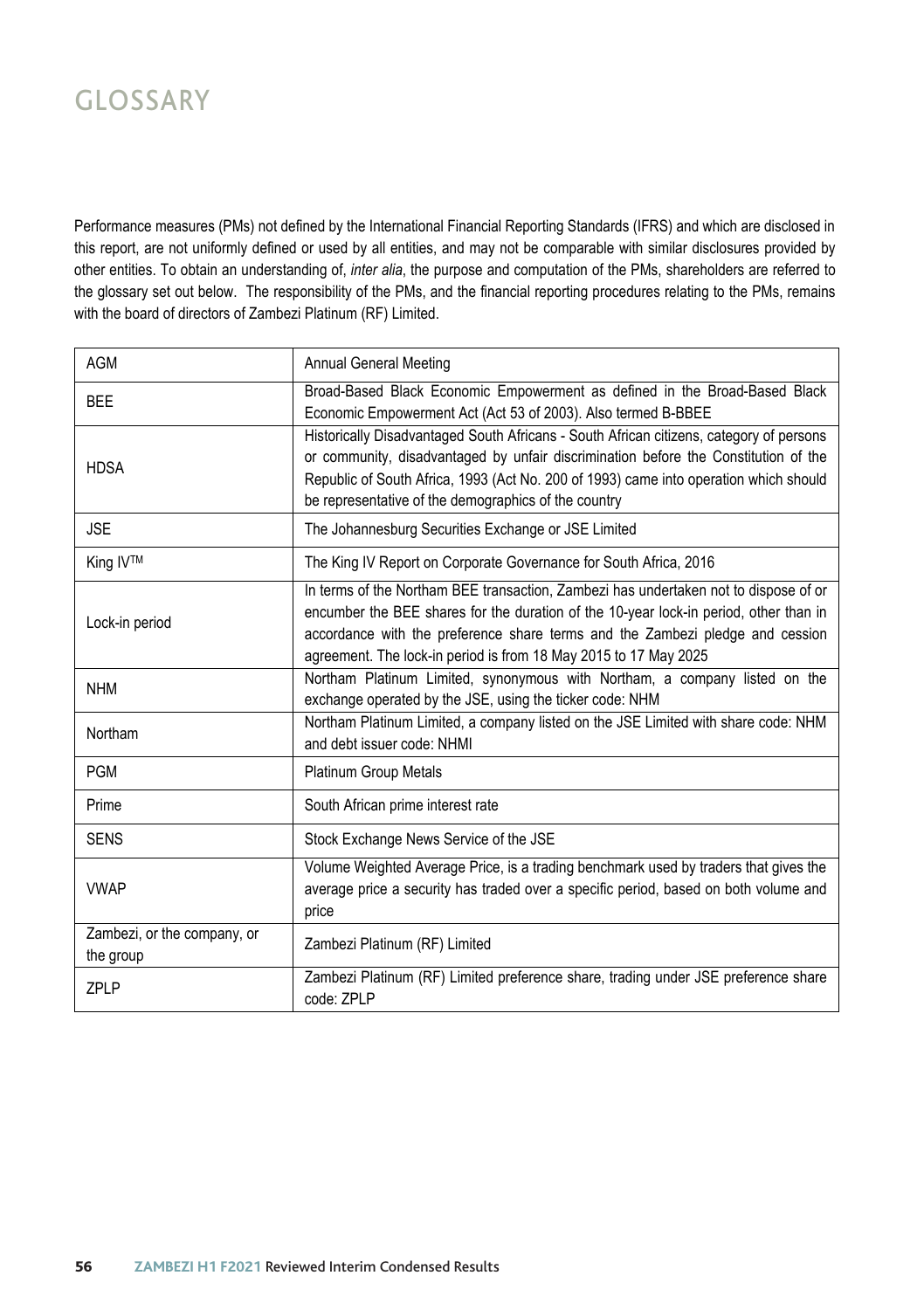### ADMINISTRATION AND CONTACT INFORMATION

### **Zambezi Platinum (RF) Limited Zambezi Platinum (RF) Limited**

Incorporated in the Incorporated in the Republic of South Africa Republic of South Africa Registration number 2014/106927/06 Registration number 2014/106927/06 JSE preference share code: ZPLP JSE preference share code: ZPLP ISIN code: ZAE000202552 ISIN code: ZAE000202552

### **Registered office Registered office**

Building 4 Building 4 1st Floor, Maxwell Office Park 1st Floor, Maxwell Office Park Magwa Crescent West Magwa Crescent West Waterfall City Waterfall City Jukskei View, 2090 Jukskei View, 2090 South Africa South Africa

PO Box 412694 PO Box 412694 Craighall, 2024 Craighall, 2024 South Africa South Africa

Telephone +27 11 759 6000 Telephone +27 11 759 6000

### **Website Website**

www.northam.co.za/zambezi/ www.northam.co.za/zambezi/

### **Debt officer Debt officer**

AH Coetzee AH Coetzee Building 4 Building 4 1st Floor, Maxwell Office Park 1st Floor, Maxwell Office Park Magwa Crescent West Magwa Crescent West Waterfall City Waterfall City Jukskei View, 2090 Jukskei View, 2090 South Africa South Africa

PO Box 412694 PO Box 412694 Craighall, 2024 Craighall, 2024 South Africa South Africa

e-mail: alet.coetzee@norplats.co.za e-mail: alet.coetzee@norplats.co.za

### **Secretaries Secretaries**

Northam Platinum Limited Northam Platinum Limited Per PB Beale – company secretary Per PB Beale – company secretary Building 4 Building 4 1st Floor, Maxwell Office Park 1st Floor, Maxwell Office Park Magwa Crescent West Magwa Crescent West Waterfall City Waterfall City Jukskei View, 2090 Jukskei View, 2090 South Africa South Africa

PO Box 412694 PO Box 412694 Craighall, 2024 Craighall, 2024 South Africa South Africa

e-mail:trish.beale@norplats.co.za e-mail:trish.beale@norplats.co.za

### **Bankers Bankers**

Standard Bank Standard Bank 9th floor 9th floor Standard Bank Centre Standard Bank Centre 5 Simmonds Street 5 Simmonds Street Johannesburg, 2001 Johannesburg, 2001 South Africa South Africa

PO Box 7725 PO Box 7725 Johannesburg, 2000 Johannesburg, 2000 South Africa South Africa

### **Auditors Auditors**

Ernst and Young Inc. Ernst and Young Inc. 102 Rivonia Road 102 Rivonia Road Sandton, 2196 Sandton, 2196 Johannesburg Johannesburg South Africa South Africa

Private Bag X14 Private Bag X14 Sandton, 2196 Sandton, 2196 South Africa South Africa

### **Transfer secretaries Transfer secretaries**

Computershare Investor Services Computershare Investor Services Proprietary Limited Proprietary Limited Rosebank Towers Rosebank Towers 15 Biermann Avenue 15 Biermann Avenue Rosebank, 2196 Rosebank, 2196 South Africa South Africa

Private Bag X9000 Private Bag X9000 Saxonworld, 2132 Saxonworld, 2132 South Africa South Africa

Telephone +27 11 370 5000 Telephone +27 11 370 5000

### **Debt sponsor Debt sponsor**

One Capital One Capital 17 Fricker Road 17 Fricker Road Illovo, 2196 Illovo, 2196 Johannesburg Johannesburg South Africa South Africa

PO Box 784573 PO Box 784573 Sandton, 2146 Sandton, 2146 South Africa South Africa

### **Investor relations Investor relations**

R&A Strategic Communications R&A Strategic Communications PO Box 1457 PO Box 1457 Parklands, 2121 Parklands, 2121 South Africa South Africa

Telephone +27 11 880 3924 Telephone +27 11 880 3924 e-mail: marion@rasc.co.za e-mail: marion@rasc.co.za